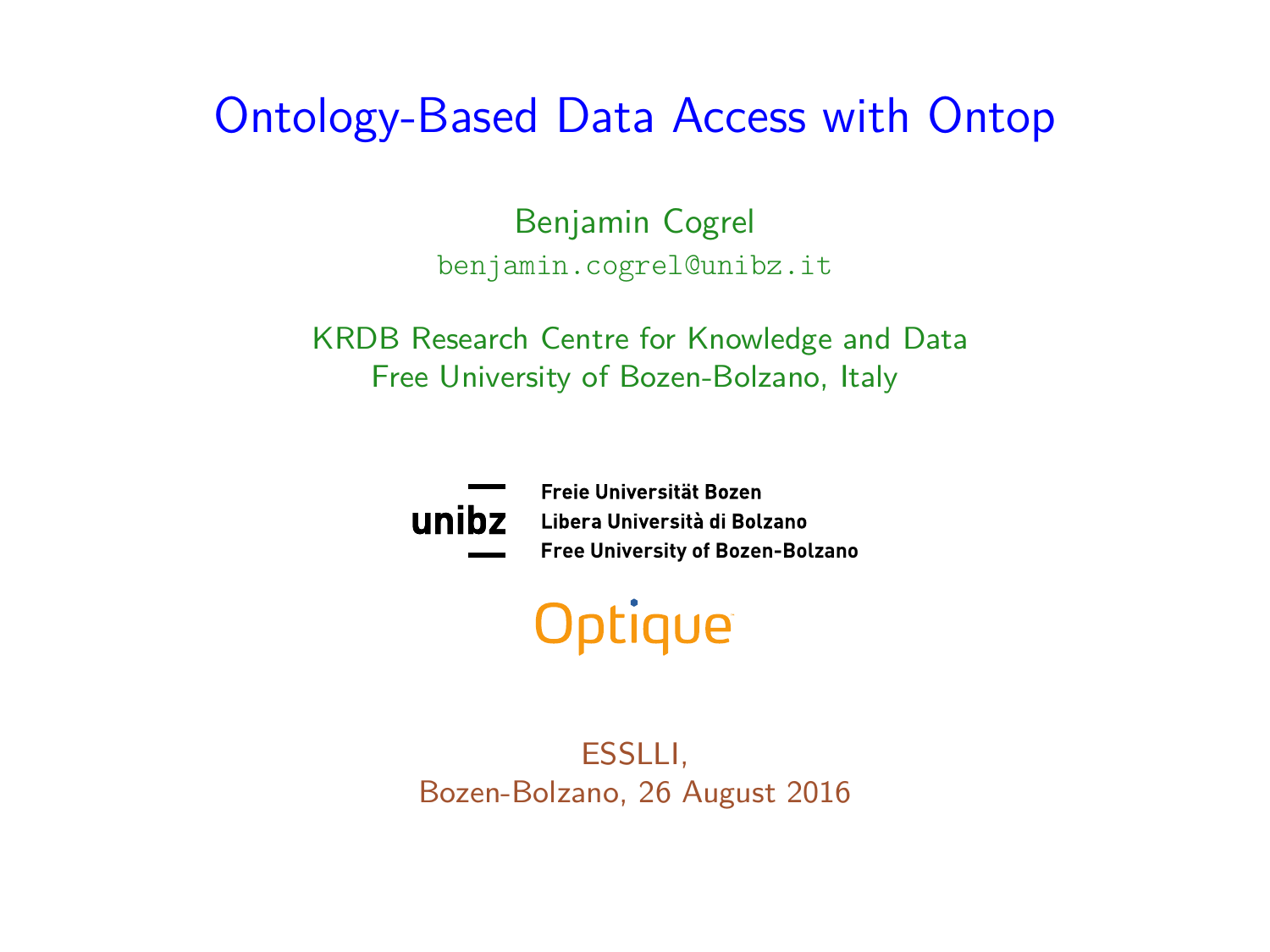[Querying relational databases](#page-2-0) [Semantic Web](#page-23-0) [OBDA](#page-43-0) [Optique platform](#page-63-0) [Conclusion](#page-66-0) [References](#page-70-0) Ontology-Based Data Access (OBDA) **Outline** 

- <sup>1</sup> [Querying relational databases](#page-2-0)
- 2 [RDF and other Semantic Web standards](#page-23-0)
- <sup>3</sup> [Ontology-Based Data Access](#page-43-0)
- <sup>4</sup> [Optique platform](#page-63-0)
- <sup>5</sup> [Conclusion](#page-66-0)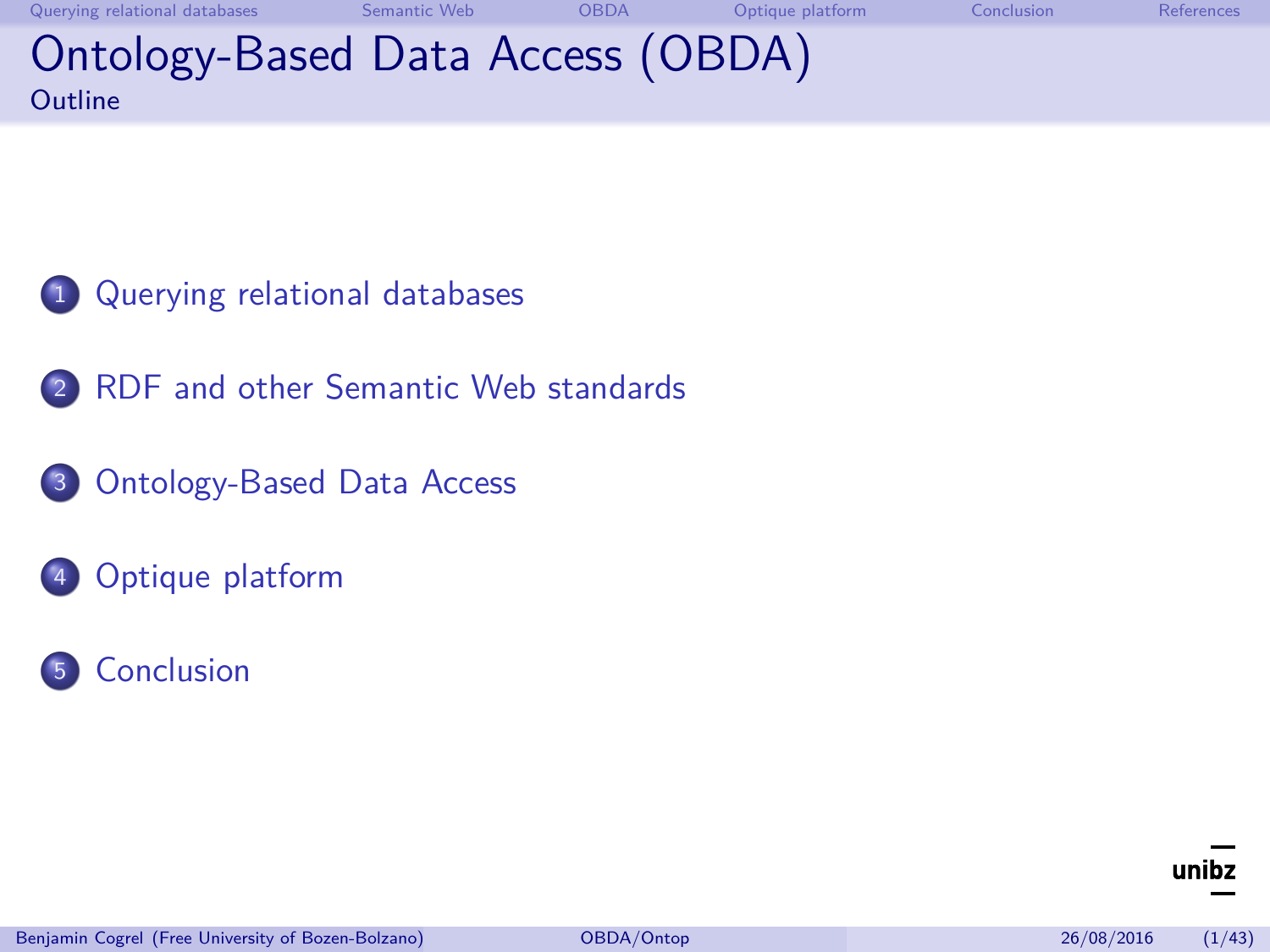<span id="page-2-0"></span>

| Querying relational databases | Semantic Web | <b>OBDA</b> | Optique platform | Conclusion | References |
|-------------------------------|--------------|-------------|------------------|------------|------------|
| Outline                       |              |             |                  |            |            |

### <sup>1</sup> [Querying relational databases](#page-2-0)

- **[Relational database](#page-3-0)**
- [Toy example](#page-6-0)
- [Industrial case: stratigraphic model design](#page-14-0)
- [Semantic gap](#page-18-0)
- **•** [Solutions](#page-19-0)

### <sup>2</sup> [RDF and other Semantic Web standards](#page-23-0)

- **[Ontology-Based Data Access](#page-43-0)**
- [Optique platform](#page-63-0)

### **[Conclusion](#page-66-0)**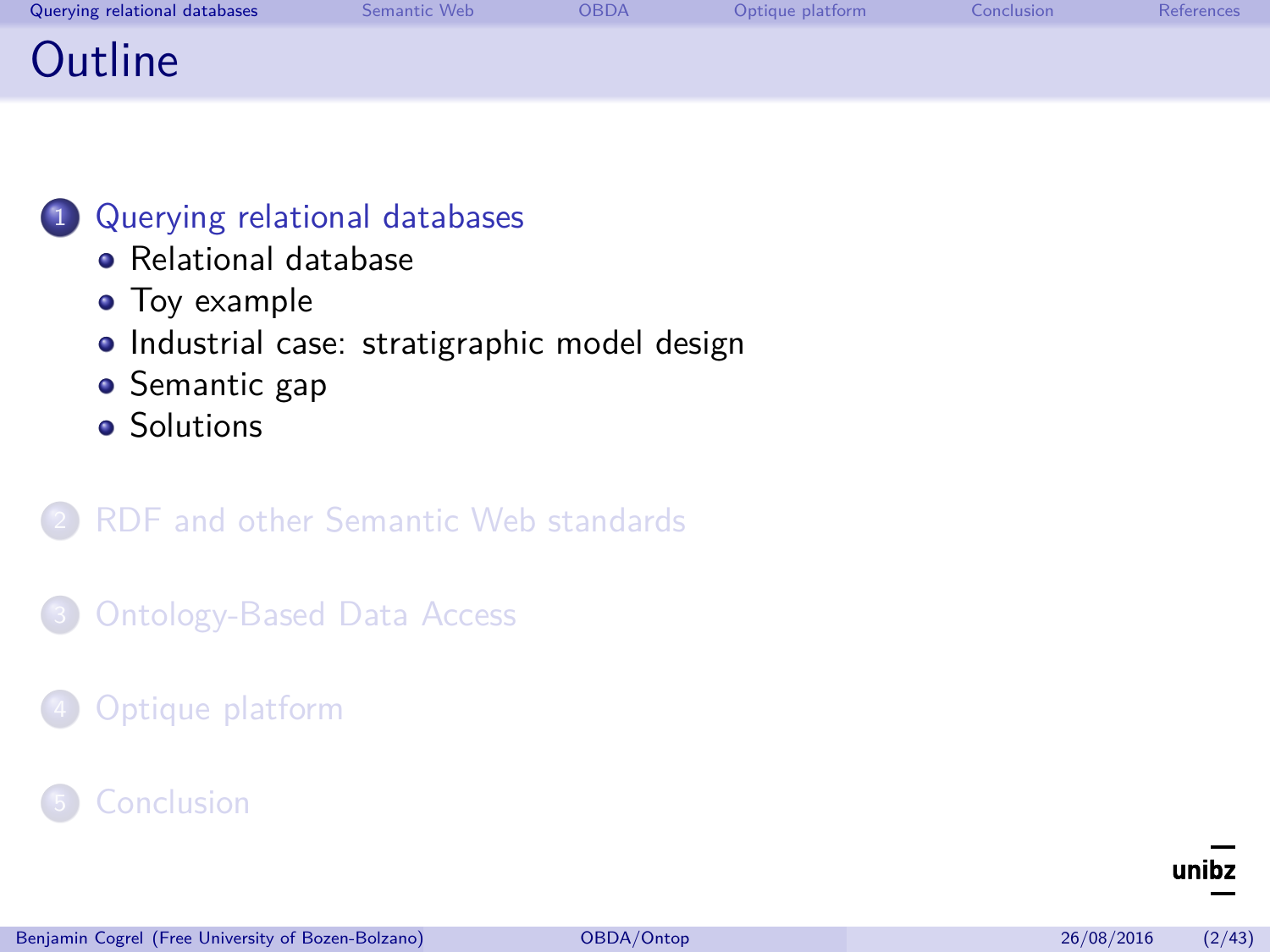<span id="page-3-0"></span>

| Querying relational databases                                                                                                                                                         | Semantic Web | OBDA      | Optique platform | Conclusion | References     |  |
|---------------------------------------------------------------------------------------------------------------------------------------------------------------------------------------|--------------|-----------|------------------|------------|----------------|--|
| Relational database                                                                                                                                                                   |              |           |                  |            |                |  |
| $unif-conrse$                                                                                                                                                                         |              |           |                  |            |                |  |
| $c_id$                                                                                                                                                                                |              |           | title            |            | uni1-teaching  |  |
| 1234                                                                                                                                                                                  |              |           | Linear algebra   | c id       | $a_id$         |  |
| uni1-academic                                                                                                                                                                         |              |           |                  |            |                |  |
| $a_id$                                                                                                                                                                                | first_name   | last name | position         | 1234       | $\mathbf{1}$   |  |
| $\overline{1}$                                                                                                                                                                        | Anna         | Chambers  | $\overline{1}$   | 1234       | $\overline{2}$ |  |
| $\overline{2}$                                                                                                                                                                        | Edward       | May       | 9                |            |                |  |
| N-ary facts                                                                                                                                                                           |              |           |                  |            |                |  |
| uni1-course(1234, 'Linear algebra')<br>uni1-academic $(1, 'Anna', 'Chambers', 1)$<br>uni1-teaching $(1234,1)$<br>uni1-academic $(2, 'Edward', 'May', 9)$<br>uni1-teaching $(1234, 2)$ |              |           |                  |            |                |  |

 $\frac{1}{2}$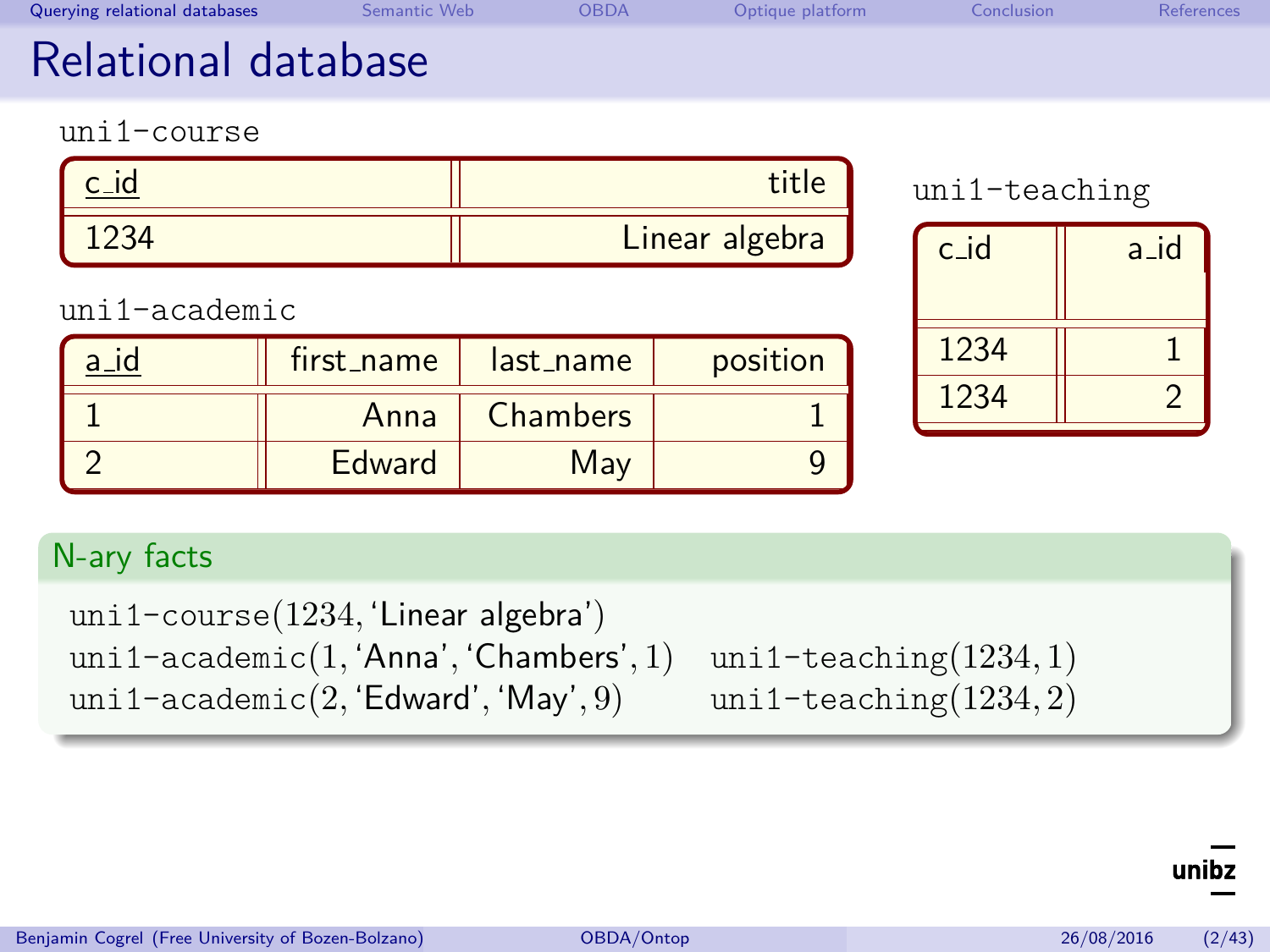| Querying relational databases                                                                                                                                                         | Semantic Web  | OBDA      | Optique platform | Conclusion    | <b>References</b> |  |
|---------------------------------------------------------------------------------------------------------------------------------------------------------------------------------------|---------------|-----------|------------------|---------------|-------------------|--|
| Relational database                                                                                                                                                                   |               |           |                  |               |                   |  |
| uni1-course                                                                                                                                                                           |               |           |                  |               |                   |  |
| c_id                                                                                                                                                                                  |               |           | title            | uni1-teaching |                   |  |
| 1234                                                                                                                                                                                  |               |           | Linear algebra   | $c_id$        | $a_id$            |  |
| uni1-academic                                                                                                                                                                         |               |           |                  |               |                   |  |
| $a_id$                                                                                                                                                                                | first_name    | last_name | position         | 1234          | $\overline{1}$    |  |
| $\overline{1}$                                                                                                                                                                        | Anna          | Chambers  | 1                | 1234          | $\overline{2}$    |  |
| $\overline{2}$                                                                                                                                                                        | <b>Edward</b> | May       | 9                |               |                   |  |
| N-ary facts                                                                                                                                                                           |               |           |                  |               |                   |  |
| uni1-course(1234, 'Linear algebra')<br>uni1-academic $(1, 'Anna', 'Chambers', 1)$<br>uni1-teaching $(1234,1)$<br>uni1-academic $(2, 'Edward', 'May', 9)$<br>uni1-teaching $(1234, 2)$ |               |           |                  |               |                   |  |
| Closed-World Assumption (over DB-specific predicates)                                                                                                                                 |               |           |                  |               |                   |  |

uni1-course(5432*,* 'Machine learning') does not hold (not in the table)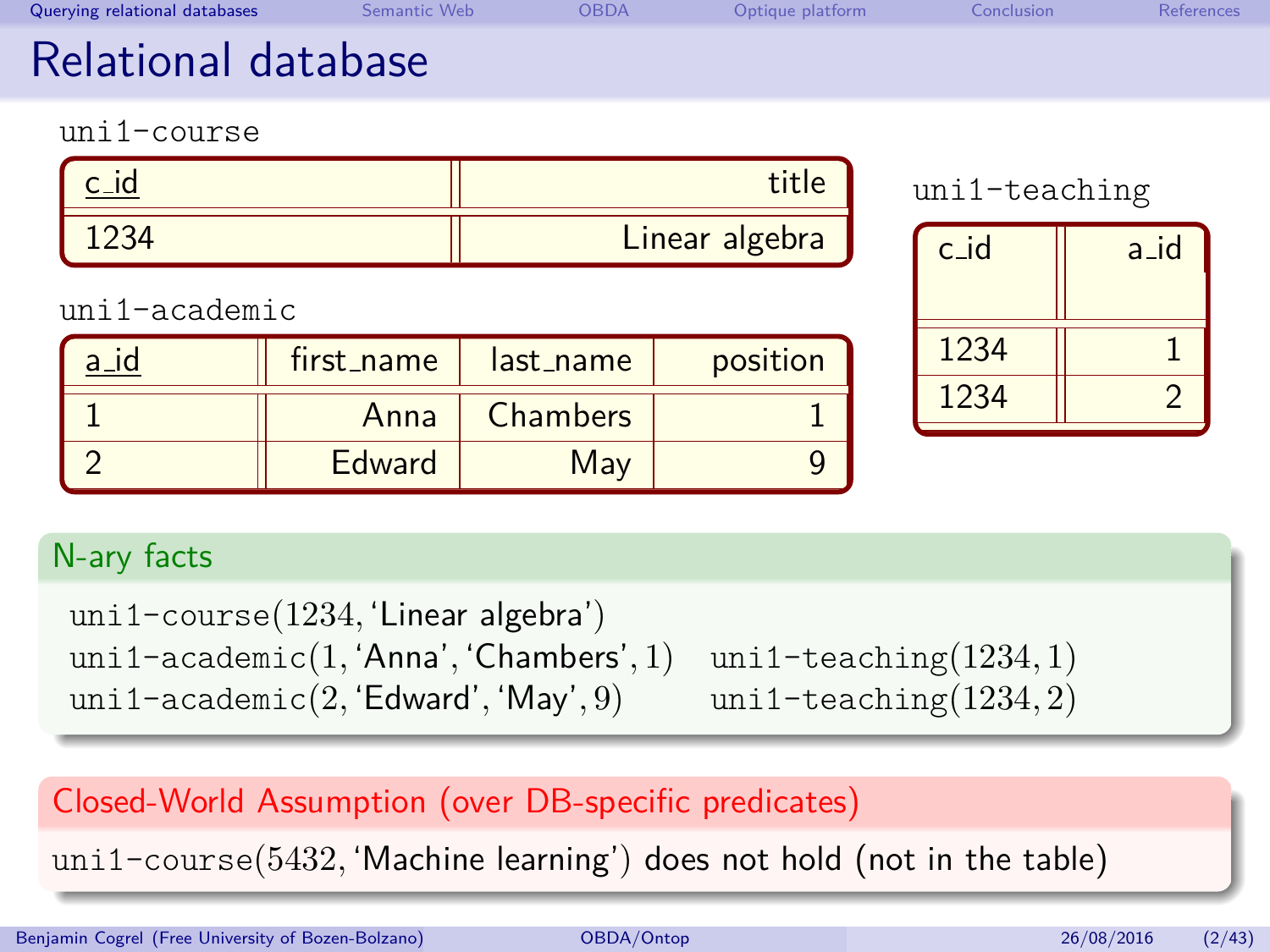[Querying relational databases](#page-2-0) [Semantic Web](#page-23-0) [OBDA](#page-43-0) [Optique platform](#page-63-0) [Conclusion](#page-66-0) [References](#page-70-0) Querying relational databases With First-Order Queries

Datalog notation and Structured Query Language (SQL)

### Conjunctive Query (CQ)

 $q(l) \leftarrow \text{unif-accademic}(a, f, l, p), \text{unif-teaching}(c, a)$ 

### Union of CQs (UCQ)

 $q(a) \leftarrow \text{uni1-academic}(a, f, l, p), p = 1$  $q(a) \leftarrow \text{uniform}(c, a)$ 

#### Complex FO queries (SQL without recursion)

```
SELECT teach."c_id", ac."last name"
FROM "uni1". "teaching" teach
     LEFT JOIN " uni1 " . " academic " ac
ON ac."a id" = teach."a id"
```
Complex algebra (e.g. outer joins), aggregation, etc.

Benjamin Cogrel (Free University of Bozen-Bolzano) **[OBDA/Ontop](#page-0-0)** 26/08/2016 (3/43)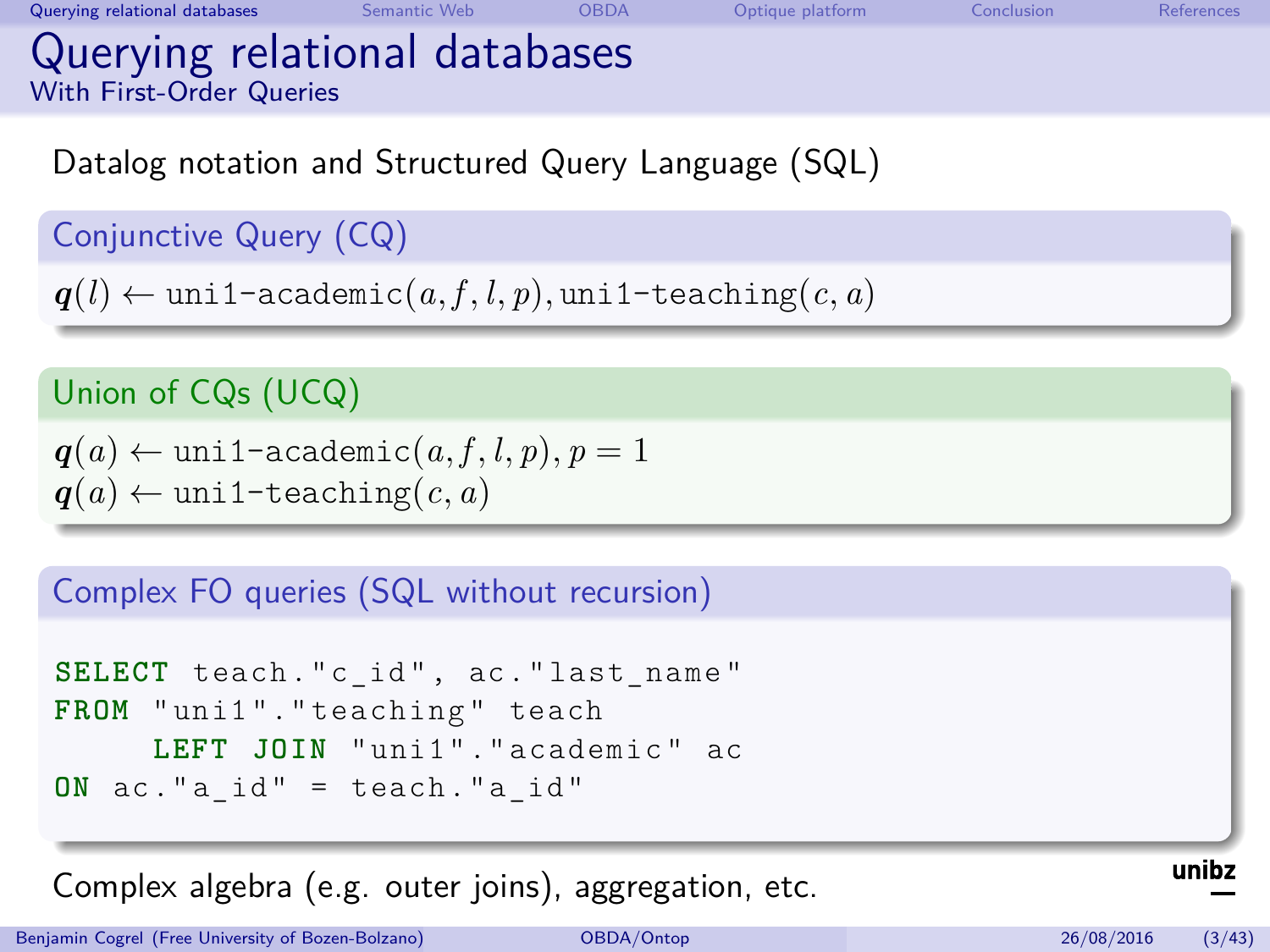<span id="page-6-0"></span>

| Querying relational databases<br>Semantic Web |  | Optique platform | Conclusion | References |
|-----------------------------------------------|--|------------------|------------|------------|
|-----------------------------------------------|--|------------------|------------|------------|

#### Toy example: University Information System Relational source

uni1-course

| Linear algebra |
|----------------|

#### uni1-academic

| first_name | last_name       | position |
|------------|-----------------|----------|
| Anna       | <b>Chambers</b> |          |
| Edward     | May             |          |
| Rachel     | Ward            |          |

### uni1-teaching

| $c_id$ | $a_id$ |
|--------|--------|
| 1234   |        |
| 1234   |        |

uni1-student

| first_name | last_name |
|------------|-----------|
| Mary       | Smith     |
| John       | Doe       |

Foreign keys: from uni1-teaching.c id to uni1-course.c id from uni1-teaching.a id to uni1-academic.a id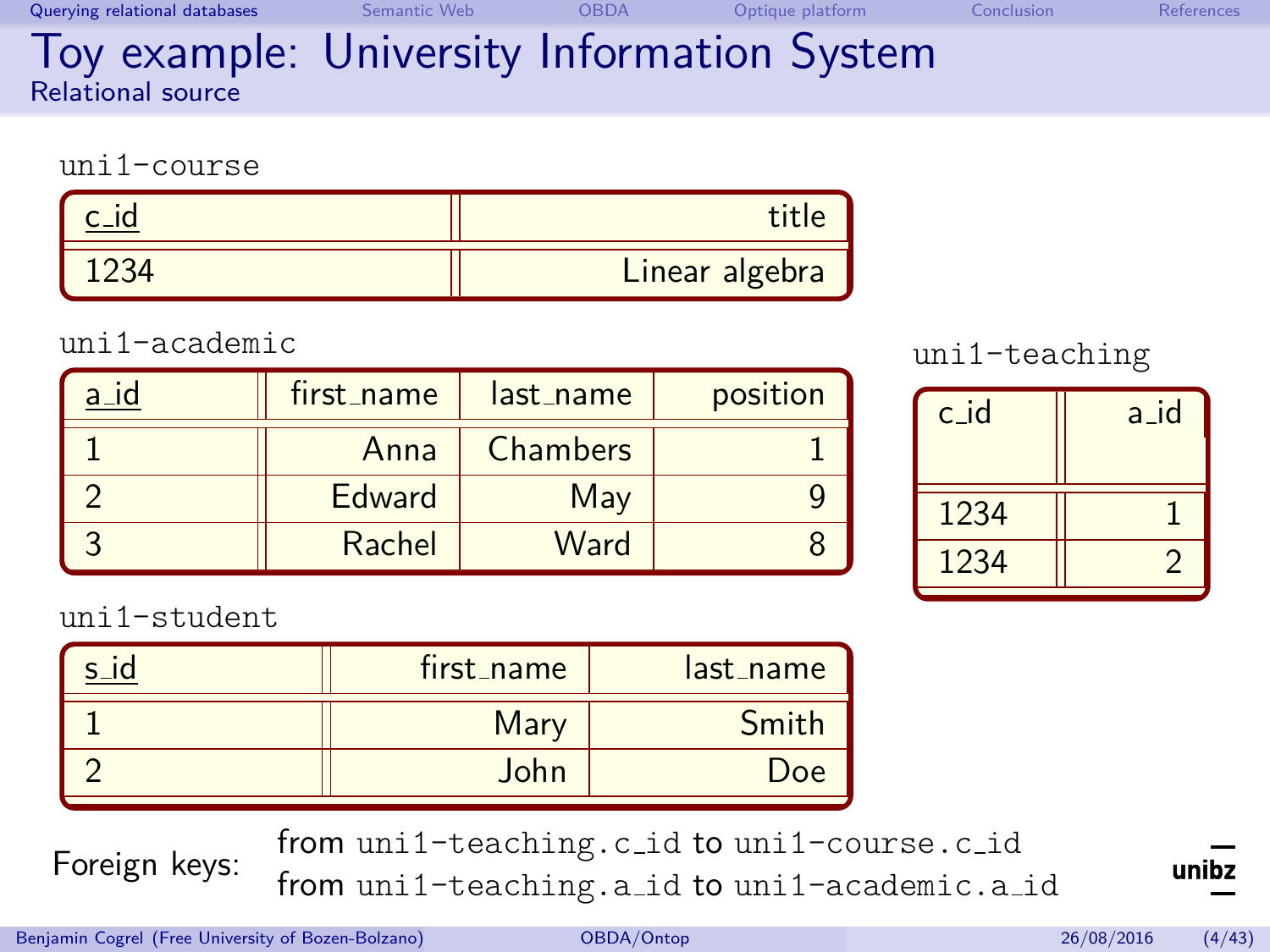| Information need                                      | Datalog and SQL queries                                                                                    |
|-------------------------------------------------------|------------------------------------------------------------------------------------------------------------|
| First and last                                        | $q(f, l) \leftarrow \text{uni1-student}(s, f, l)$                                                          |
| names of the students                                 | SELECT DISTINCT "first_name", "last_name"<br>FROM "uni1". "student"                                        |
|                                                       | $q(f, l) \leftarrow \text{unil-student}(s, f, l)$<br>$q(f, l) \leftarrow \text{uni1-academic}(a, f, l, p)$ |
| First and last<br>$2^{\circ}$<br>names of the persons | SELECT DISTINCT "first name", "last name"<br>FROM "uni1". "student"<br>UNION                               |
|                                                       | SELECT DISTINCT "first_name", "last_name"<br>FROM "uni1". "academic"                                       |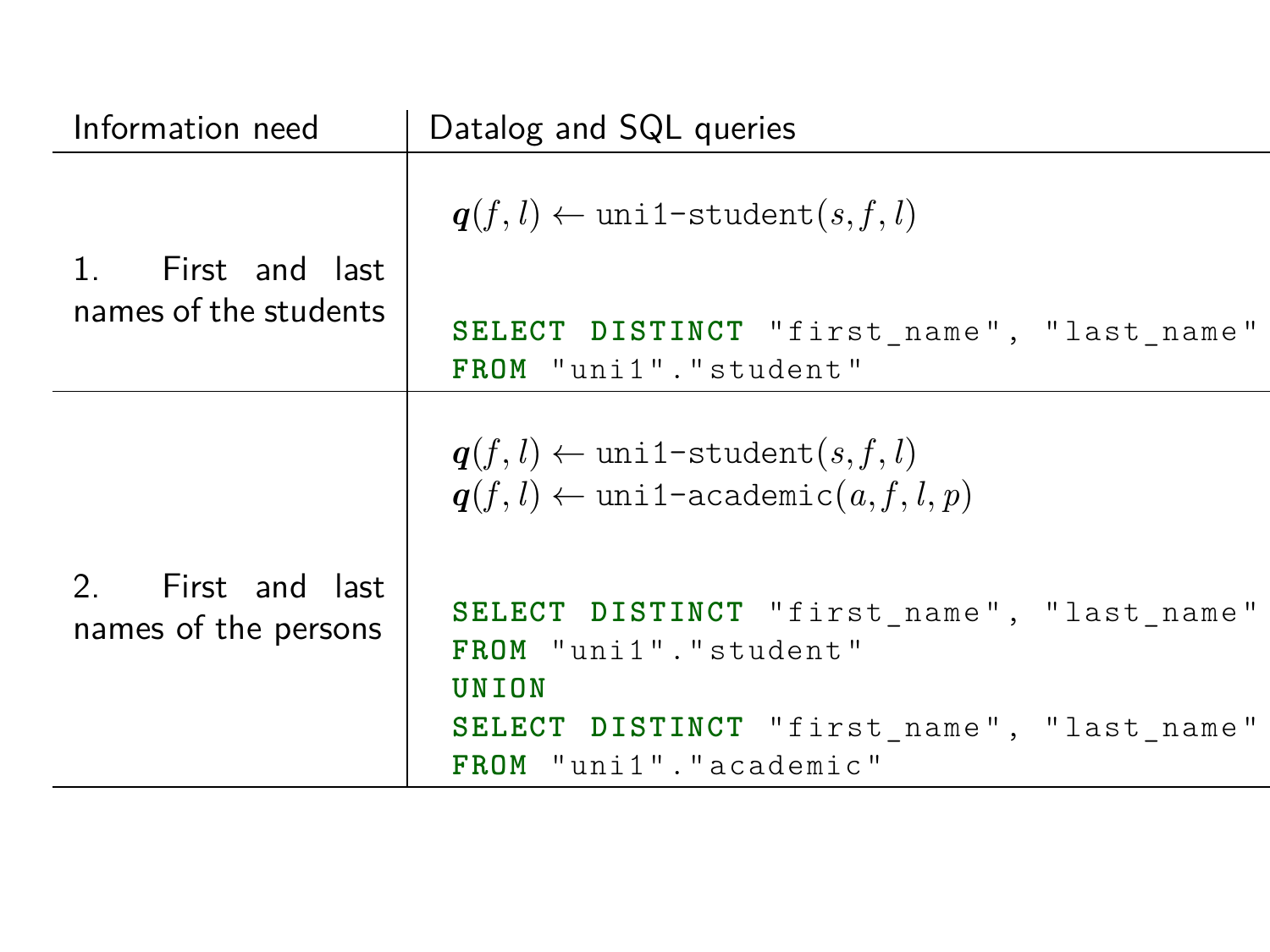| Information need                      | Datalog and SQL queries                                                                                                                                                                                                                                              |  |  |  |
|---------------------------------------|----------------------------------------------------------------------------------------------------------------------------------------------------------------------------------------------------------------------------------------------------------------------|--|--|--|
|                                       | $q(t, l) \leftarrow \text{unil-course}(c, t),$<br>uni1-academic $(a, f, l, p)$ ,<br>uni1-teaching $(c, a)$                                                                                                                                                           |  |  |  |
| 3. Course titles and<br>teacher names | SELECT DISTINCT co. "title", ac. "last name<br>FROM "uni1"."course" co,<br>"uni1"."academic" ac,<br>"uni1"."teaching" teach<br>WHERE $co.'c$ id" = teach." $c$ id"<br>AND $ac.'a$ id" = teach."a id"                                                                 |  |  |  |
| 4. All the teachers                   | $q(a) \leftarrow \text{unif-teaching}(c, a)$<br>$q(a) \leftarrow \text{uni1-academic}(a, f, l, p), p \in [1, 8]$<br>SELECT DISTINCT "a id"<br>FROM "uni1". "teaching" UNION<br>SELECT DISTINCT "a id"<br>FROM "uni1". "academic"<br>WHERE "position" BETWEEN 1 AND 8 |  |  |  |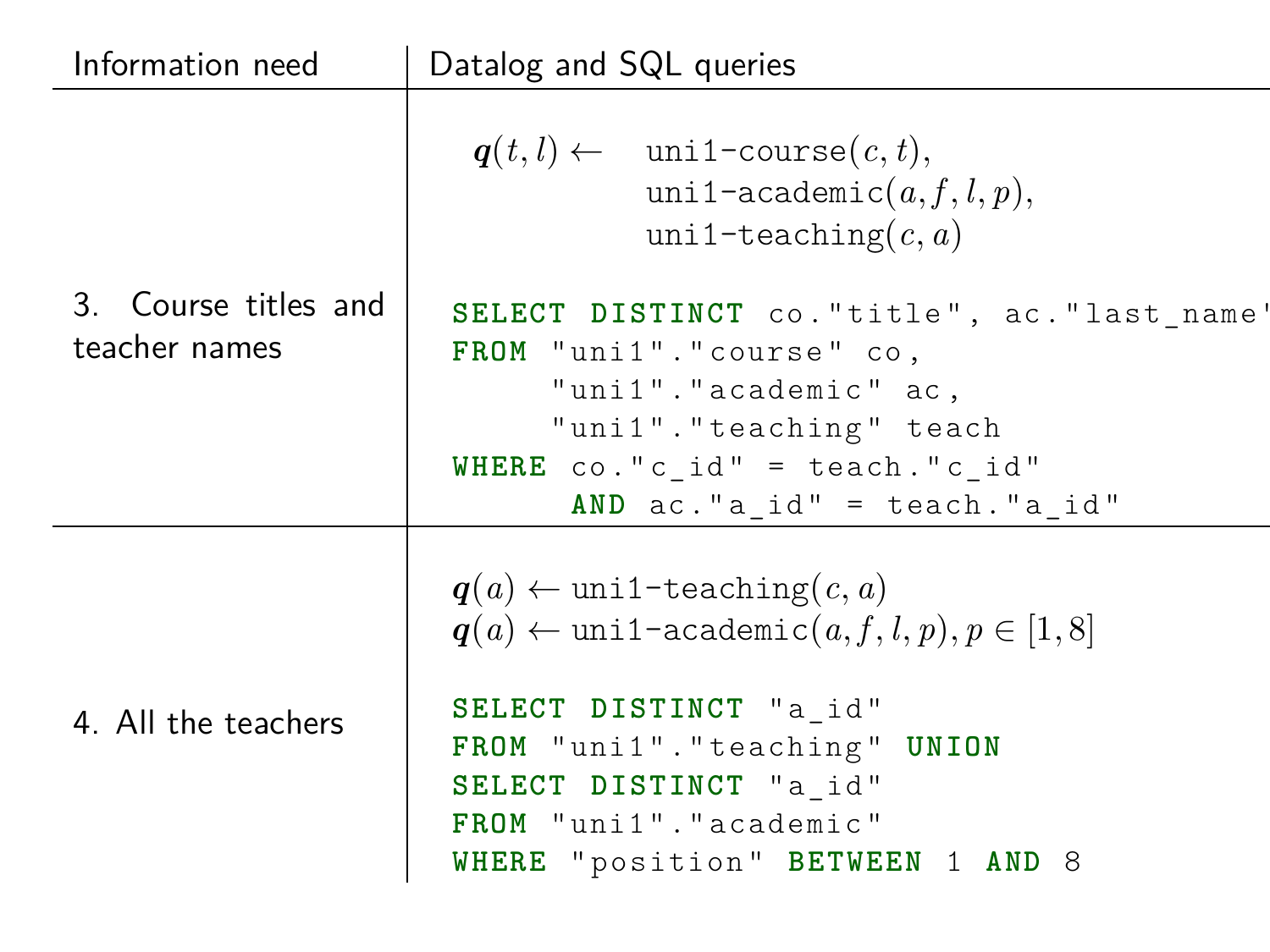| Querying relational databases                                       | Semantic Web | <b>OBDA</b> | Optique platform | Conclusion | References |
|---------------------------------------------------------------------|--------------|-------------|------------------|------------|------------|
| Integration of a second source<br><b>Fusion of two universities</b> |              |             |                  |            |            |

uni2-person

| pid | fname  | Iname        | status |
|-----|--------|--------------|--------|
|     | Zak    | Lane         |        |
|     | Mattie | <b>Moses</b> |        |
|     | Céline | Mendez       |        |

uni2-course

| lecturer | lab_teacher | topic                   |
|----------|-------------|-------------------------|
|          |             | Information<br>security |

Foreign keys:

- from uni2-course.lecturer to uni2-person.pid
- $\bullet$  from uni2-course.lab\_teacher to uni2-person.pid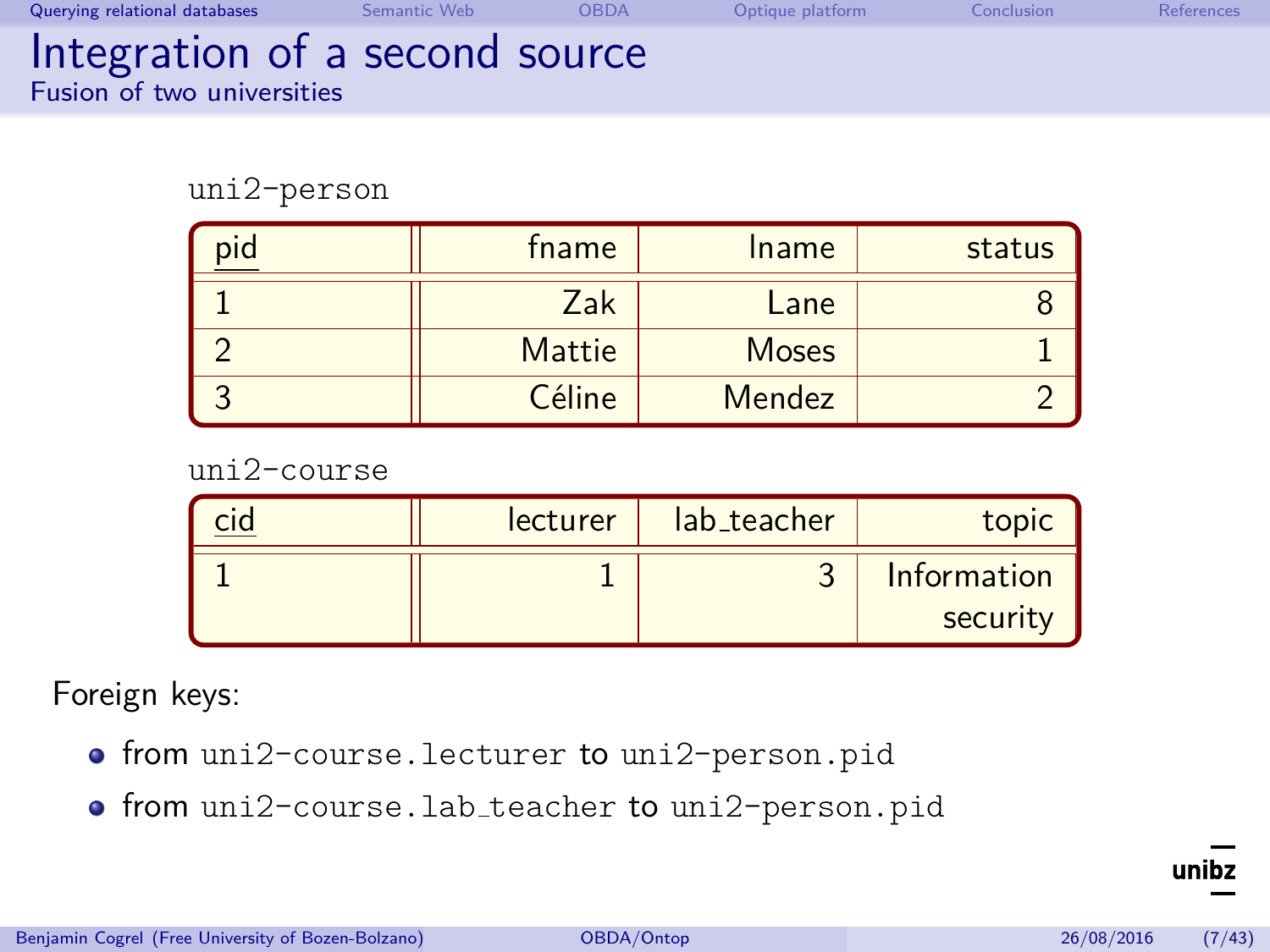| Information need                                | Datalog and SQL queries                                                                                                                                                                                                                                                             |  |  |
|-------------------------------------------------|-------------------------------------------------------------------------------------------------------------------------------------------------------------------------------------------------------------------------------------------------------------------------------------|--|--|
| 1. First and last<br>names of the stu-<br>dents | $q(f, l) \leftarrow \text{unil-student}(p, f, l)$<br>$q(f, l) \leftarrow \text{uni2-person}(p, f, l, s), s \in [1, 2]$<br>SELECT DISTINCT "first name", "last name"<br>FROM "uni1". "student"<br><b>UNTON</b><br>SELECT DISTINCT "fname" AS "first name",<br>"lname" AS "last name" |  |  |
|                                                 | FROM "uni2"."person"<br>WHERE "status" BETWEEN 1 and 2                                                                                                                                                                                                                              |  |  |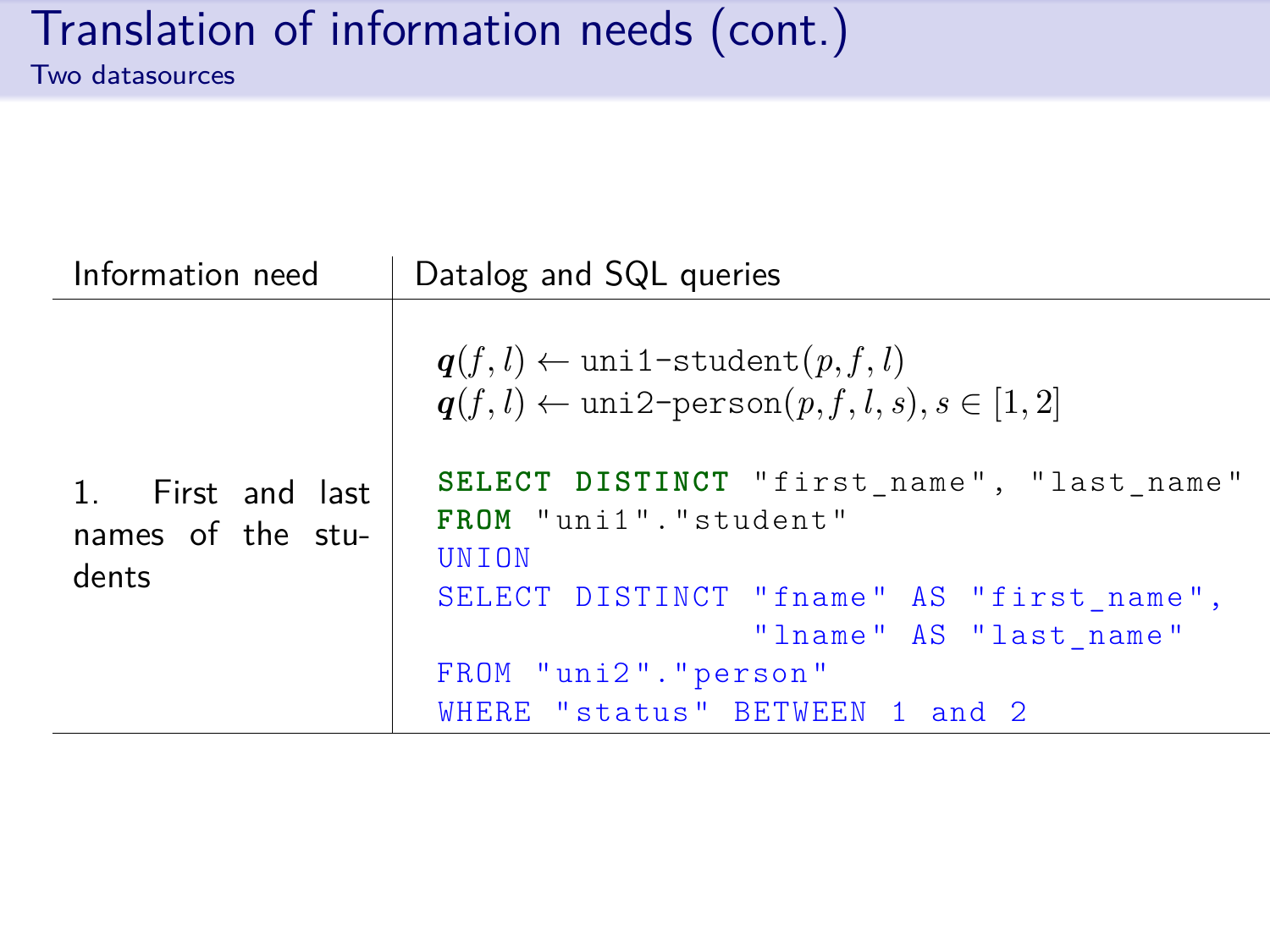| $q(f, l) \leftarrow \text{uni1-student}(p, f, l)$<br>$q(f, l) \leftarrow \text{unil-academic}(p, f, l, s)$<br>$q(f, l) \leftarrow \text{uni2-person}(p, f, l, s)$<br>SELECT DISTINCT "first_name", "last_name"<br>FROM "uni1". "student"<br>2. First and last<br>UNION<br>names of the persons<br>SELECT DISTINCT "first_name", "last_name"<br>FROM "uni1"."academic" | UNTON<br>SELECT DISTINCT "fname" AS "first_name", | Information need | Datalog and SQL queries |
|-----------------------------------------------------------------------------------------------------------------------------------------------------------------------------------------------------------------------------------------------------------------------------------------------------------------------------------------------------------------------|---------------------------------------------------|------------------|-------------------------|
|                                                                                                                                                                                                                                                                                                                                                                       |                                                   |                  |                         |
|                                                                                                                                                                                                                                                                                                                                                                       |                                                   |                  |                         |
|                                                                                                                                                                                                                                                                                                                                                                       |                                                   |                  |                         |
|                                                                                                                                                                                                                                                                                                                                                                       |                                                   |                  |                         |
| "lname" AS "last name"                                                                                                                                                                                                                                                                                                                                                |                                                   |                  | FROM "uni2"."person"    |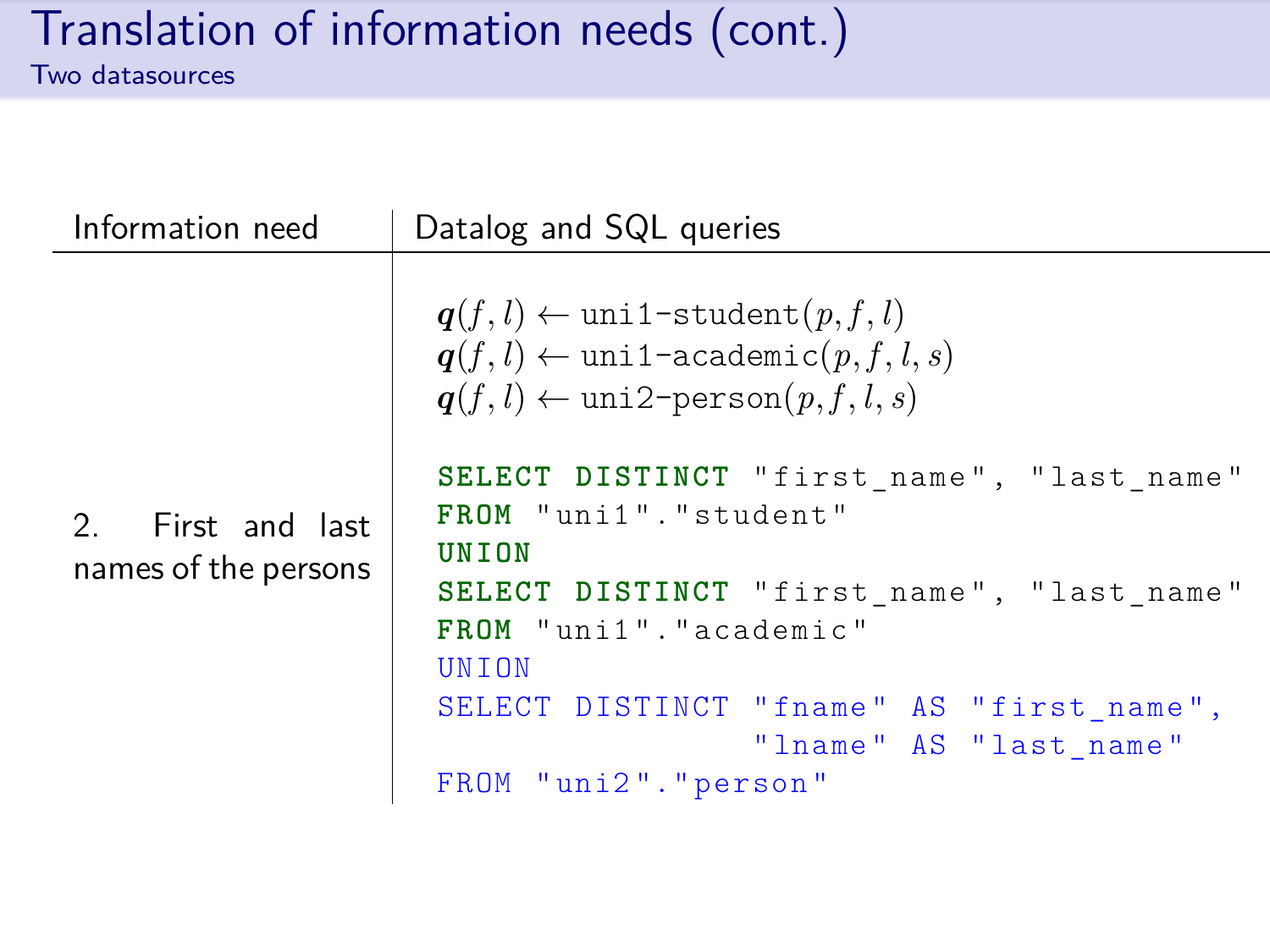| Information need    | Datalog and SQL queries                                                                                                                                                                                                                                                                                                           |
|---------------------|-----------------------------------------------------------------------------------------------------------------------------------------------------------------------------------------------------------------------------------------------------------------------------------------------------------------------------------|
| Course titles<br>3. | $q(t, l) \leftarrow \text{uni1-course}(c, t),$<br>uni1-academic $(a, f, l, p)$ ,<br>uni1-teaching $(c, a)$<br>$q(t, l) \leftarrow \text{uni2-person}(p, f, l, s),$<br>uni2-course $(c, e, b, t)$ ,<br>$(p = e) \vee (p = b)$<br>SELECT DISTINCT co. "title", ac. "last_name"<br>FROM "uni1"."course" co,<br>"uni1"."academic" ac, |
| and teacher names   | "uni1"."teaching" teach<br>WHERE $co.'c_id'' = teach.'c_id''$<br>AND ac."a id" = teach."a id"<br>UNTON<br>SELECT DISTINCT co."topic" AS "title",<br>pe. "lname" AS "last name"<br>FROM "uni2"."person" pe,<br>"uni2"."course" co<br>WHERE $pe.'pid' = co.'lecturer'$<br>OR pe."pid" = co."lab_teacher"                            |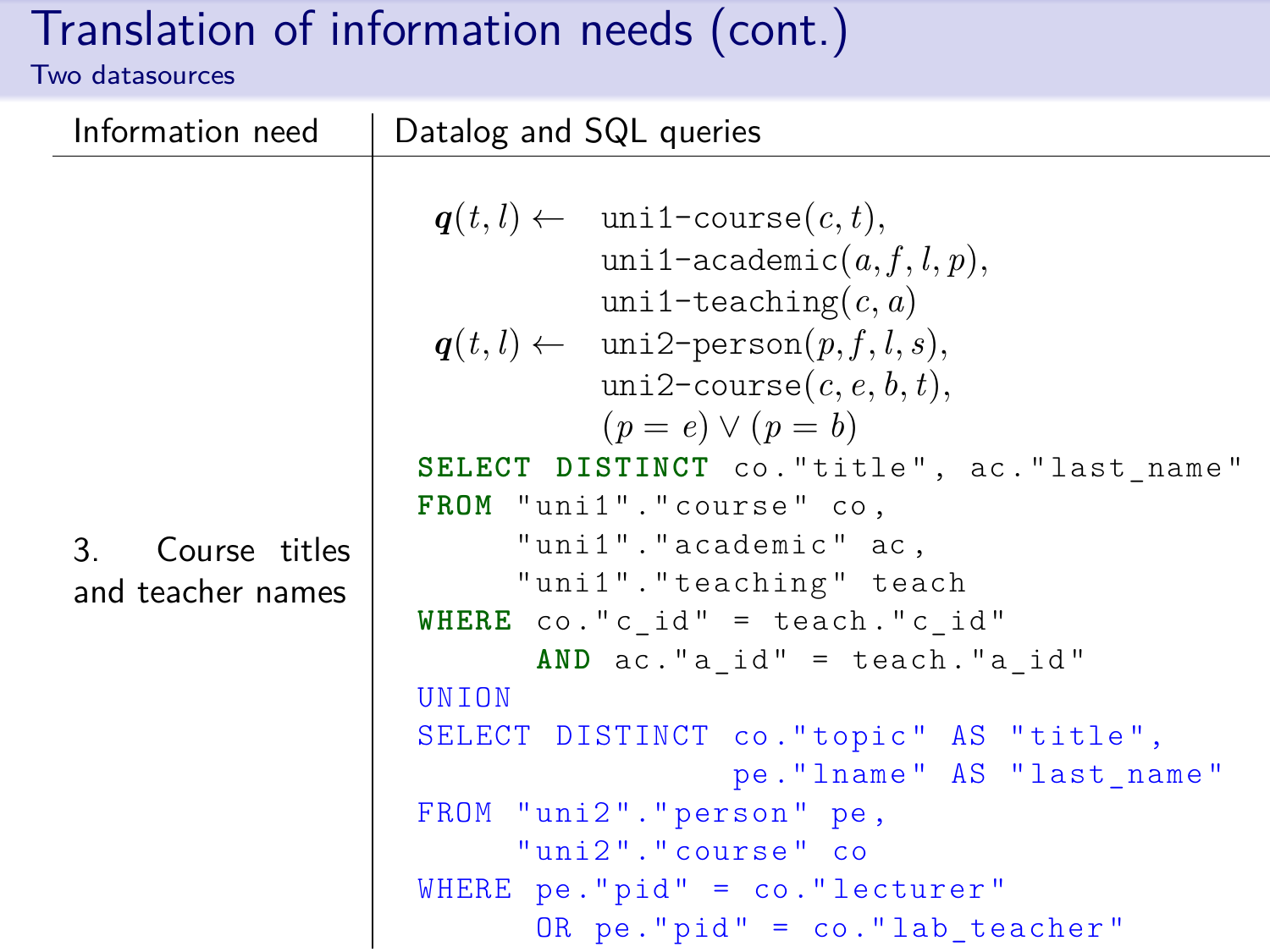| Information<br>need      | SQL query                                                                                          |
|--------------------------|----------------------------------------------------------------------------------------------------|
|                          | SELECT DISTINCT 'uni1/'    "a_id" AS "id"<br>FROM "uni1". "teaching"<br>UNION                      |
|                          | SELECT DISTINCT 'uni1/'    "a_id" AS "id"<br>FROM "uni1". "academic"                               |
|                          | WHERE "position" BETWEEN 1 AND 8<br><b>UNTON</b>                                                   |
| 4. All the l<br>teachers | SELECT DISTINCT 'uni2/'    "lecturer" AS "id"<br>FROM "uni2"."course"<br>UNION                     |
|                          | SELECT DISTINCT 'uni2/'    "lab teacher" AS "id"<br>FROM "uni2"."course"<br>UNION                  |
|                          | SELECT DISTINCT 'uni2/'    "pid" AS "id"<br>FROM "uni2"."person"<br>WHERE "status" BETWEEN 6 AND 9 |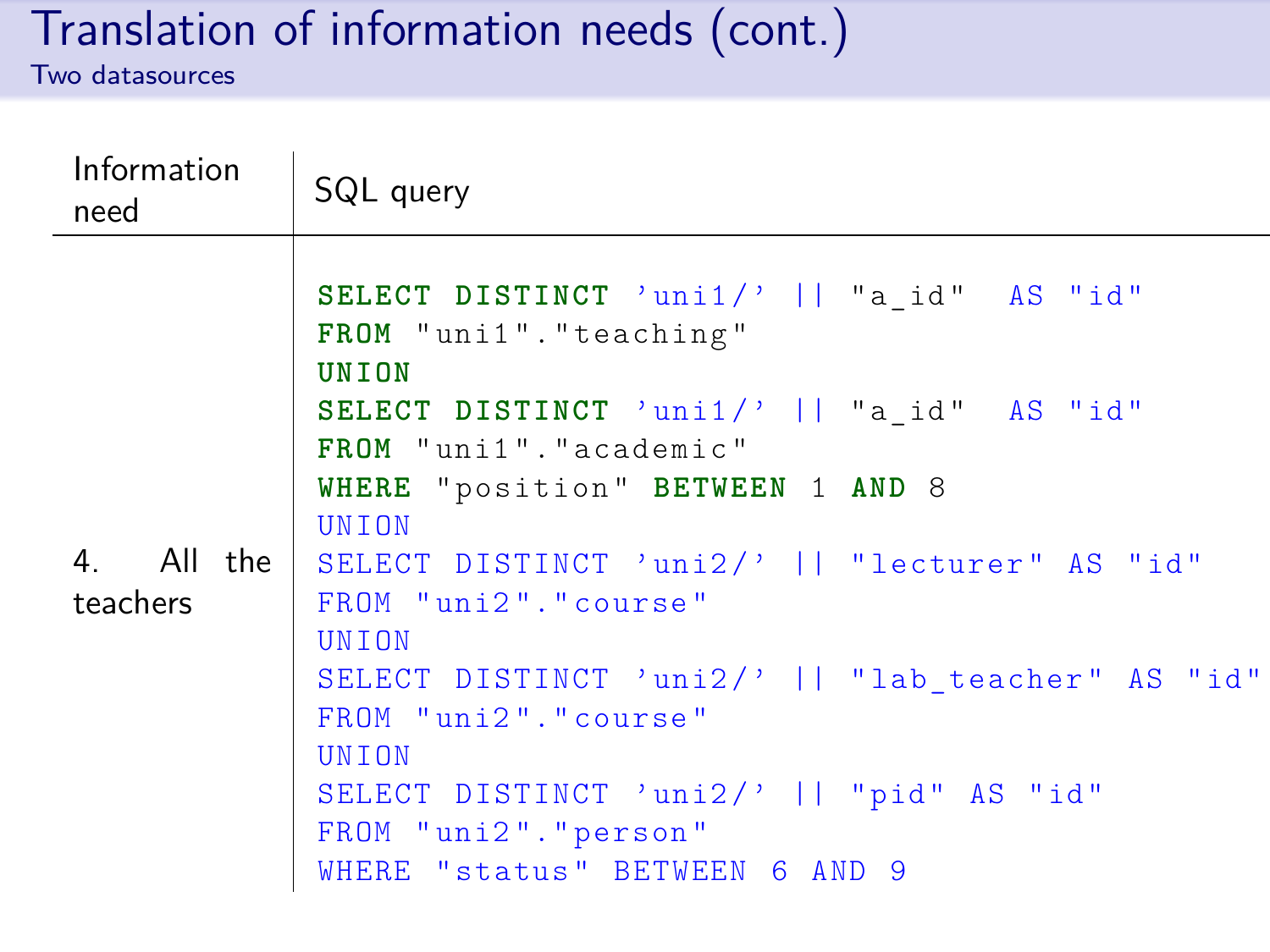<span id="page-14-0"></span>[Querying relational databases](#page-2-0) [Semantic Web](#page-23-0) [OBDA](#page-43-0) [Optique platform](#page-63-0) [Conclusion](#page-66-0) [References](#page-70-0) Industrial case: stratigraphic model design

### Users: domain experts

- $\bullet \sim 900$  geologists et geophysicists
- Data collecting: 30-70% of their time



#### Sources

- Exploitation and Production Data Store (EPDS): ∼ 1500 tables (100s GB)
- **·** OpenWorks
- Norwegian Petroleum Directorate FactPages (NPD FactPages)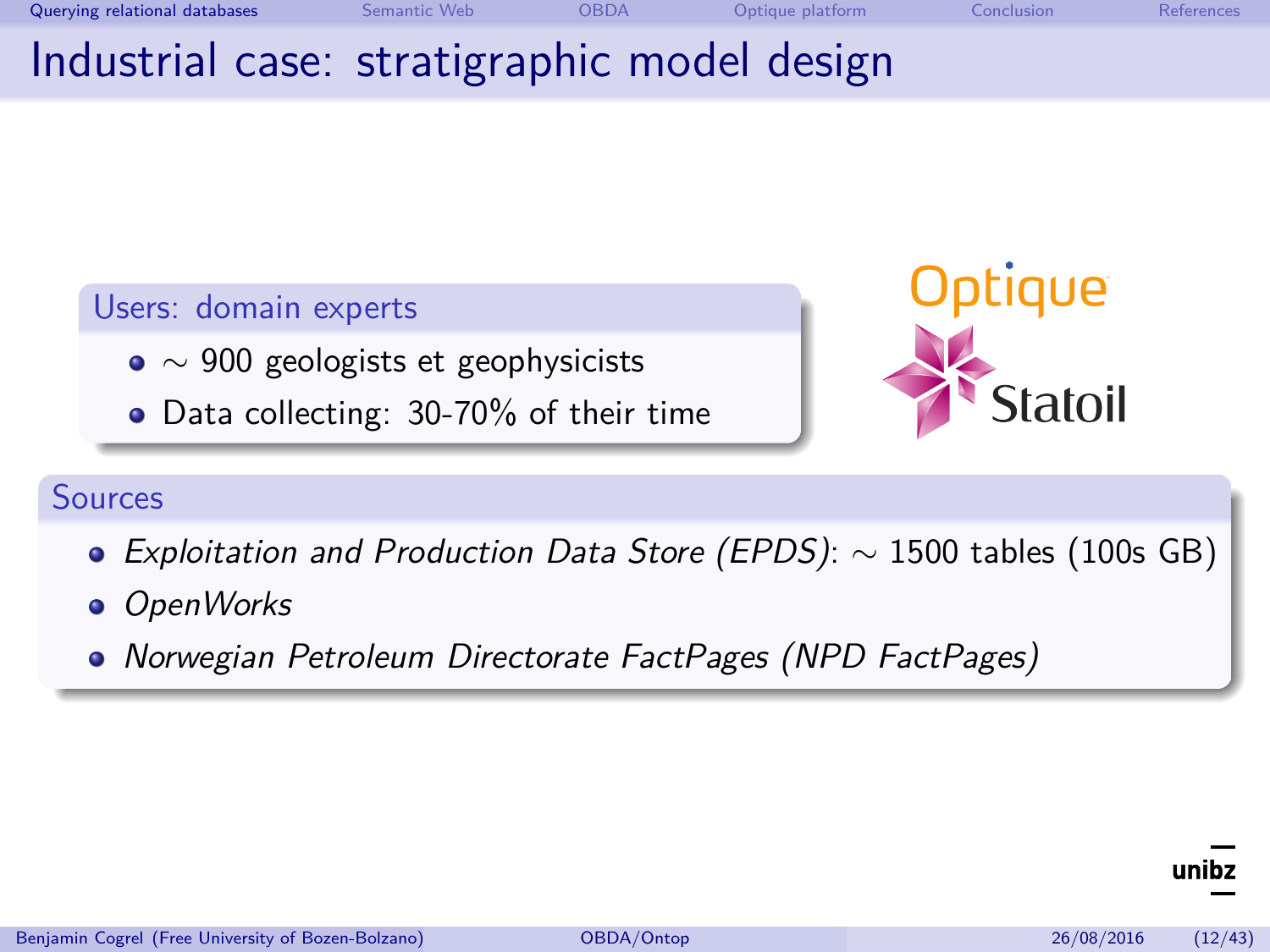





#### NB: Simplified information needs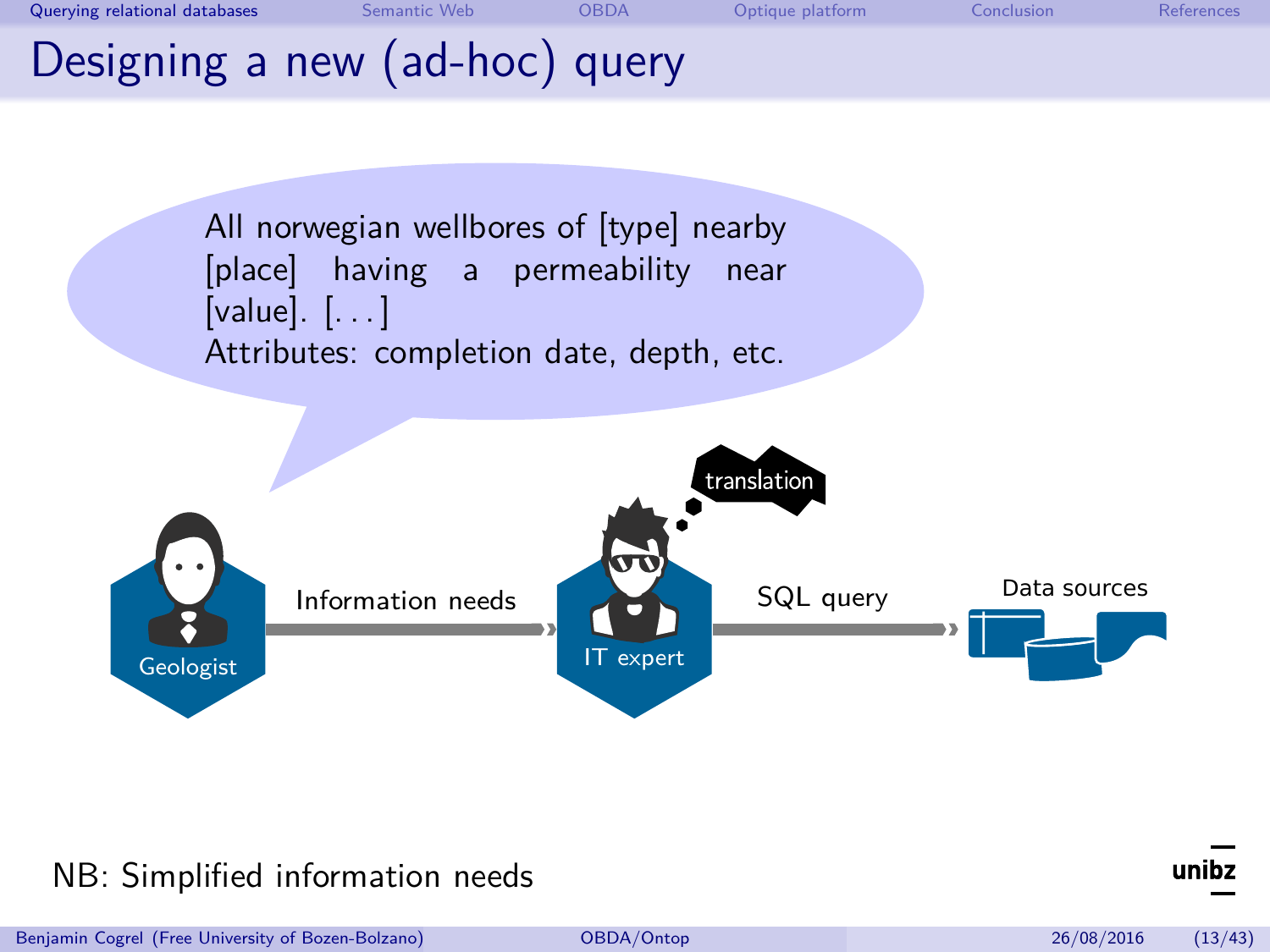



# Takes 4 days in average (with EPDS only)

#### NB: Simplified information needs

Benjamin Cogrel (Free University of Bozen-Bolzano) [OBDA/Ontop](#page-0-0) 26/08/2016 (13/43)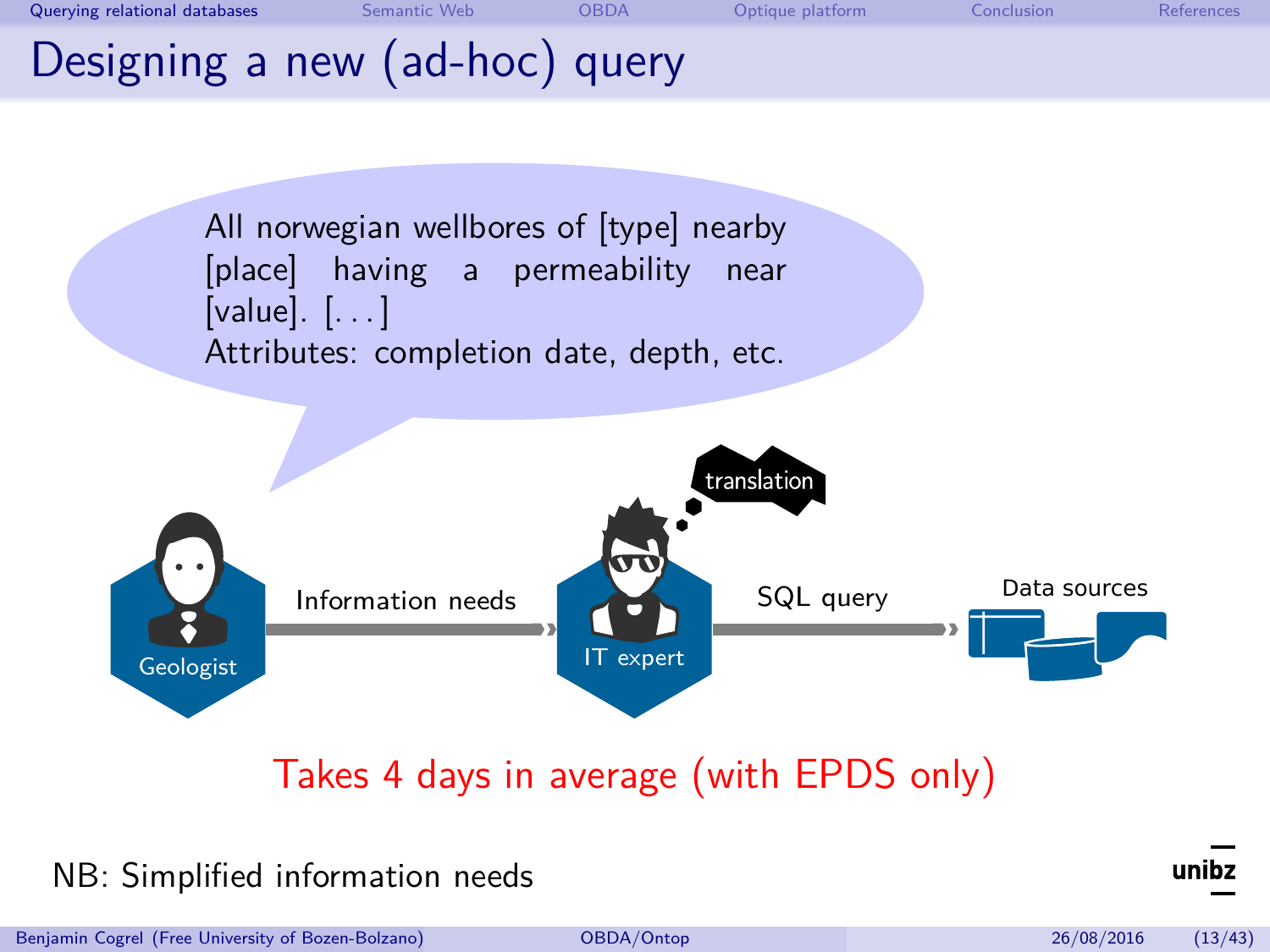# Anonymized extract of a typical query

#### SELECT [...] FROM

db\_name.table1 table1, db\_name.table2 table2a. db\_name.table2 table2b, db\_name.table3 table3a, db\_name.table3 table3b. db\_name.table3 table3c, db\_name.table3 table3d, db\_name.table4 table4a, db\_name.table4 table4b. db\_name.table4 table4c, db\_name.table4 table4d, db\_name\_table4 table4e db\_name.table4 table4f, db\_name.table5 table5a, db\_name.table5 table5b, db\_name\_table6 table6a db\_name.table6 table6b, db\_name.table7 table7a, db\_name.table7 table7b. db\_name.table8 table8, db\_name.table9 table9, db\_name.table10 table10a, db\_name.table10 table10b. db\_name.table10 table10c, db\_name.table11 table11, db\_name.table12 table12, db\_name.table13 table13, db\_name.table14 table14, db\_name.table15 table15, db\_name.table16 table16 WHERE  $[., .]$ 

table2a.attr1='keyword' AND table3a.attr2=table10c.attr1 AND table3a.attr6=table6a.attr3 AND table3a.attr9='keyword' AND table4a.attr10 IN ('keyword') AND table4a.attr1 IN ('keyword') AND table5a.kinds=table4a.attr13 AND table5b.kinds=table4c.attr74 AND table5b.name='keyword' AND (table6a.attr19=table10c.attr17 OR (table6a.attr2 IS NULL AND table10c.attr4 IS NULL)) AND table6a.attr14=table5b.attr14 AND table6a.attr2='keyword' AND (table6b.attr14=table10c.attr8 OR (table6b.attr4 IS NULL AND table10c.attr7 IS NULL)) AND table6b.attr19=table5a.attr55 AND table6b.attr2='keyword' AND table7a.attr19=table2b.attr19 AND table7a.attr17=table15.attr19 AND table4b.attr11='keyword' AND table8.attr19=table7a.attr80 AND table8.attr19=table13.attr20 AND table8.attr4='keyword' AND table9.attr10=table16.attr11 AND table3b.attr19=table10c.attr18 AND table3b.attr22=table12.attr63 AND table3b.attr66='keyword' AND table10a.attr54=table7a.attr8 AND table10a.attr70=table10c.attr10 AND table10a.attr16=table4d.attr11 AND table4c.attr99='keyword' AND table4c.attr1='keyword' AND

table11.attr10=table5a.attr10 AND table11.attr40='keyword' AND table11.attr50='keyword' AND table2b.attr1=table1.attr8 AND table2b.attr9 IN ('keyword') AND table2b.attr2 LIKE 'keyword'% AND table12.attr9 IN ('keyword') AND table7b.attr1=table2a.attr10 AND table3c.attr13=table10c.attr1 AND table3c.attr10=table6b.attr20 AND table3c.attr13='keyword' AND table10b.attr16=table10a.attr7 AND table10b.attr11=table7b.attr8 AND table10b.attr13=table4b.attr89 AND table13.attr1=table2b.attr10 AND table13.attr20=''keyword'' AND table13.attr15='keyword' AND table3d.attr49=table12.attr18 AND table3d.attr18=table10c.attr11 AND table3d.attr14='keyword' AND table4d.attr17 IN ('keyword') AND table4d.attr19 IN ('keyword') AND table16.attr28=table11.attr56 AND table16.attr16=table10b.attr78 AND table16.attr5=table14.attr56 AND table4e.attr34 IN ('keyword') AND table4e.attr48 IN ('keyword') AND table4f.attr89=table5b.attr7 AND table4f.attr45 IN ('keyword') AND table4f.attr1='keyword' AND table10c.attr2=table4e.attr19 AND (table10c.attr78=table12.attr56 OR (table10c.attr55 IS NULL AND table12.attr17 IS NULL))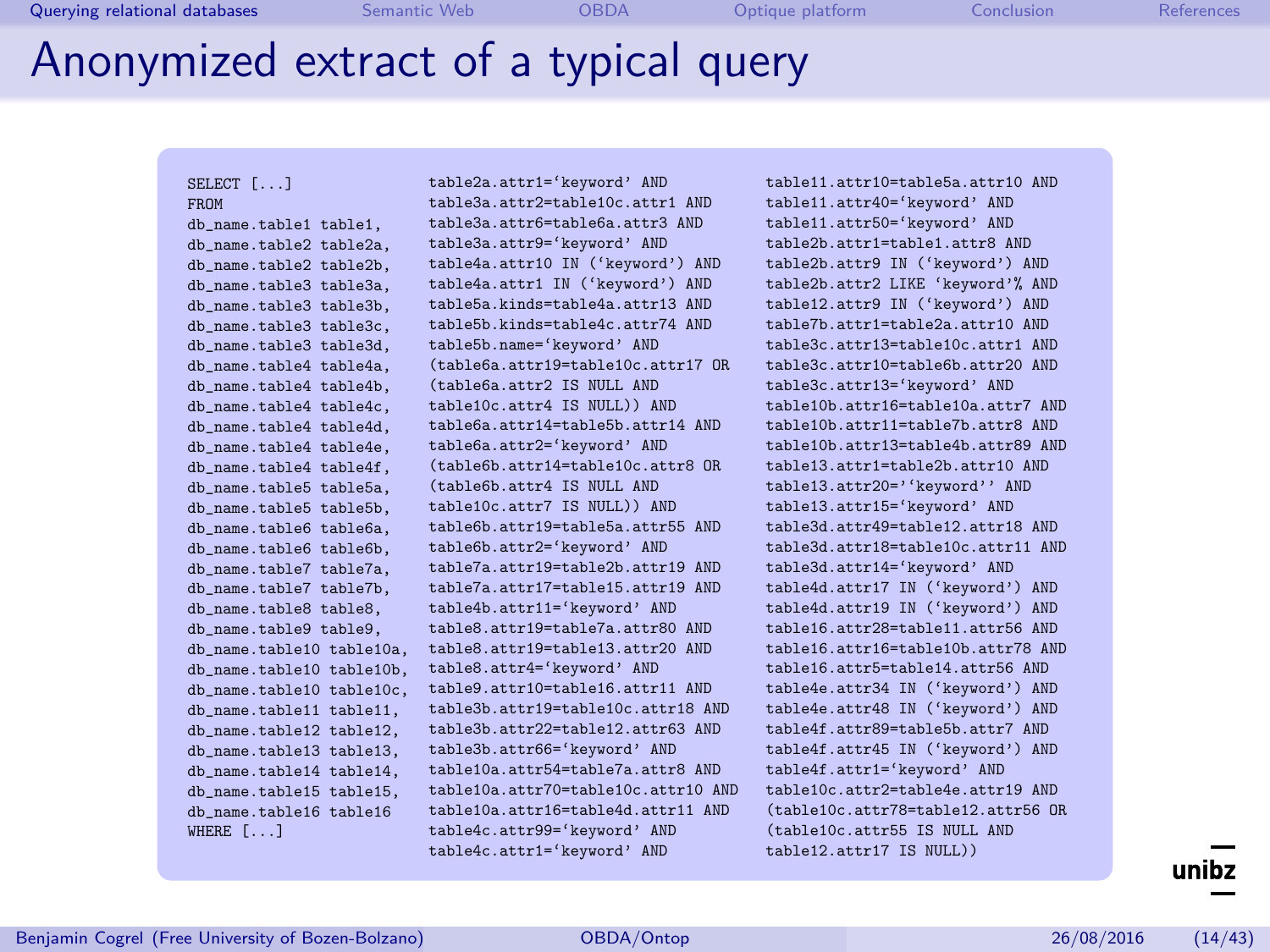<span id="page-18-0"></span>



#### Querying over tables

#### **Requires a lot of knowledge** about:

- **1** Magic numbers  $(e.g. 1 \rightarrow full professor)$
- **2** Cardinalities and normal forms
- **3** Closely-related information spread over many tables

#### Data integration

- **Exacerbate these issues**
- Variety: **challenge #1** for most Big Data initiatives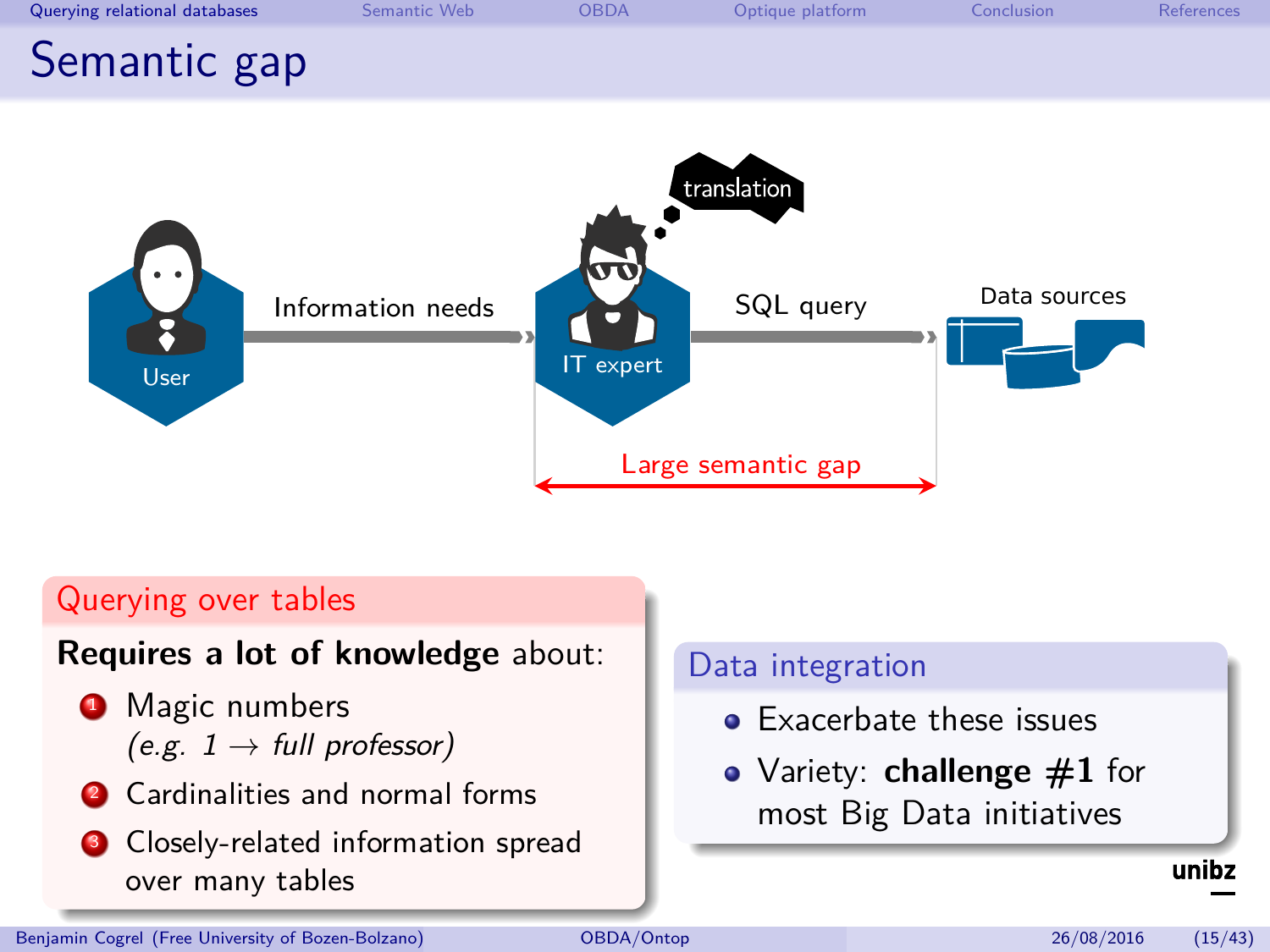<span id="page-19-0"></span>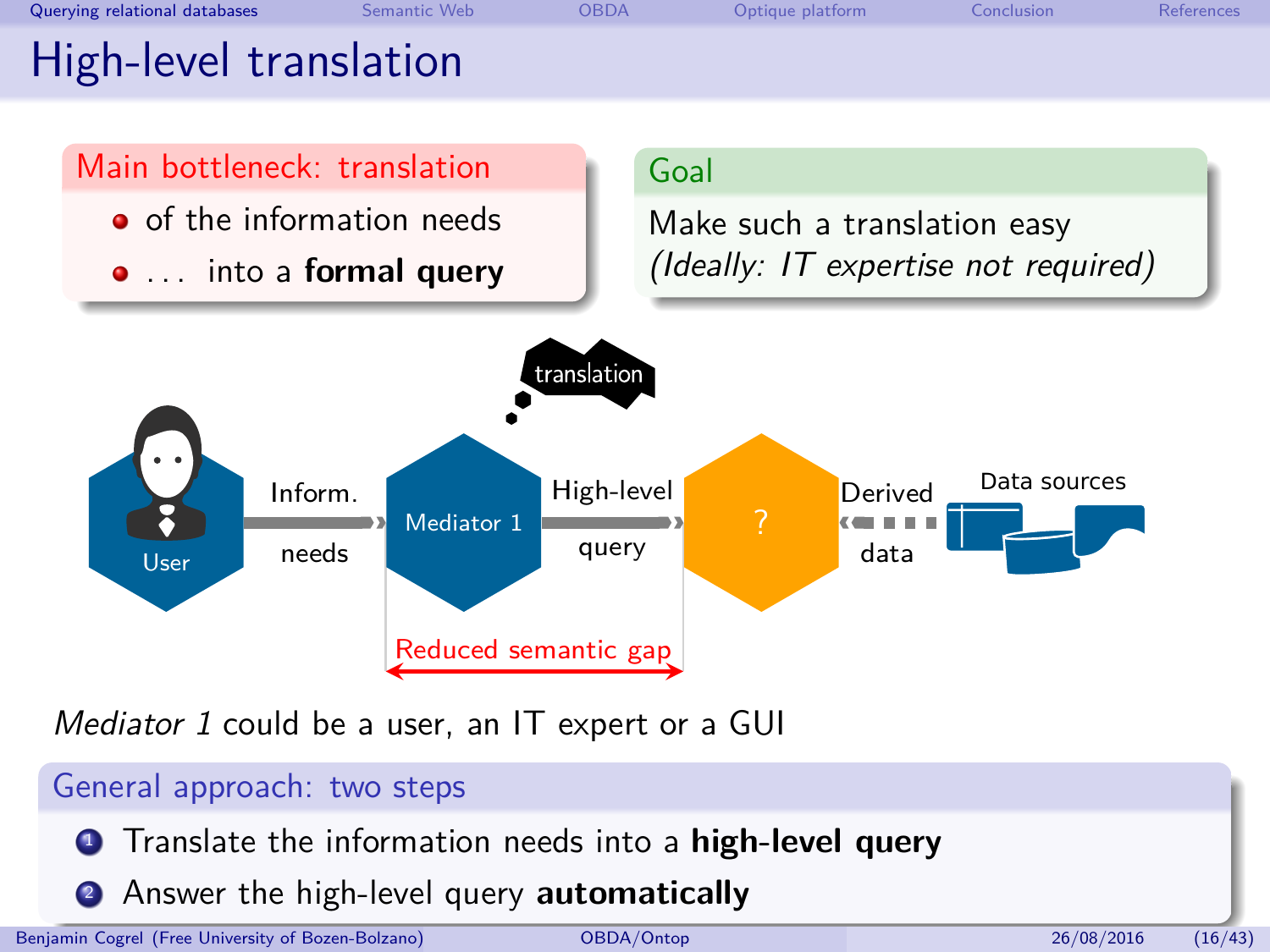# Choice 1: Generating a new representation

# Extract Transform Load (ETL) process

# E.g. relational data warehouse, triplestore



### Virtual views

E.g. virtual databases (Teiid, Apache Drill, Exareme), **OBDA** (Ontop)

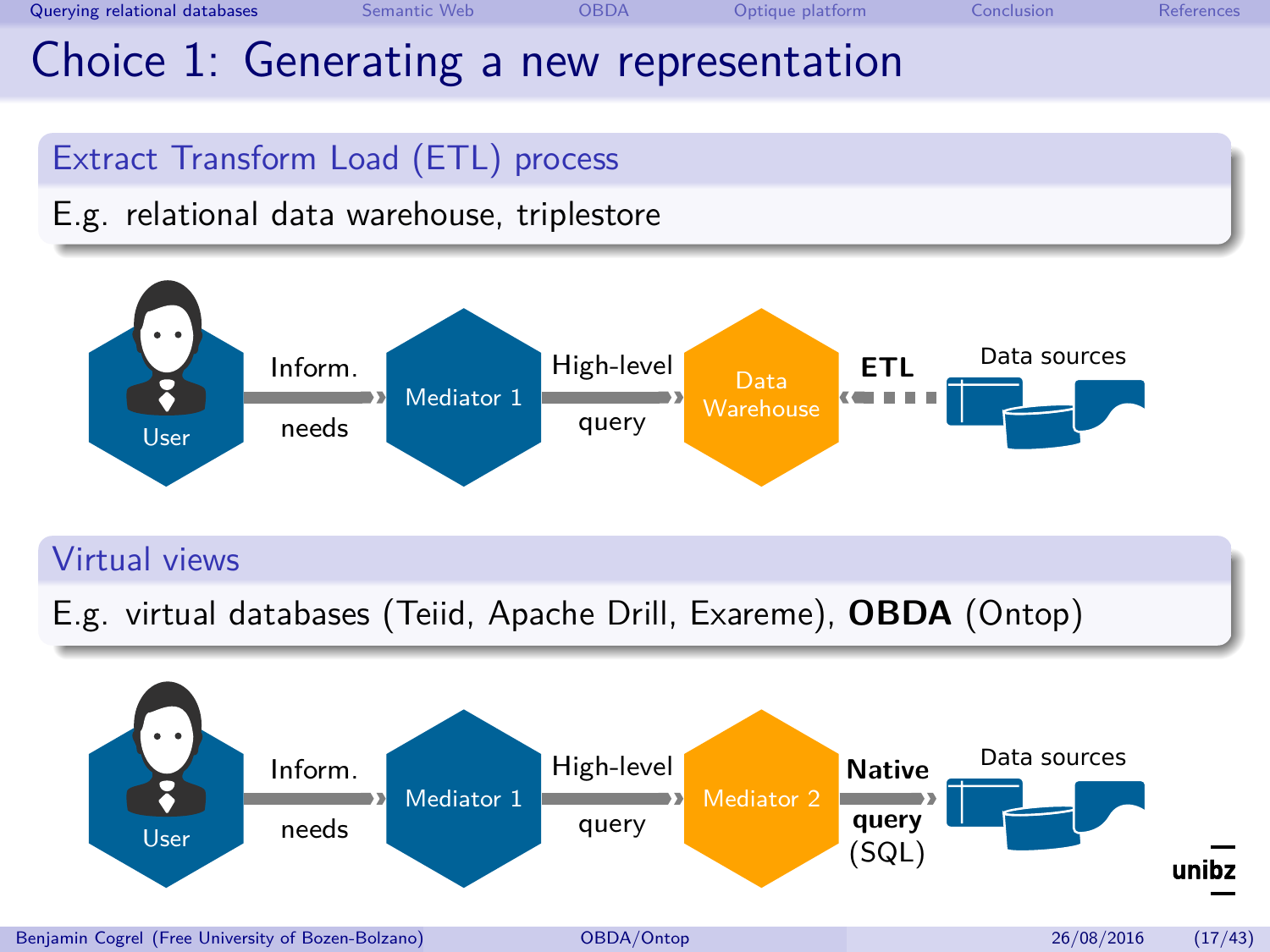| Querying relational databases | Semantic Web | OBDA | Optique platform | Conclusion | References |
|-------------------------------|--------------|------|------------------|------------|------------|
| Choice 2: Which data format   |              |      |                  |            |            |

| New data format   | Corresponding query language                    |
|-------------------|-------------------------------------------------|
| Relational schema | SQL                                             |
| JSON document     | Mongo Aggregate, SQL (with e.g. Drill or Teiid) |
| XMI document      | XPath, XQuery, SQL (with e.g. Teiid)            |
| RDF graph         | SPARQL                                          |

 $\overline{\text{unibz}}$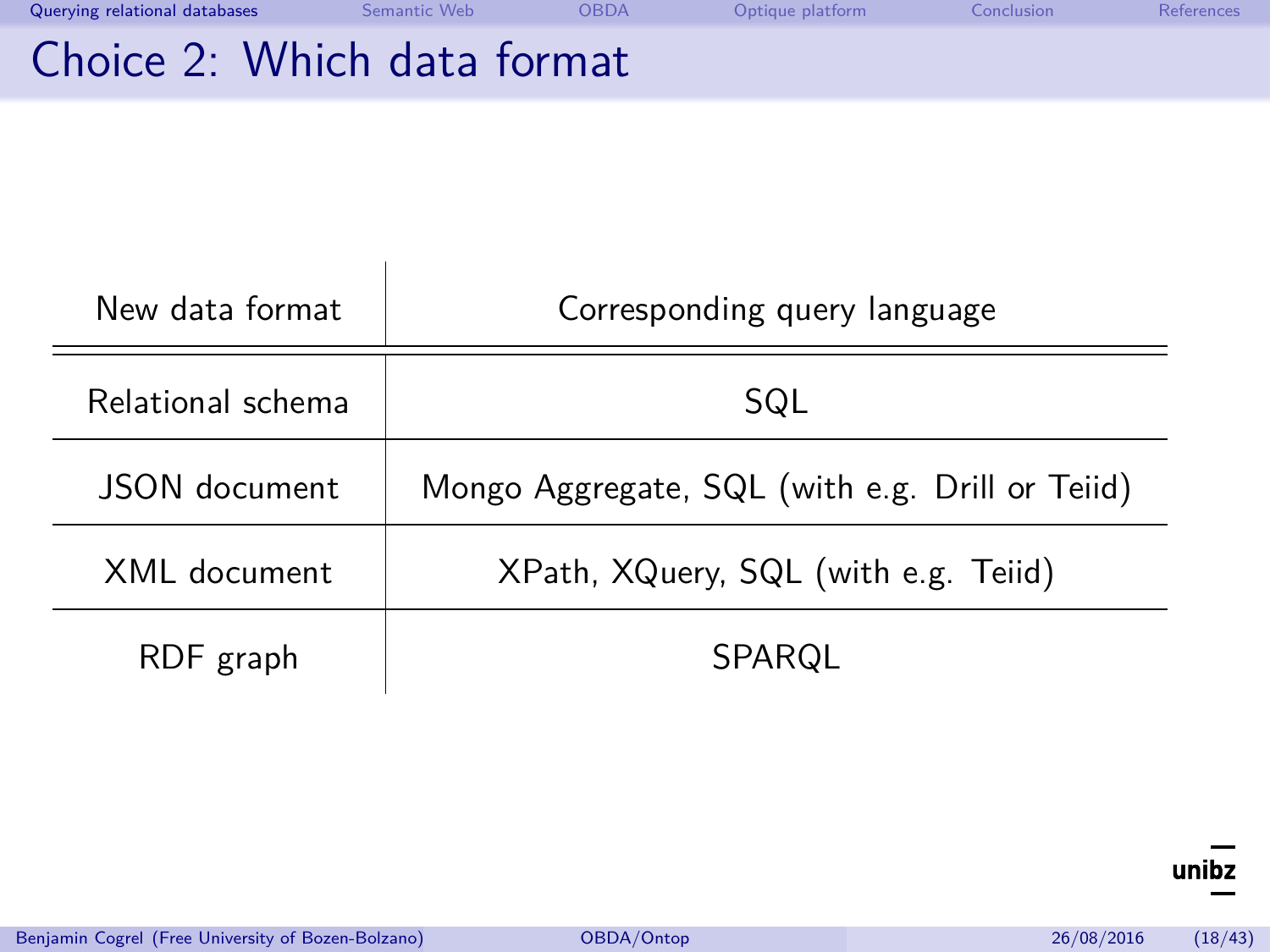| Querying relational databases                       | Semantic Web | <b>OBDA</b> | Optique platform | Conclusion | References |
|-----------------------------------------------------|--------------|-------------|------------------|------------|------------|
| Ontop approach<br>Ontology-Based Data Access (OBDA) |              |             |                  |            |            |



### Choice 1: Generating a new representation

- **1** Extract Transform Load (ETL) process
- <sup>2</sup> **Virtual views**

#### Choice 2: Which data format

- **1** New relational schema, JSON or XML documents
- <sup>2</sup> **Resource Description Framework (RDF)**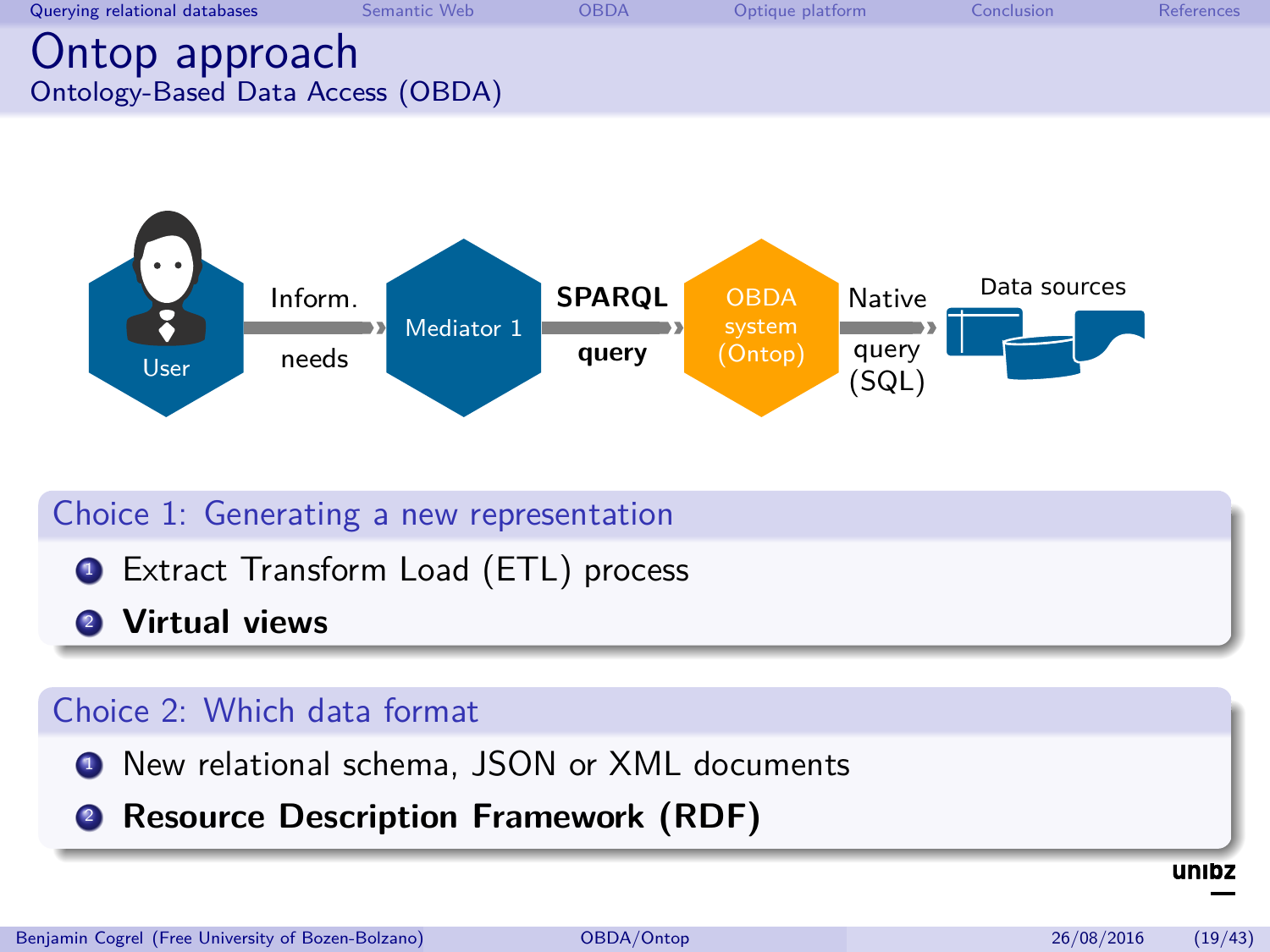<span id="page-23-0"></span>

| Querying relational databases | Semantic Web | <b>OBDA</b> | Optique platform | Conclusion | References |
|-------------------------------|--------------|-------------|------------------|------------|------------|
| Outline                       |              |             |                  |            |            |



# 2 [RDF and other Semantic Web standards](#page-23-0)

- [RDF](#page-24-0)
- **[SPARQL](#page-30-0)**
- [OWL 2 QL](#page-32-0)
- [Mapping assertions](#page-36-0)

# **[Ontology-Based Data Access](#page-43-0)**

# [Optique platform](#page-63-0)

### **[Conclusion](#page-66-0)**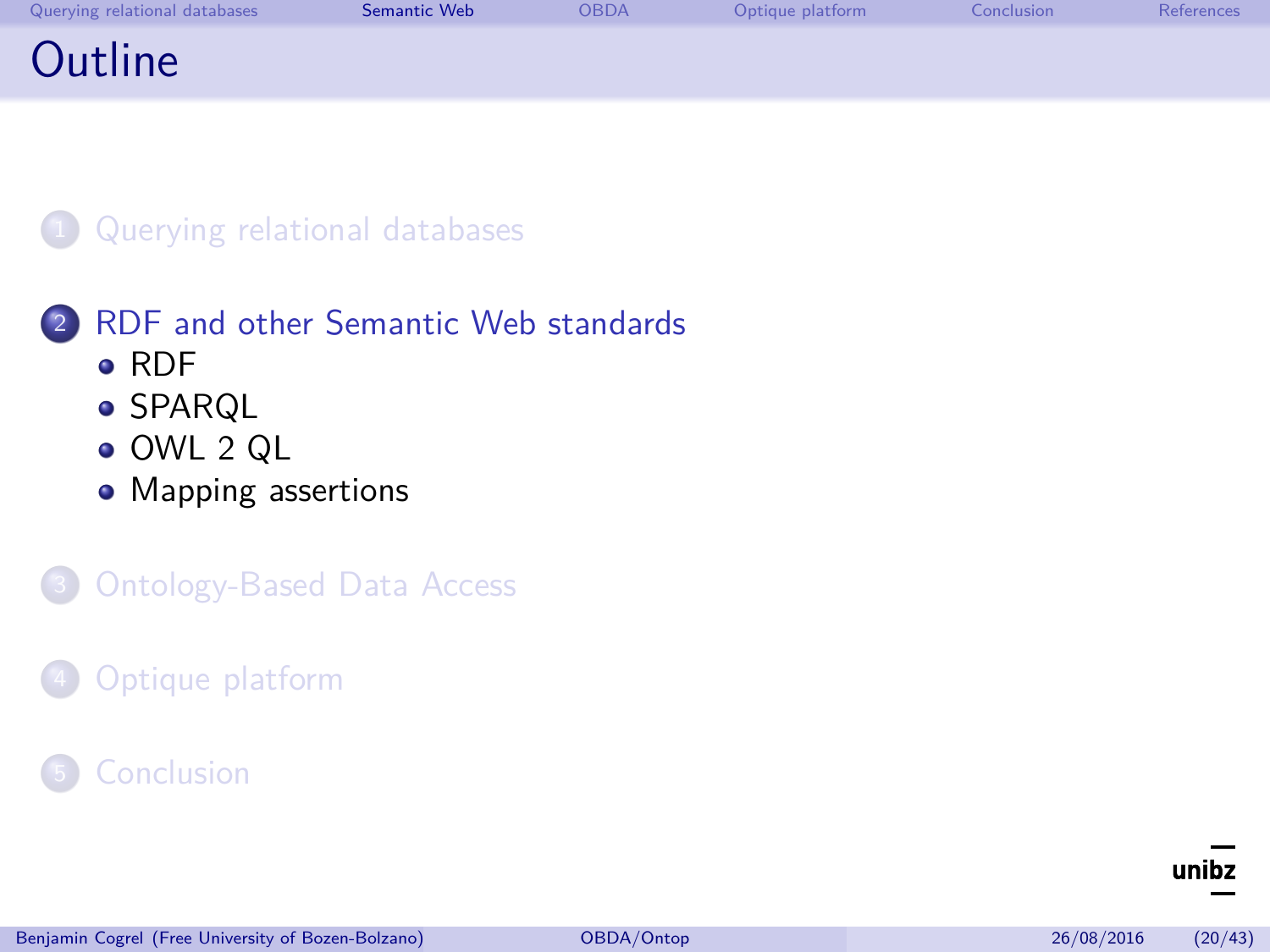<span id="page-24-0"></span>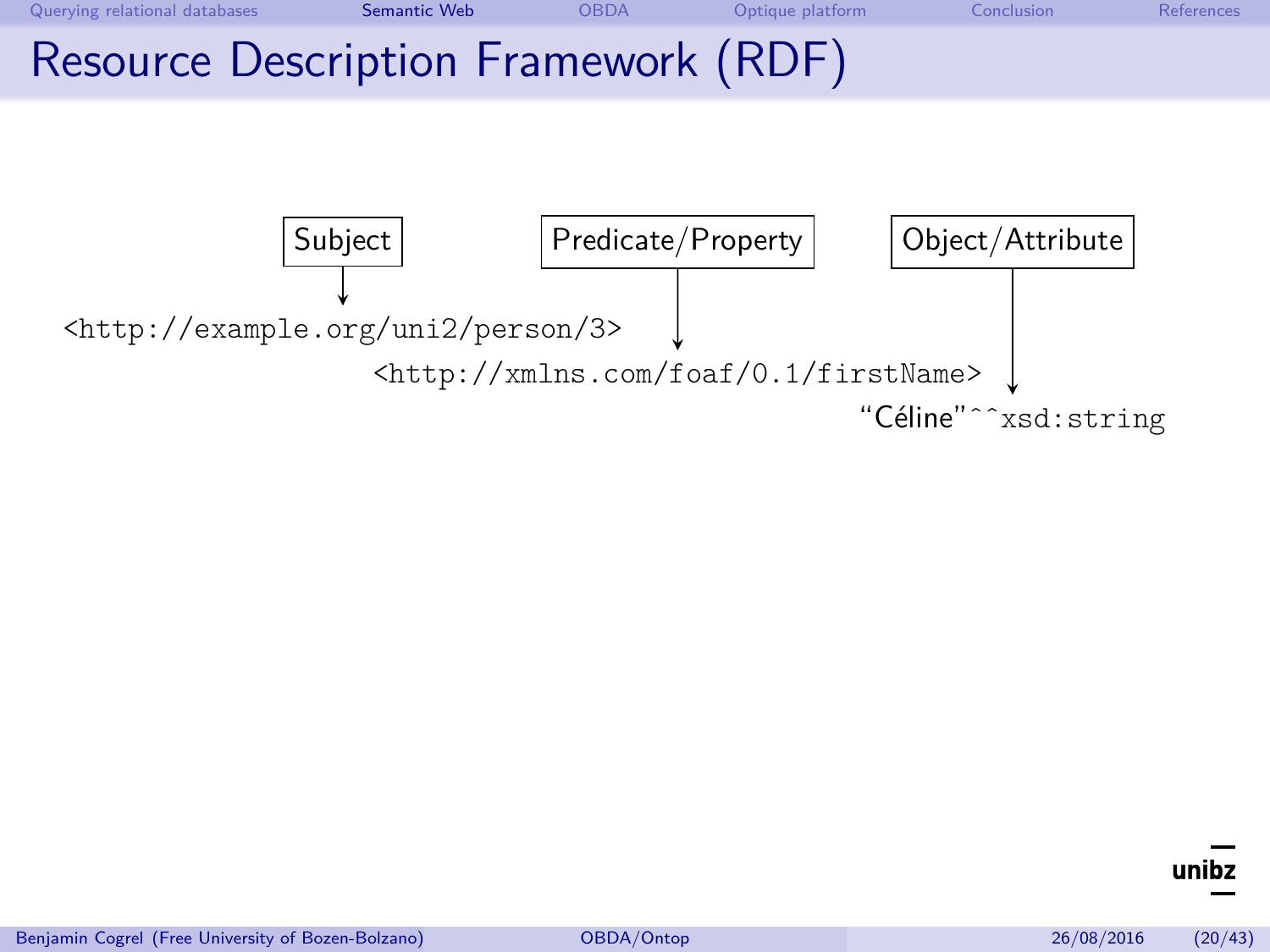

@base <http://example.org/> @prefix foaf: <http://xmlns.com/foaf/0.1/> @prefix : <http://example.com/vocab/>

|            | ABox assertion   AssociateProfessor(uni2/person/1)            |  |  |  |
|------------|---------------------------------------------------------------|--|--|--|
| RDF triple | $\parallel$ <uni2 1="" person=""> a AssociateProfessor</uni2> |  |  |  |

|            | ABox assertion $\parallel$ lastName( <i>uni2/person/3</i> , 'Mendez') |  |  |  |
|------------|-----------------------------------------------------------------------|--|--|--|
| RDF triple | $\ $ <uni2 3="" person=""> foaf:lastName "Mendez"</uni2>              |  |  |  |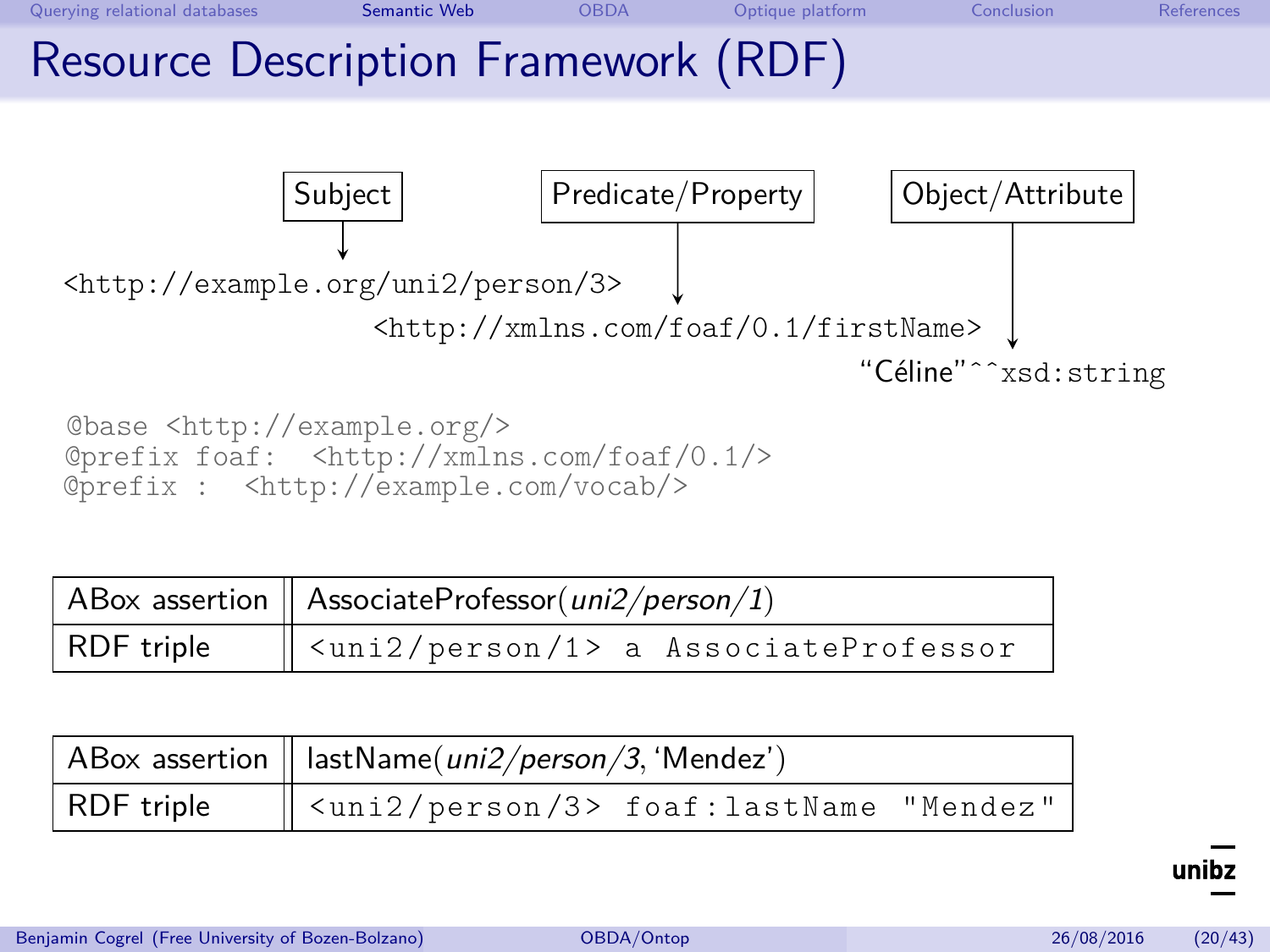| Querying relational databases | Semantic Web                                 | OBDA | Optique platform | Conclusion | References |
|-------------------------------|----------------------------------------------|------|------------------|------------|------------|
|                               | Resource Description Framework (RDF) (cont.) |      |                  |            |            |

|            | $\mid$ ABox assertion $\mid\mid$ givesLecture(uni2/person/3, uni2/course/1)         |  |  |  |
|------------|-------------------------------------------------------------------------------------|--|--|--|
| RDF triple | $\parallel$ <uni2 3="" person=""> :givesLecture <uni2 1="" course=""></uni2></uni2> |  |  |  |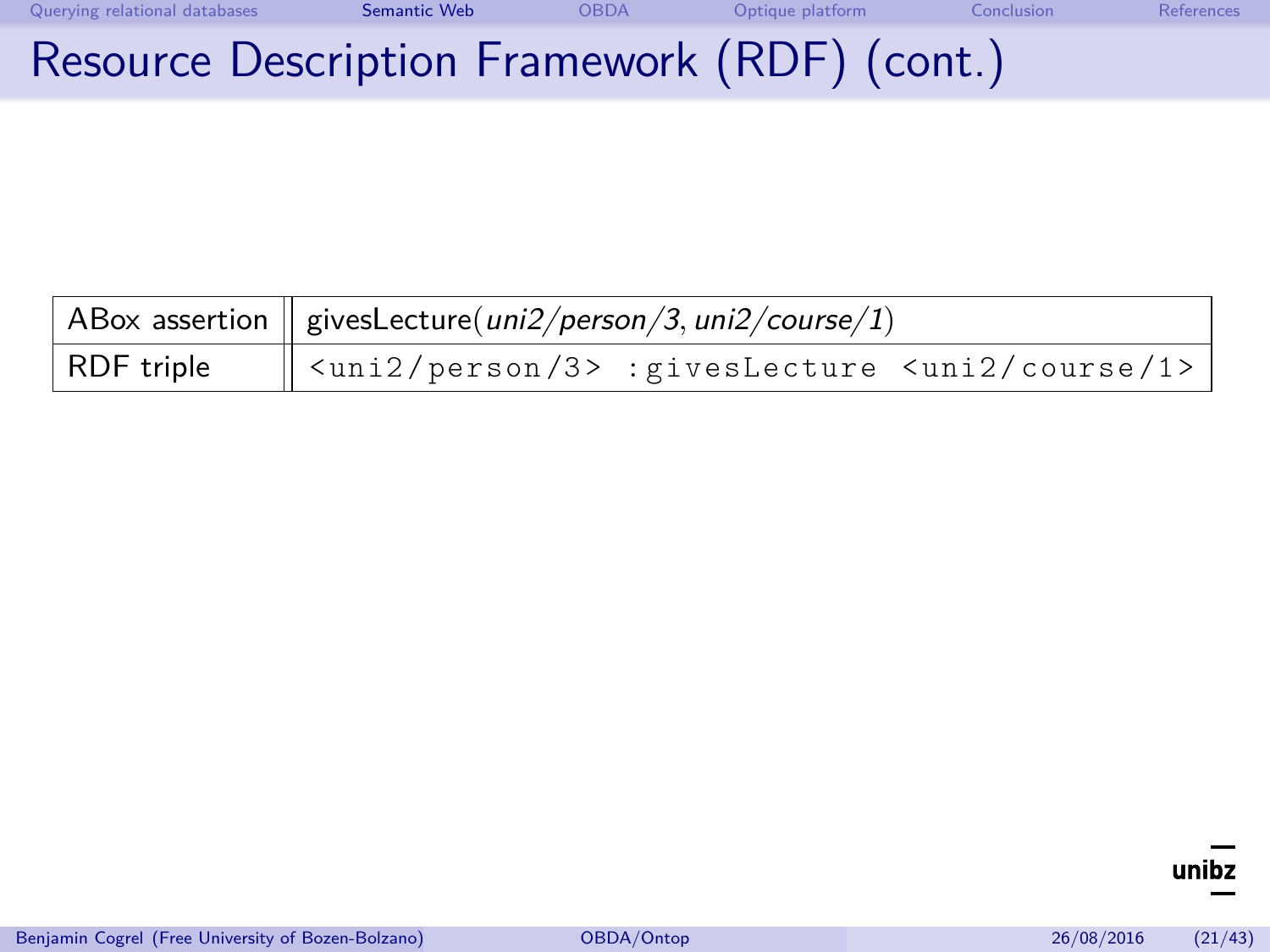| Querying relational databases | Semantic Web                                 | OBDA | Optique platform | <b>Conclusion</b> | References |
|-------------------------------|----------------------------------------------|------|------------------|-------------------|------------|
|                               | Resource Description Framework (RDF) (cont.) |      |                  |                   |            |

|            | $\mid$ ABox assertion $\mid\mid$ givesLecture(uni2/person/3, uni2/course/1)          |  |  |  |
|------------|--------------------------------------------------------------------------------------|--|--|--|
| RDF triple | $\parallel$ <uni2 3="" person=""> : givesLecture <uni2 1="" course=""></uni2></uni2> |  |  |  |

| $\mid$ TBox axiom $\mid \mid$ givesLecture $\sqsubseteq$ teaches |  |  |  |
|------------------------------------------------------------------|--|--|--|
| RDF triple    : givesLecture rdfs: subPropertyOf : teaches       |  |  |  |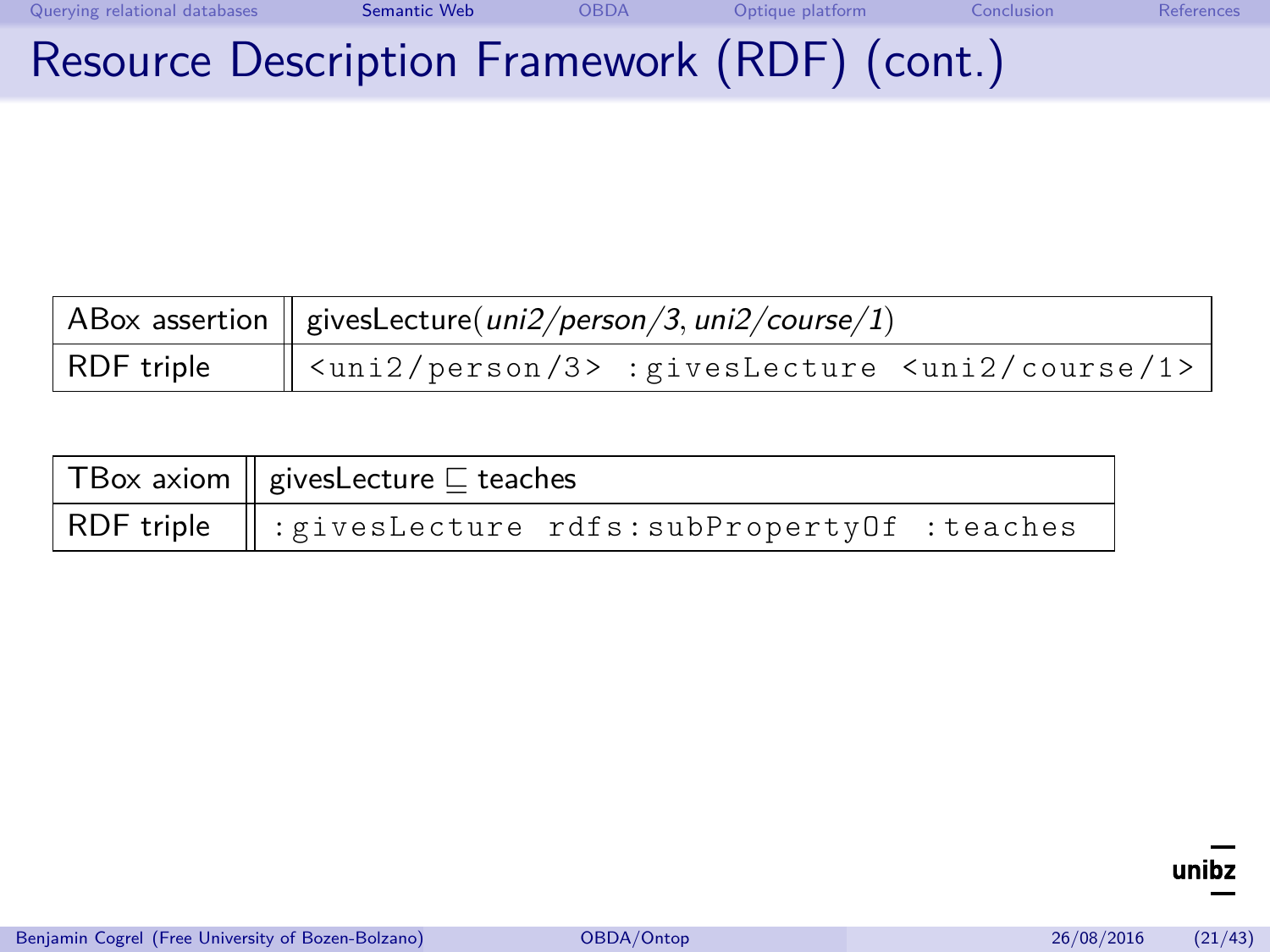| Querying relational databases | Semantic Web                                 | OBDA | Optique platform | <b>Conclusion</b> | References |
|-------------------------------|----------------------------------------------|------|------------------|-------------------|------------|
|                               | Resource Description Framework (RDF) (cont.) |      |                  |                   |            |

|            | $\mid$ ABox assertion $\mid \mid$ givesLecture(uni2/person/3, uni2/course/1) |  |  |  |
|------------|------------------------------------------------------------------------------|--|--|--|
| RDF triple | $\ $ <uni2 3="" person=""> :givesLecture <uni2 1="" course=""></uni2></uni2> |  |  |  |

| $\top$ Box axiom $\parallel$ givesLecture $\sqsubseteq$ teaches     |  |  |  |  |
|---------------------------------------------------------------------|--|--|--|--|
| RDF triple $\parallel$ : givesLecture rdfs: subPropertyOf : teaches |  |  |  |  |

Advanced notions: blank nodes, named graph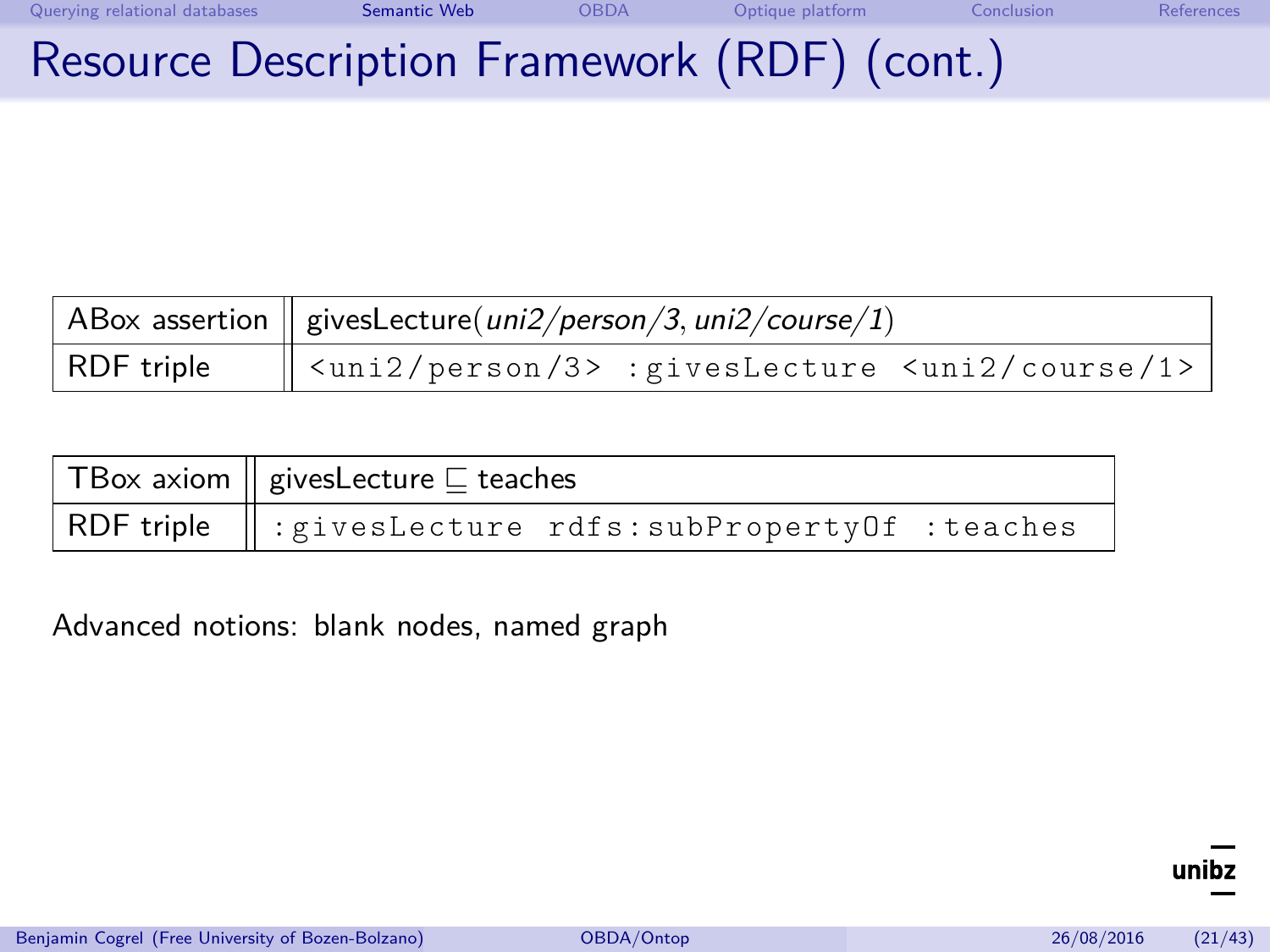| Querying relational databases | Semantic Web | <b>OBDA</b> | Optique platform | Conclusion | <b>References</b> |
|-------------------------------|--------------|-------------|------------------|------------|-------------------|
| RDF graph example (ABox)      |              |             |                  |            |                   |

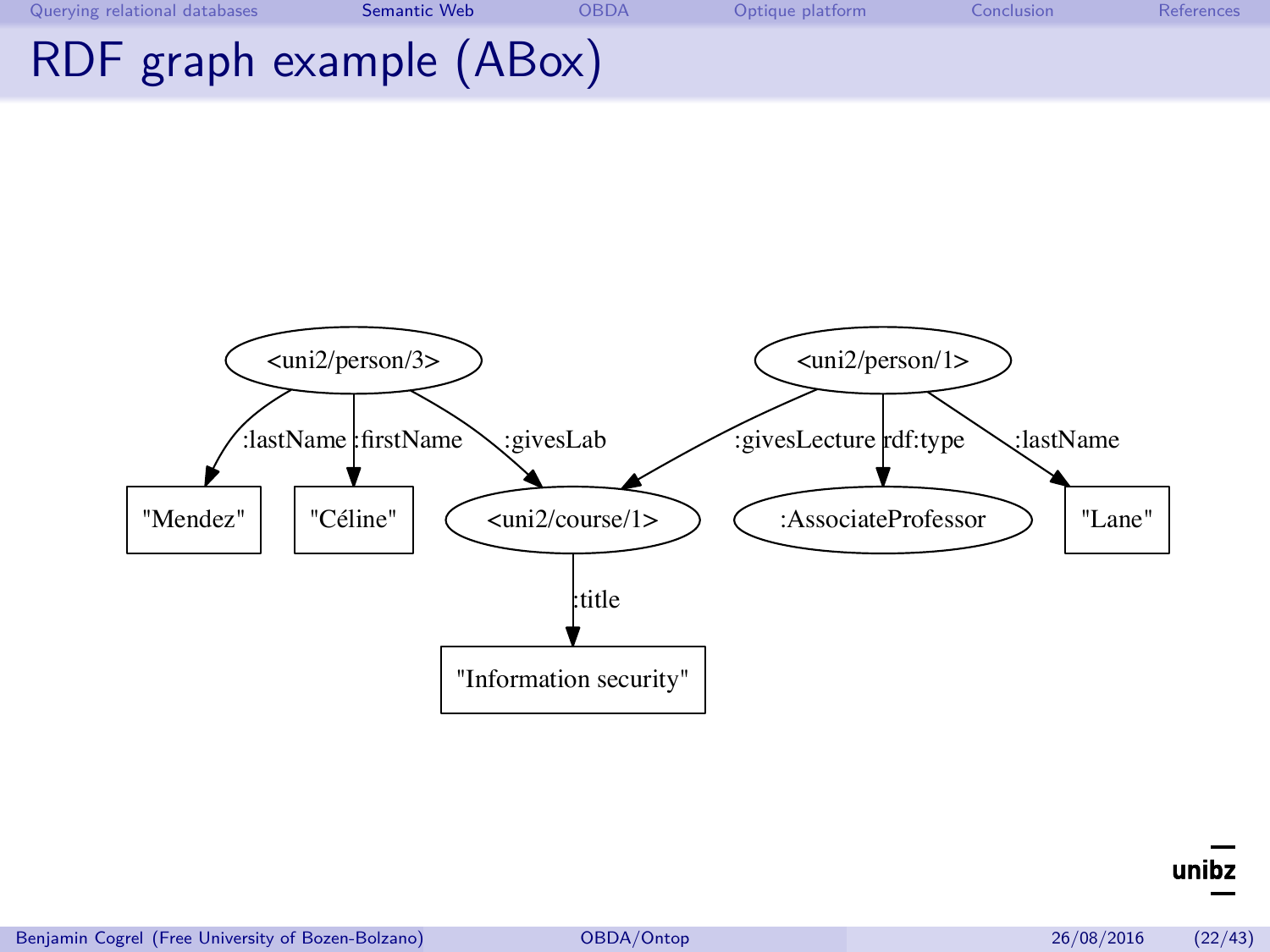<span id="page-30-0"></span>

| Querying relational databases                    | Semantic Web | OBDA | Optique platform | Conclusion | References |
|--------------------------------------------------|--------------|------|------------------|------------|------------|
| SPARQL<br>SPARQL Protocol and RDF Query Language |              |      |                  |            |            |

|                                                                   | $UCQ \approx BGP + UNION$         |
|-------------------------------------------------------------------|-----------------------------------|
| Basic Graph Pattern (BGP) $\approx$ CQ                            | $q(x) \leftarrow$ Professor $(x)$ |
| $q(x, y) \leftarrow$ teaches $(x, y)$                             | $q(x) \leftarrow$ Student $(x)$   |
| <b>PREFIX</b> : $\langle \text{http://example.org/voc#>} \rangle$ |                                   |
|                                                                   | SELECT ?x                         |
| SELECT ?x ?y                                                      | WHERE {                           |
| WHERE {                                                           | { ?x a : Professor }              |
| ?x :teaches ?y .                                                  | UNTON                             |
|                                                                   | { ?x a : Student }                |
|                                                                   |                                   |

# $\overline{\text{unibz}}$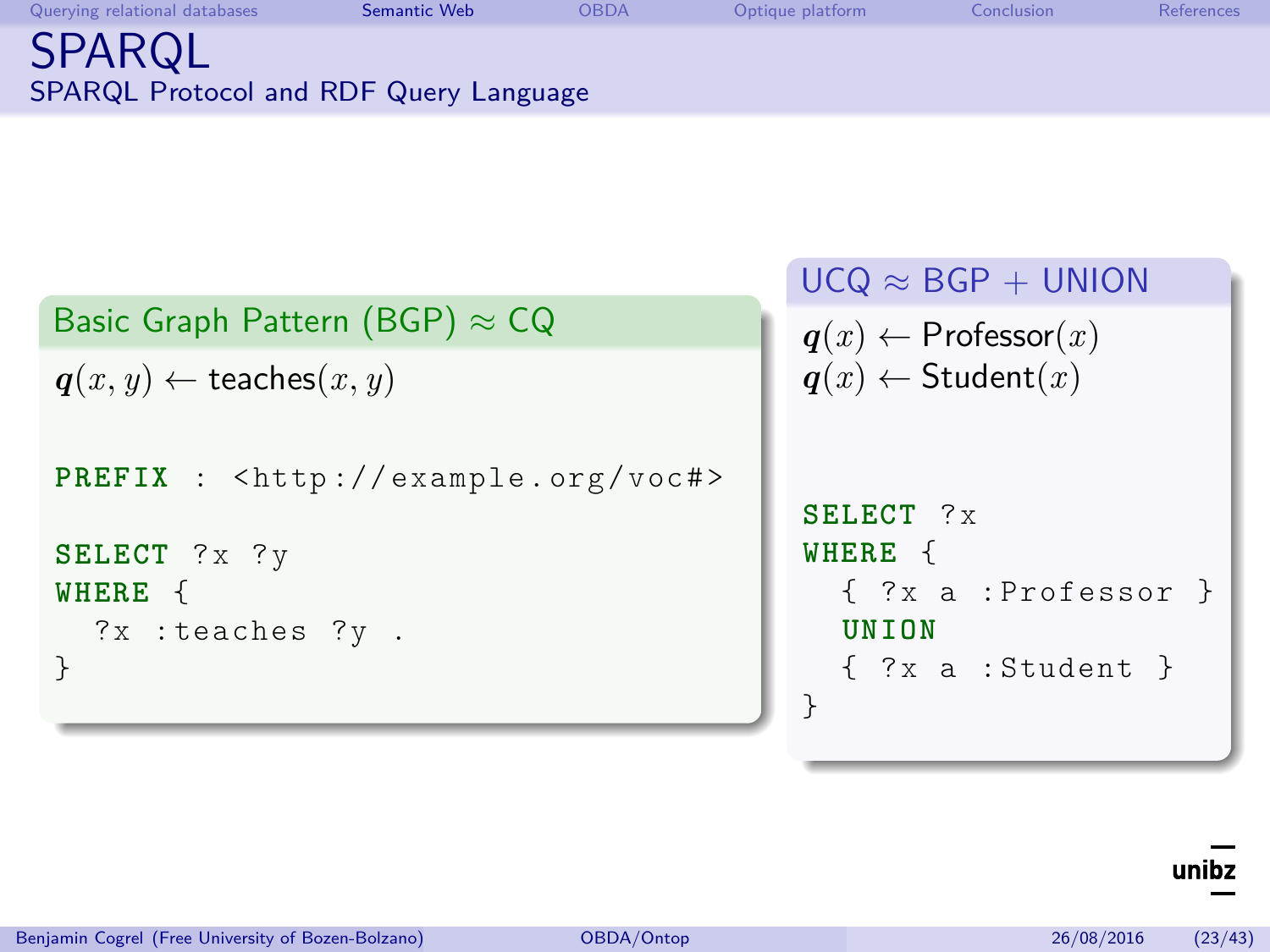# SPARQL (cont.) SPARQL Protocol and RDF Query Language

Title of courses taught by a professor and professor names

```
PREFIX : <http://example.org/voc#>
# Other prefixes omitted
```
**SELECT** ? title ? fName ? lName {

```
? teacher a : Professor .
? teacher : teaches ? course .
? teacher foaf : lastName ? lName .
```
? course : title ? title .

```
OPTIONAL {
```
} }

? teacher foaf : firstName ? fName .

### Algebra (goes beyond UCQ)

- **•** Basic Graph Pattern
- **o** IINTON
- **O** OPTIONAL
- $\bullet$  GROUP BY
- **MINUS**
- FILTER NOT EXISTS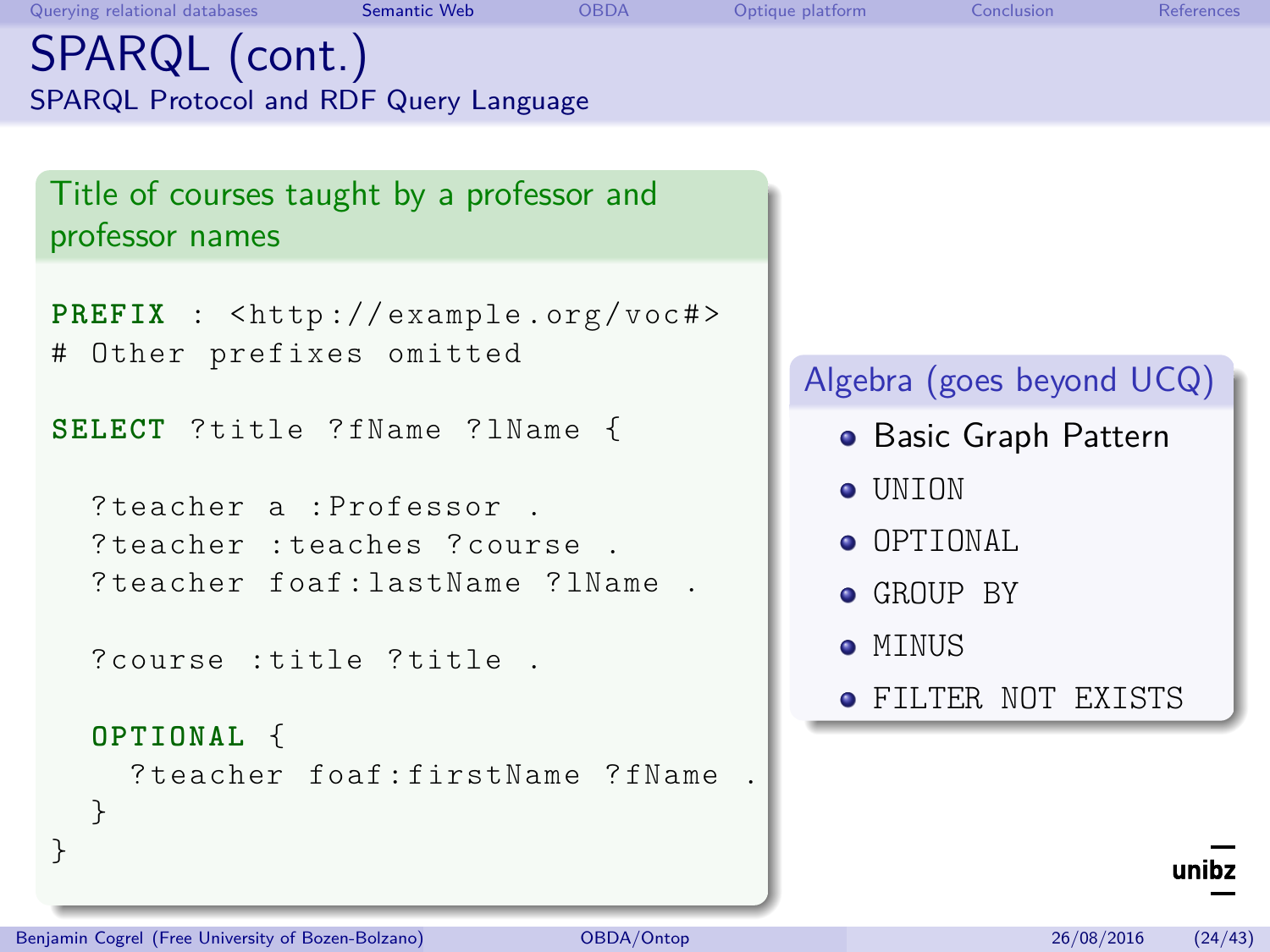<span id="page-32-0"></span>[Querying relational databases](#page-2-0) [Semantic Web](#page-23-0) [OBDA](#page-43-0) [Optique platform](#page-63-0) [Conclusion](#page-66-0) [References](#page-70-0)

# OWL 2 QL profile  $(DL\text{-}Like_R)$

# Supported constructs

- Class and property hierarchies (rdfs:subClassOf and (rdfs:subPropertyOf)
- Property domain and range (rdfs:domain, rdfs:range)
- Inverse properties (owl:inverseOf)
- Class disjointness (owl:disjointWith)
- Mandatory participation (owl:someValuesFrom in the superclass expression)

### Not supported

- **•** Individual identities (owl:sameAs)
- Cardinality constraints (functional property, etc.)
- Many other constructs

### **Characteristics**

- Lightweight ontologies
- **•** First-order rewritability
	- (rewritable into a SQL query)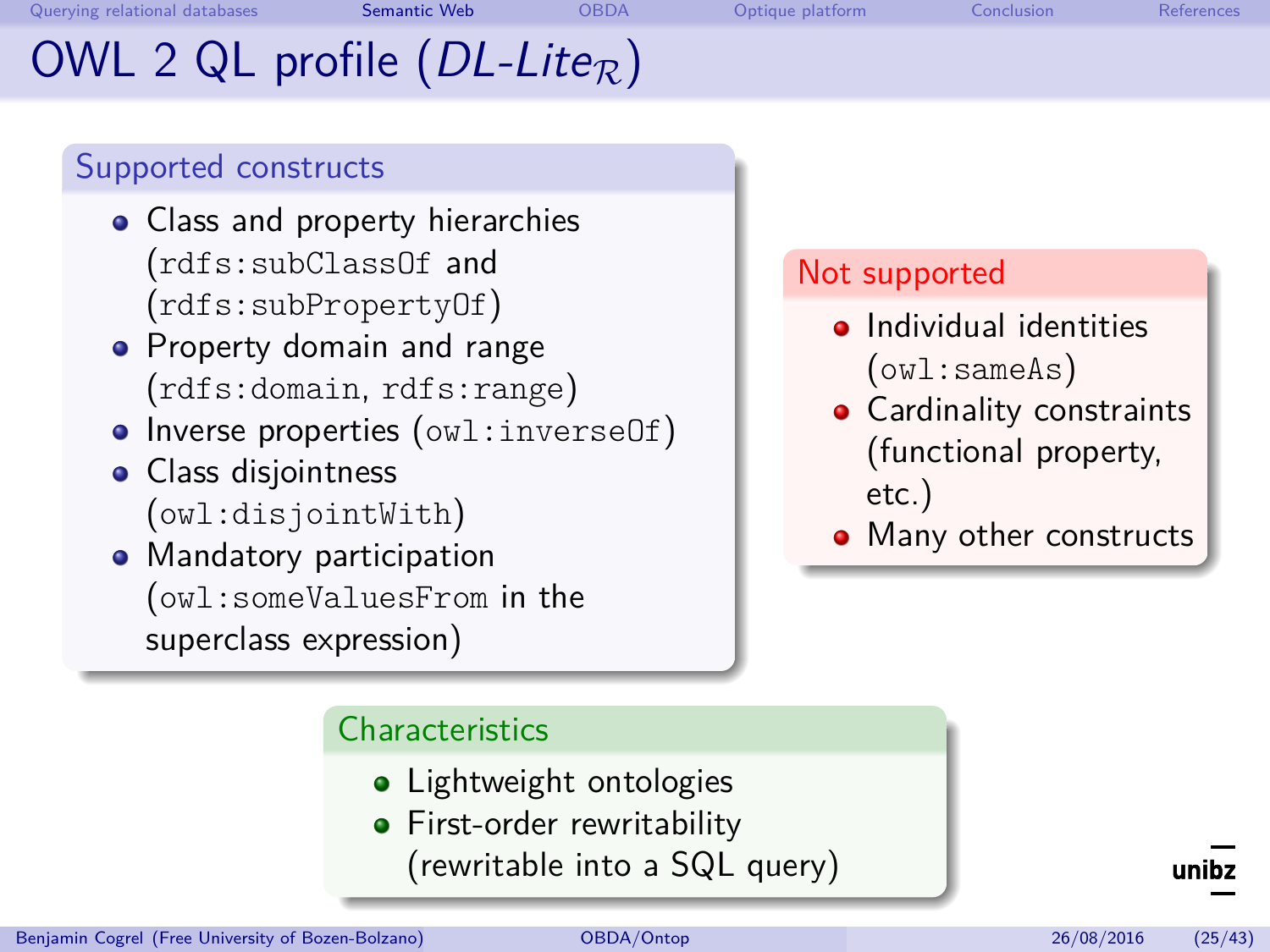| Querying relational databases | Semantic Web | <b>OBDA</b> | Optique platform | Conclusion | References |
|-------------------------------|--------------|-------------|------------------|------------|------------|
| RDF Schema (RDFS)             |              |             |                  |            |            |
| Lightweight ontology language |              |             |                  |            |            |
|                               |              |             |                  |            |            |

### $r$ dfs:subClassOf  $(A \sqsubseteq B)$

|                                                      | : AssociateProfessor rdfs: subClassOf : Professor .                          |
|------------------------------------------------------|------------------------------------------------------------------------------|
|                                                      | $\frac{1}{\sqrt{1}}$ <uni1 1="" academic=""> a : AssociateProfessor .</uni1> |
| $\vert$ <uni1 1="" academic=""> a :Professor.</uni1> |                                                                              |

### $\texttt{rdfs:subPropertyOf}(P \sqsubset R)$

| : givesLecture rdfs: subPropertyOf : teaches .                                                                        |  |
|-----------------------------------------------------------------------------------------------------------------------|--|
| <uni2 2="" academic=""> :givesLecture <uni2 1="" course=""></uni2></uni2>                                             |  |
| $\implies$   $\langle \text{uni2}/\text{academic}/2 \rangle$ :teaches $\langle \text{uni2}/\text{course}/1 \rangle$ . |  |

### **rdfs:domain**  $(∃P ⊆ A)$

| : teaches rdfs: domain : Teacher .                                                 |  |
|------------------------------------------------------------------------------------|--|
| $\frac{1}{2}$ <uni2 2="" academic=""> :teaches <uni2 1="" course=""></uni2></uni2> |  |
| $\implies$   $\langle \text{uni2}/\text{academic}/2 \rangle$ a : Teacher.          |  |

# $\texttt{rdfs:range} \ (\exists P^- \sqsubseteq A)$

|            | : teaches rdfs: range : Course.                                                    |  |
|------------|------------------------------------------------------------------------------------|--|
|            | $\frac{1}{2}$ <uni2 2="" academic=""> :teaches <uni2 1="" course=""></uni2></uni2> |  |
| $\implies$ | $\vert$ <uni2 1="" course=""> a : Course.</uni2>                                   |  |

Benjamin Cogrel (Free University of Bozen-Bolzano) [OBDA/Ontop](#page-0-0) 26/08/2016 (26/43)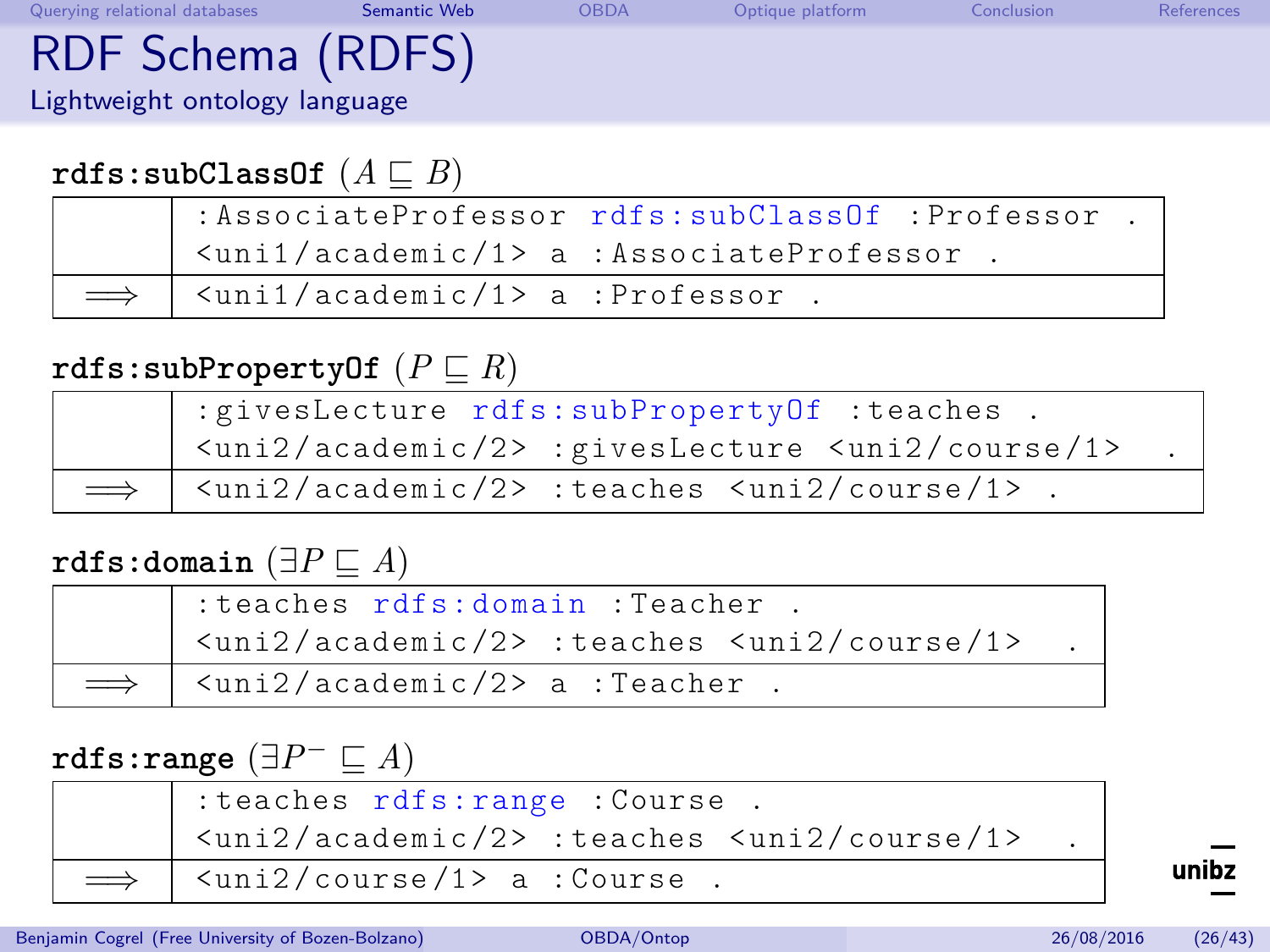# Other constructs of OWL 2 QL (cont.)

# $\mathsf{owl:inverseOf}$   $(P^- \sqsubseteq R, R^- \sqsubseteq P)$

| : isTaughtBy owl:inverseOf : teaches .                                               |  |
|--------------------------------------------------------------------------------------|--|
| $\vert$ <uni2 2="" academic=""> :teaches <uni2 1="" course=""></uni2></uni2>         |  |
| $\implies$   <uni2 1="" course=""> :isTaughtBy <uni2 2="" academic=""></uni2></uni2> |  |

#### owl:someValuesFrom in the superclass expression  $(A \sqsubseteq \exists R.B)$

|  | :PhDStudent rdfs:subClassOf                |
|--|--------------------------------------------|
|  | a owl: Restriction;                        |
|  | owl:onProperty :isSupervisedBy ;           |
|  | owl:someValuesFrom :Professor ] .          |
|  | $\frac{1}{2}$ /person/10> a : PhDStudent . |
|  | $\frac{10}{2}$ /person/10> a               |
|  | [ a owl: Restriction ;                     |
|  | owl:onProperty :isSupervisedBy ;           |
|  | owl:someValuesFrom :Professor ] .          |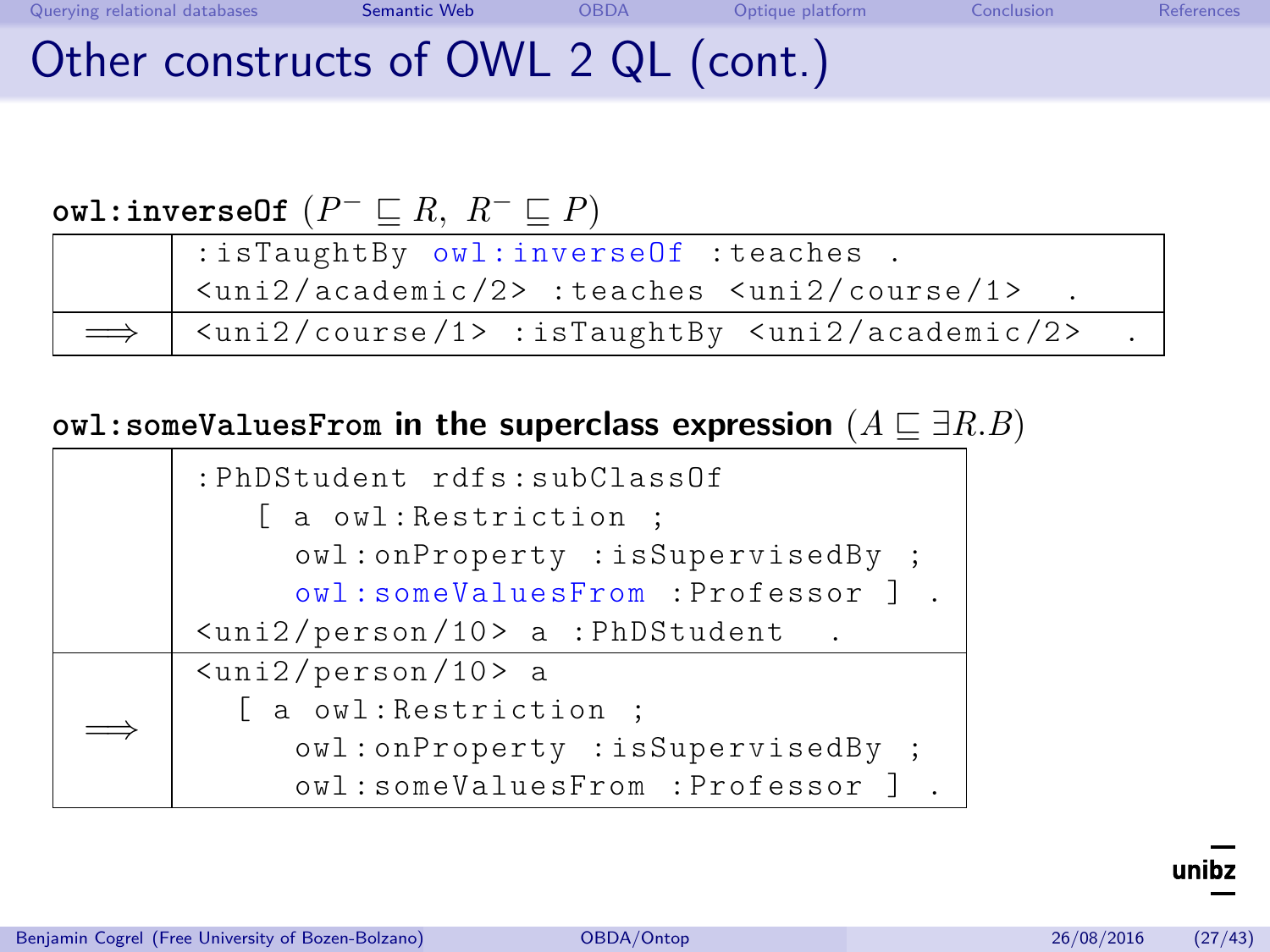# Other constructs of OWL 2 QL (cont.)

### **owl:disjointWith**  $(A \sqsubseteq \neg B, B \sqsubseteq \neg A)$

| : Student owl:disjointWith : Professor.                      |
|--------------------------------------------------------------|
| $\frac{1}{2}$ <uni1 19="" academic=""> a :Professor .</uni1> |
| <uni1 19="" academic=""> a :Student</uni1>                   |
| $\implies$   Inconsistent RDF graph                          |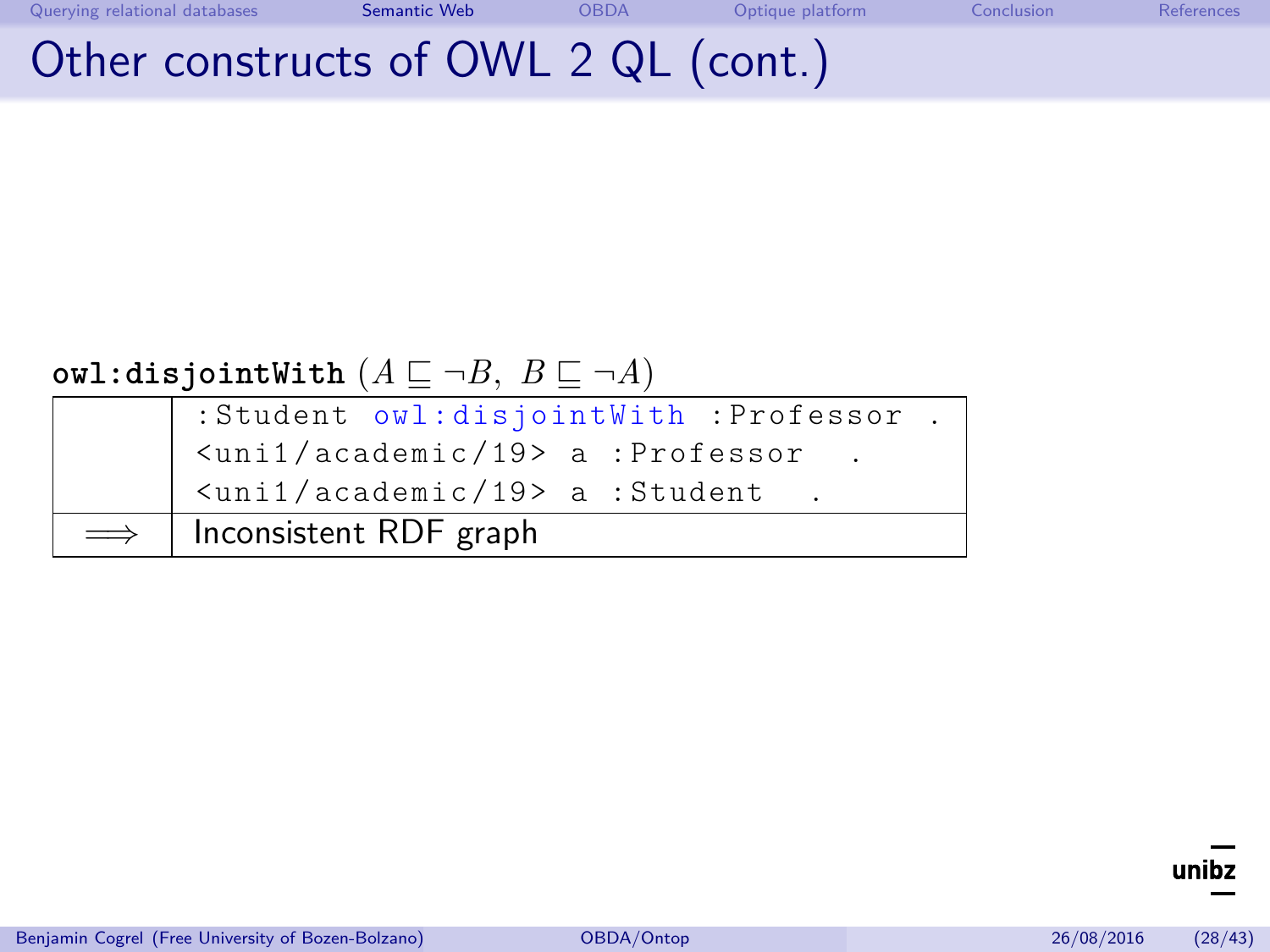| Querying relational databases | Semantic Web | <b>OBDA</b> | Optique platform | Conclusion | <b>References</b> |
|-------------------------------|--------------|-------------|------------------|------------|-------------------|
| Mapping assertions RDB-RDF    |              |             |                  |            |                   |

- *ϕ*: FO query
- *ψ*: atom

unibz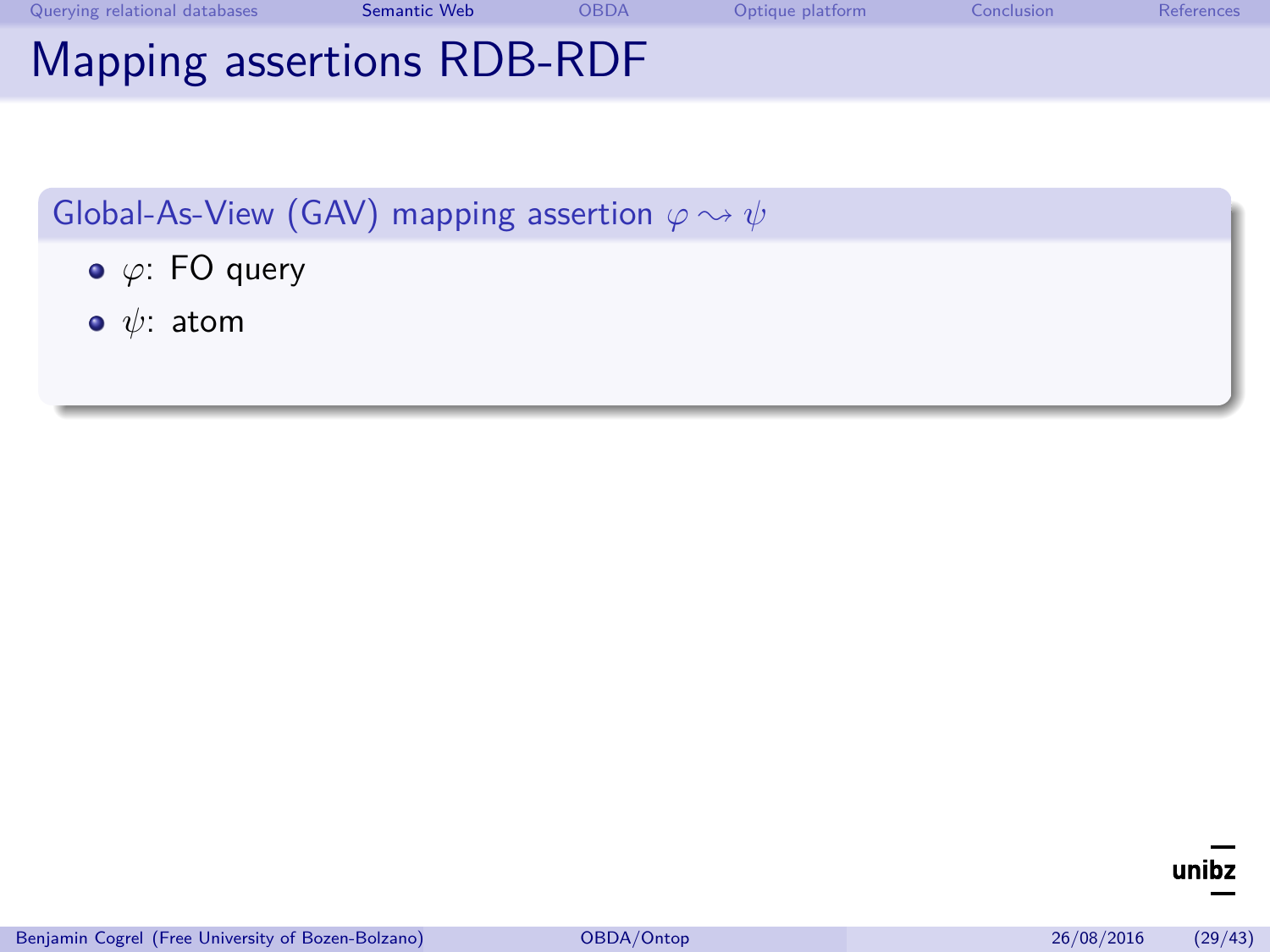| Querying relational databases | Semantic Web | <b>OBDA</b> | Optique platform | Conclusion | <b>References</b> |
|-------------------------------|--------------|-------------|------------------|------------|-------------------|
| Mapping assertions RDB-RDF    |              |             |                  |            |                   |

- *ϕ*: FO query (over DB predicates)
- *ψ*: atom (over an RDF predicate)

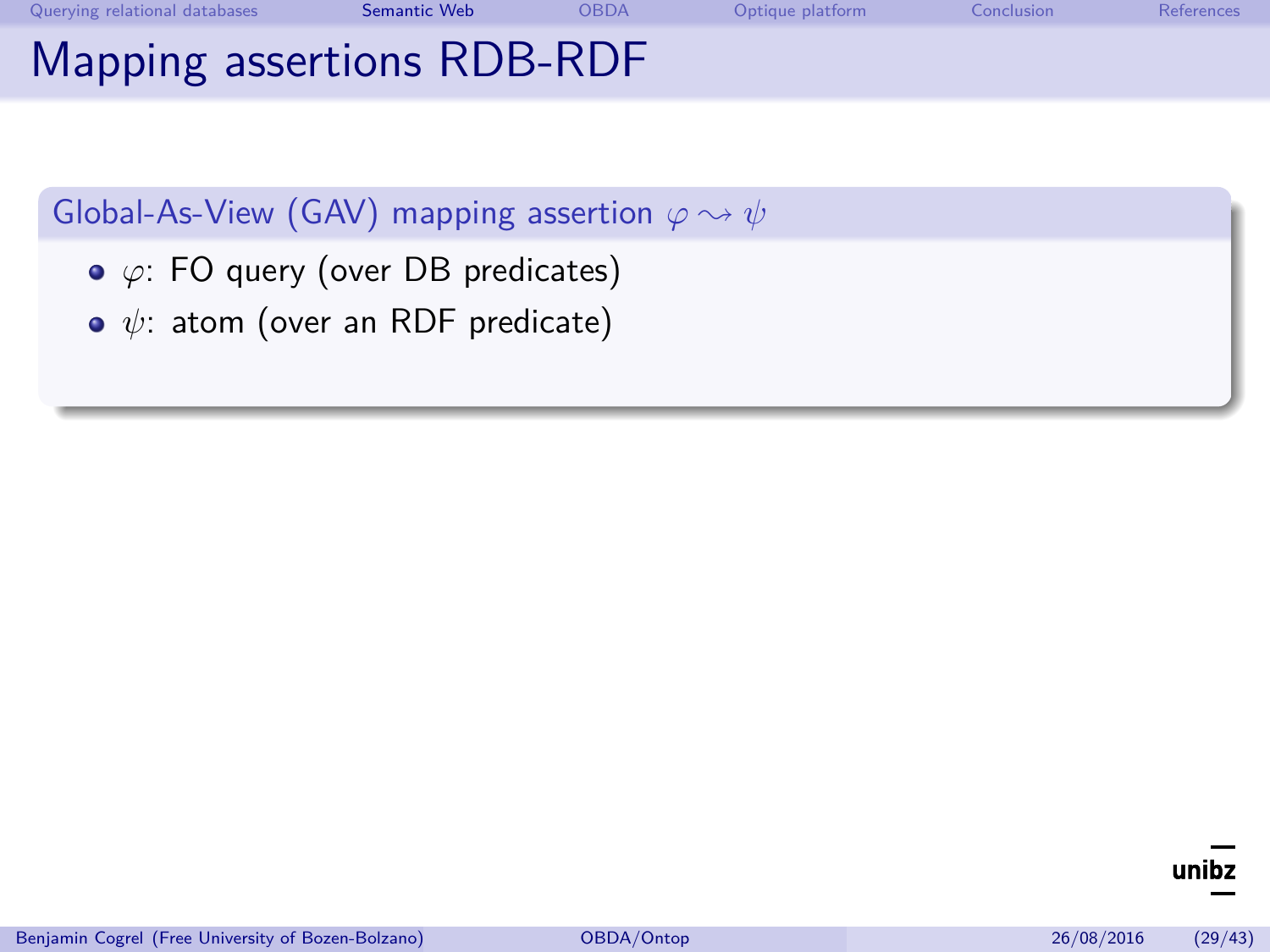| Querying relational databases | Semantic Web | <b>OBDA</b> | Optique platform | Conclusion | References |
|-------------------------------|--------------|-------------|------------------|------------|------------|
| Mapping assertions RDB-RDF    |              |             |                  |            |            |

- *ϕ*: FO query (over DB predicates)
- **•**  $ψ$ : atom (over an RDF predicate)

#### **Class instance (:Student)**

|        | $q(s) \leftarrow \text{unit-student}(s, f, l)$ |
|--------|------------------------------------------------|
| Source | SELECT s id<br>FROM uni1.student               |
| Target | Student(URI <sub>1</sub> (s))                  |
|        | $ex:$ uni1/student/{s id} a :Student           |

unibz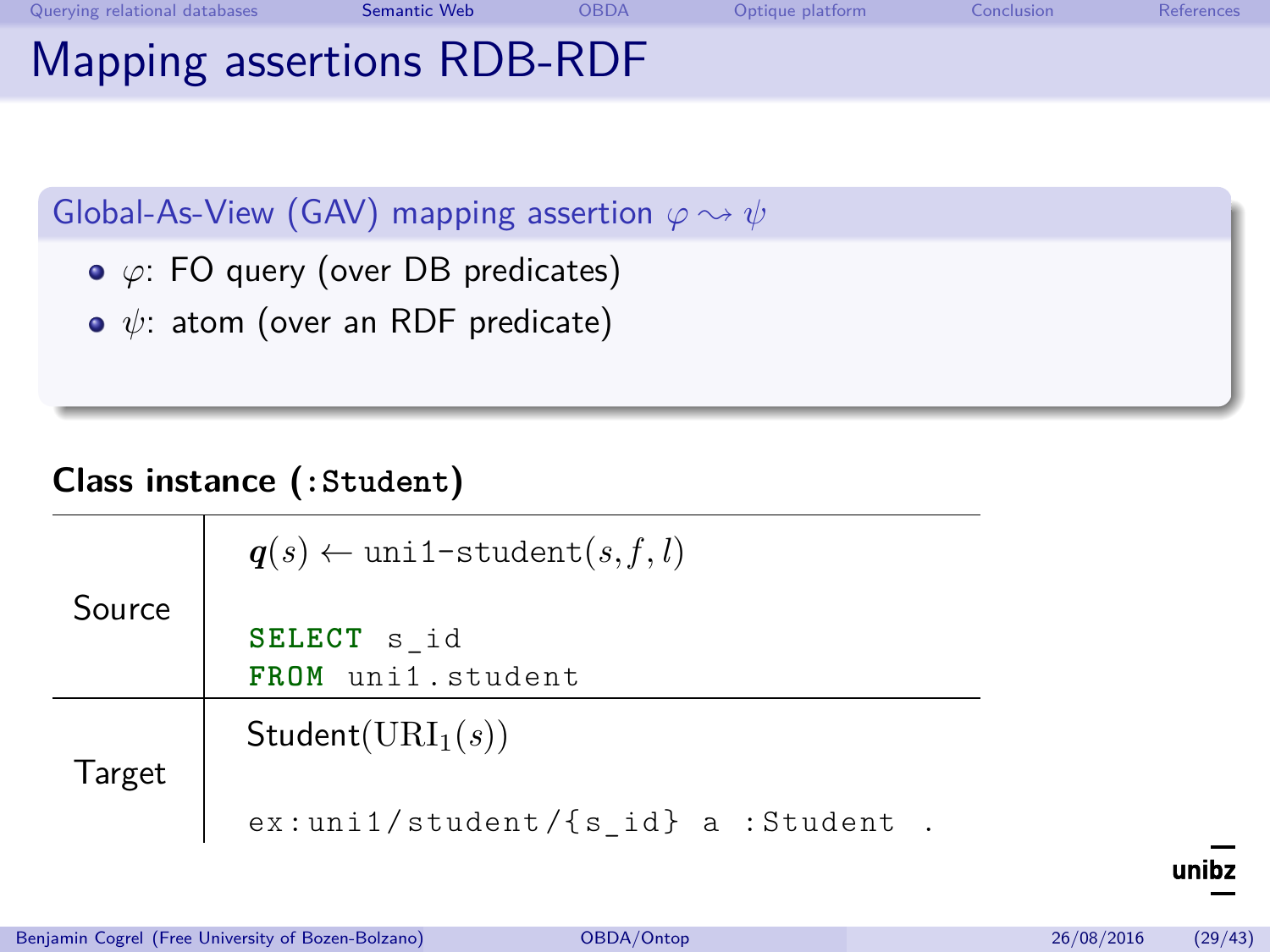| Querying relational databases | <b>Semantic Web</b> | <b>OBDA</b> | Optique platform | Conclusion | References |
|-------------------------------|---------------------|-------------|------------------|------------|------------|
| Mapping assertions RDB-RDF    |                     |             |                  |            |            |

- *ϕ*: FO query (over DB predicates)
- $\phi$ : atom (over an RDF predicate)
- Open-World Assumption (by default)

#### **Class instance (:Student)**

|        | $q(s) \leftarrow \text{unil-student}(s, f, l)$ |  |  |  |  |  |
|--------|------------------------------------------------|--|--|--|--|--|
| Source | SELECT s id<br>FROM uni1.student               |  |  |  |  |  |
| Target | Student(URI <sub>1</sub> (s))                  |  |  |  |  |  |
|        | $ex:$ uni1/student/{s id} a :Student           |  |  |  |  |  |

unihz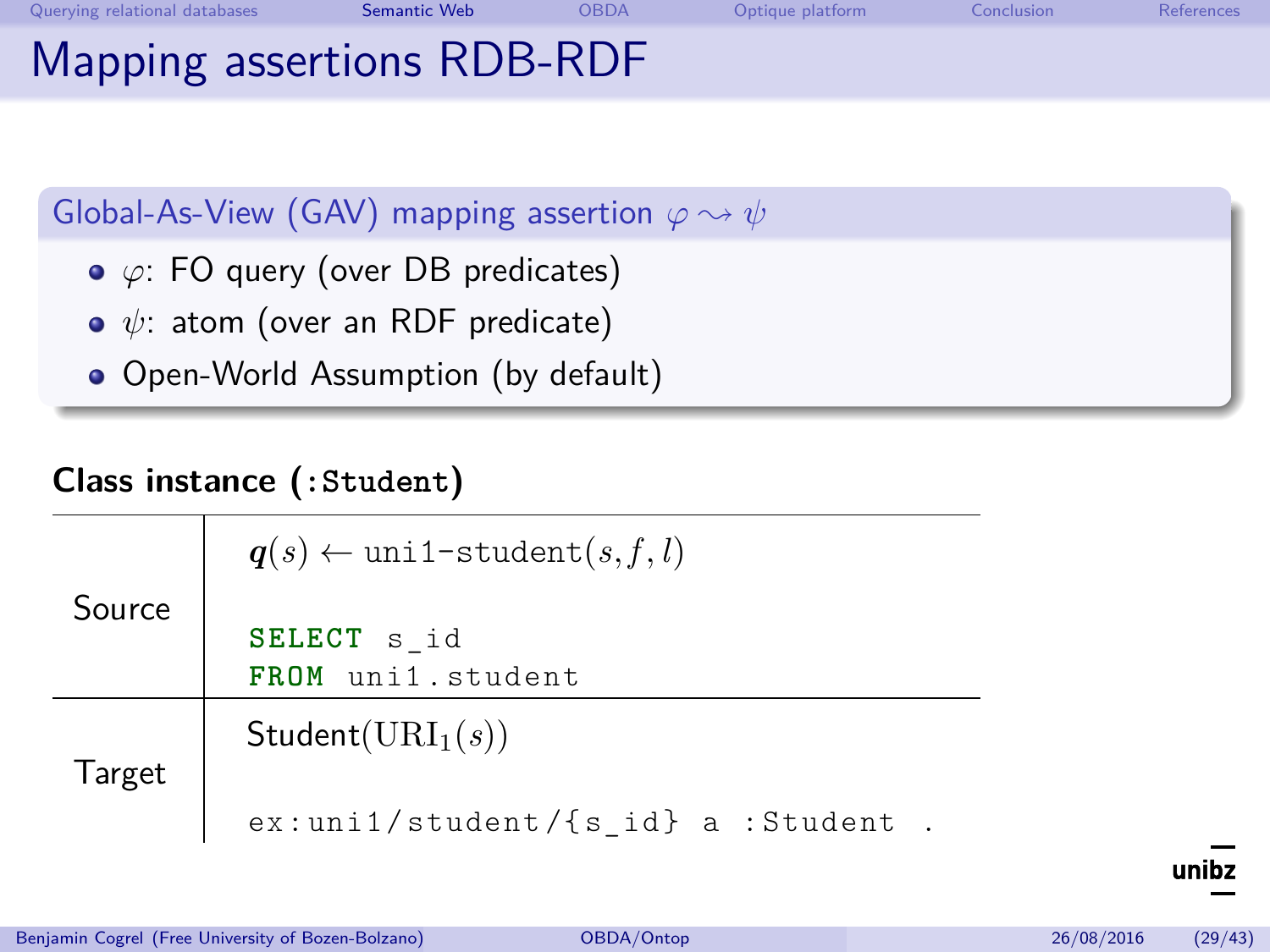| Querying relational databases                                                     | Semantic Web | <b>OBDA</b> | Optique platform | <b>Conclusion</b> | References |
|-----------------------------------------------------------------------------------|--------------|-------------|------------------|-------------------|------------|
| Mapping assertions RDB-RDF<br>Ontop native format (similar to the R2RML standard) |              |             |                  |                   |            |

## **Data property (foaf:firstName)**

| Source          | SELECT s id, firstName, lastName           |
|-----------------|--------------------------------------------|
| (SQL)           | FROM uni1.student                          |
| Target<br>(RDF) | $ex:$ uni1/student/{s id}                  |
|                 | foaf:firstName "{firstName}"^^xsd:string ; |
|                 | foaf:lastName "{lastName}"^^xsd:string .   |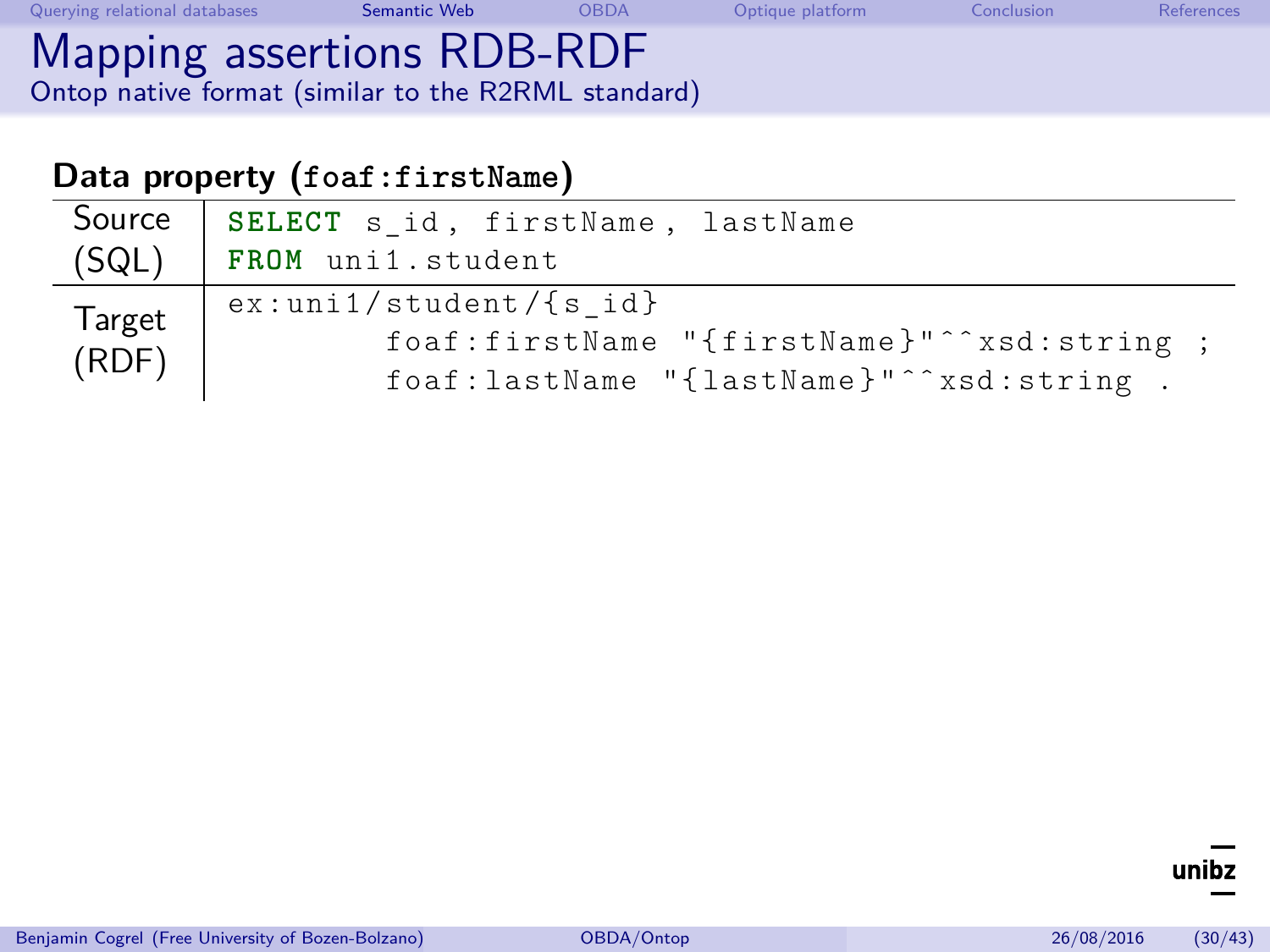| Querying relational databases                                                     | Semantic Web | <b>OBDA</b> | Optique platform | Conclusion | References |
|-----------------------------------------------------------------------------------|--------------|-------------|------------------|------------|------------|
| Mapping assertions RDB-RDF<br>Ontop native format (similar to the R2RML standard) |              |             |                  |            |            |

#### **Data property (foaf:firstName)**

| Source<br>(SQL) | SELECT s_id, firstName, lastName<br>FROM uni1.student |
|-----------------|-------------------------------------------------------|
| Target<br>(RDF) | $ex:$ uni1/student/{s id}                             |
|                 | foaf:firstName "{firstName}"^^xsd:string ;            |
|                 | foaf:lastName "{lastName}"^^xsd:string .              |

#### **Object property (:teaches)**

| Source          | SELECT *<br>FROM "uni1". "teaching"      |                           |
|-----------------|------------------------------------------|---------------------------|
| Target<br>(RDF) | $\vert$ ex:uni1/academic/{a id} :teaches | $ex:$ uni1/course/{c id}. |

unibz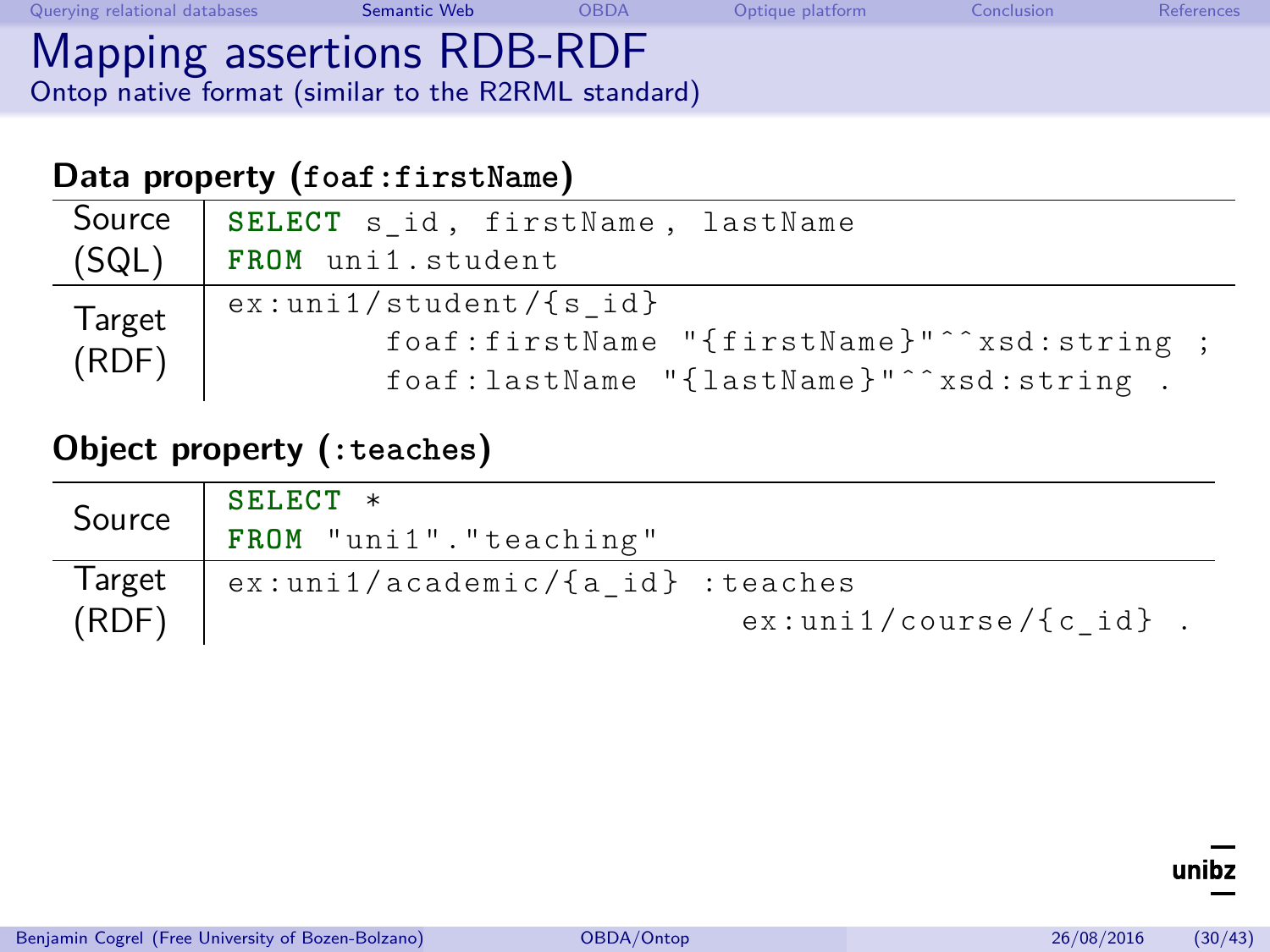| Querying relational databases                                                     | Semantic Web | <b>OBDA</b> | Optique platform | Conclusion | References |
|-----------------------------------------------------------------------------------|--------------|-------------|------------------|------------|------------|
| Mapping assertions RDB-RDF<br>Ontop native format (similar to the R2RML standard) |              |             |                  |            |            |

#### **Data property (foaf:firstName)**

| Source<br>(SQL) | SELECT s id, firstName, lastName<br>FROM uni1.student |
|-----------------|-------------------------------------------------------|
| <b>Target</b>   | $ex:$ uni1/student/{s id}                             |
|                 | foaf:firstName "{firstName}"^^xsd:string ;            |
| (RDF)           | foaf:lastName "{lastName}"^^xsd:string .              |

#### **Object property (:teaches)**

| Source          | SELECT *<br>FROM "uni1". "teaching" |                           |
|-----------------|-------------------------------------|---------------------------|
| Target<br>(RDF) | ex:uni1/academic/{a id} :teaches    | $ex:$ uni1/course/{c id}. |

#### **Magic number**

| Source          | SELECT * FROM "uni1". "academic"<br>WHERE "position" = $1$ |
|-----------------|------------------------------------------------------------|
| Target<br>(RDF) | $ex:$ uni1/academic/{a id} a :FullProfessor.               |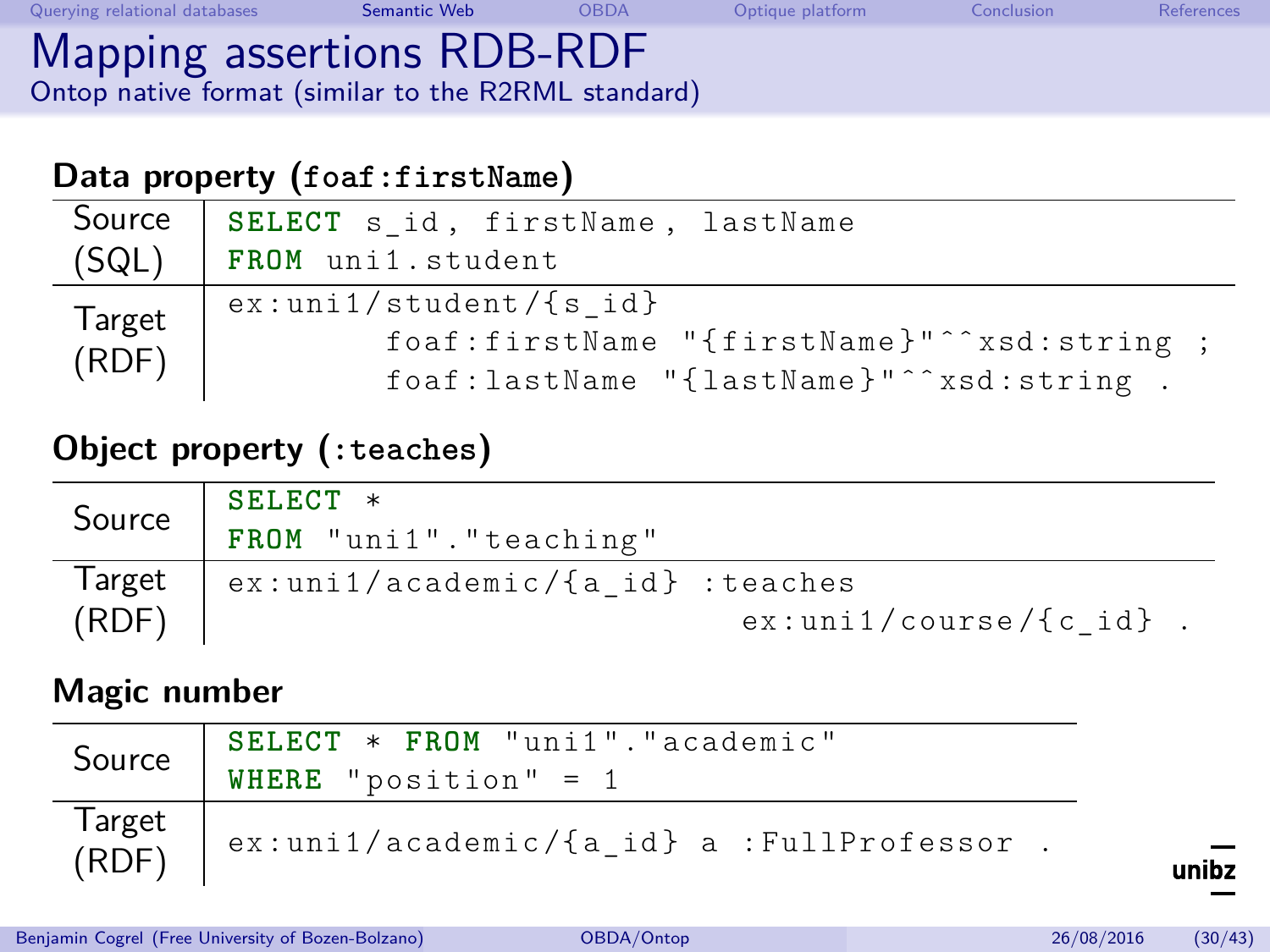<span id="page-43-0"></span>

| Querying relational databases | Semantic Web | <b>OBDA</b> | Optique platform | Conclusion | References |
|-------------------------------|--------------|-------------|------------------|------------|------------|
| Outline                       |              |             |                  |            |            |

- [Querying relational databases](#page-2-0)
- [RDF and other Semantic Web standards](#page-23-0)
- <sup>3</sup> [Ontology-Based Data Access](#page-43-0)
	- [ABox/RDF graph saturation](#page-44-0)
	- [Query rewriting](#page-56-0)
	- **•** [Ontop](#page-62-0)

#### [Optique platform](#page-63-0)

#### **[Conclusion](#page-66-0)**

unihz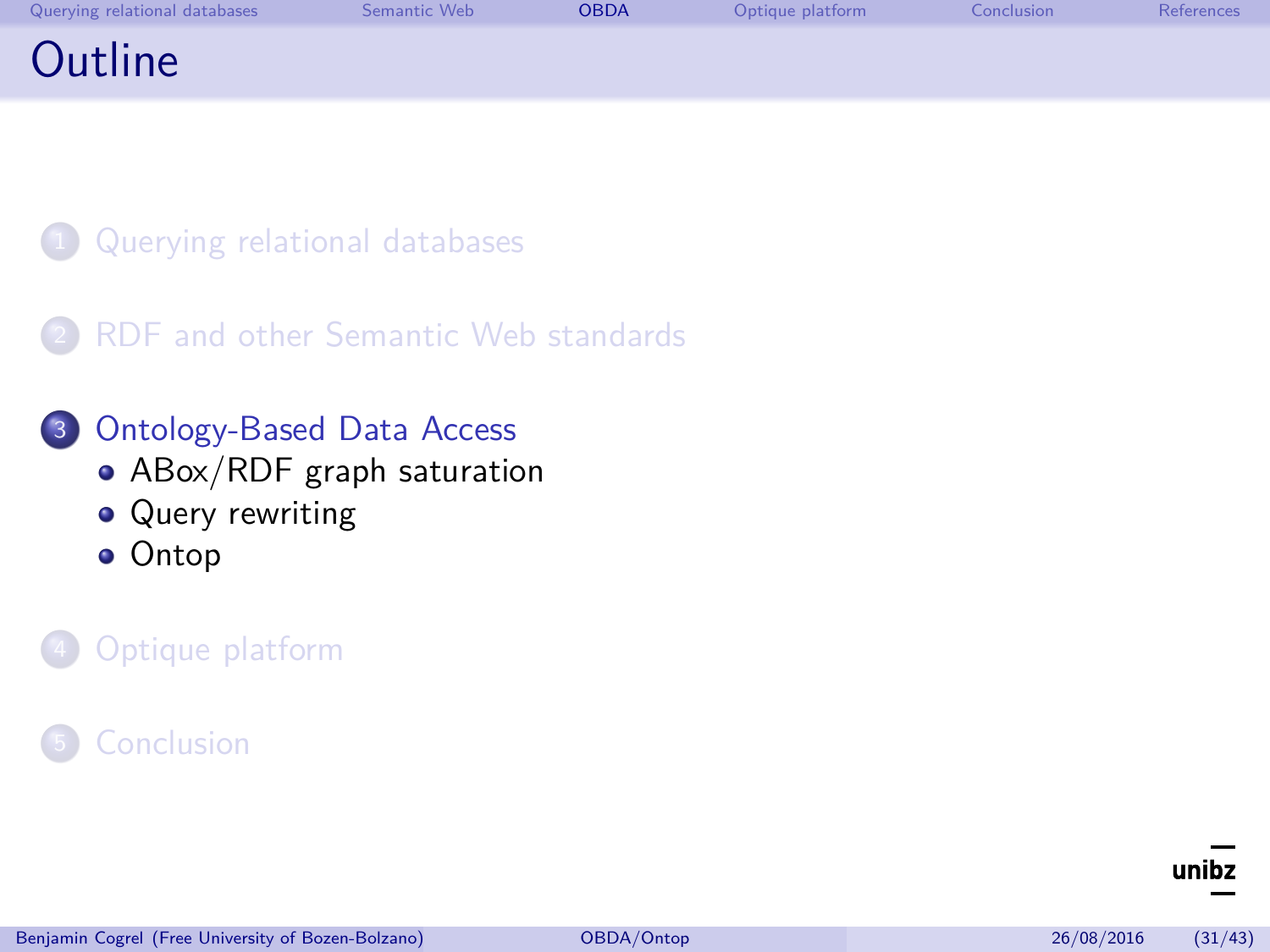<span id="page-44-0"></span>

| Querying relational databases | Semantic Web             | OBDA | Optique platform | Conclusion | References |
|-------------------------------|--------------------------|------|------------------|------------|------------|
|                               | Querying the OBDA system |      |                  |            |            |

#### OBDA system  $K = \langle T, M, D \rangle$

- DL-Lite<sub>R</sub> TBox  $\mathcal T$
- RDF graph  $G$  obtained from the mapping  $M$  and the data sources  $D$
- $\bullet$  G can be viewed as the ABox



unibz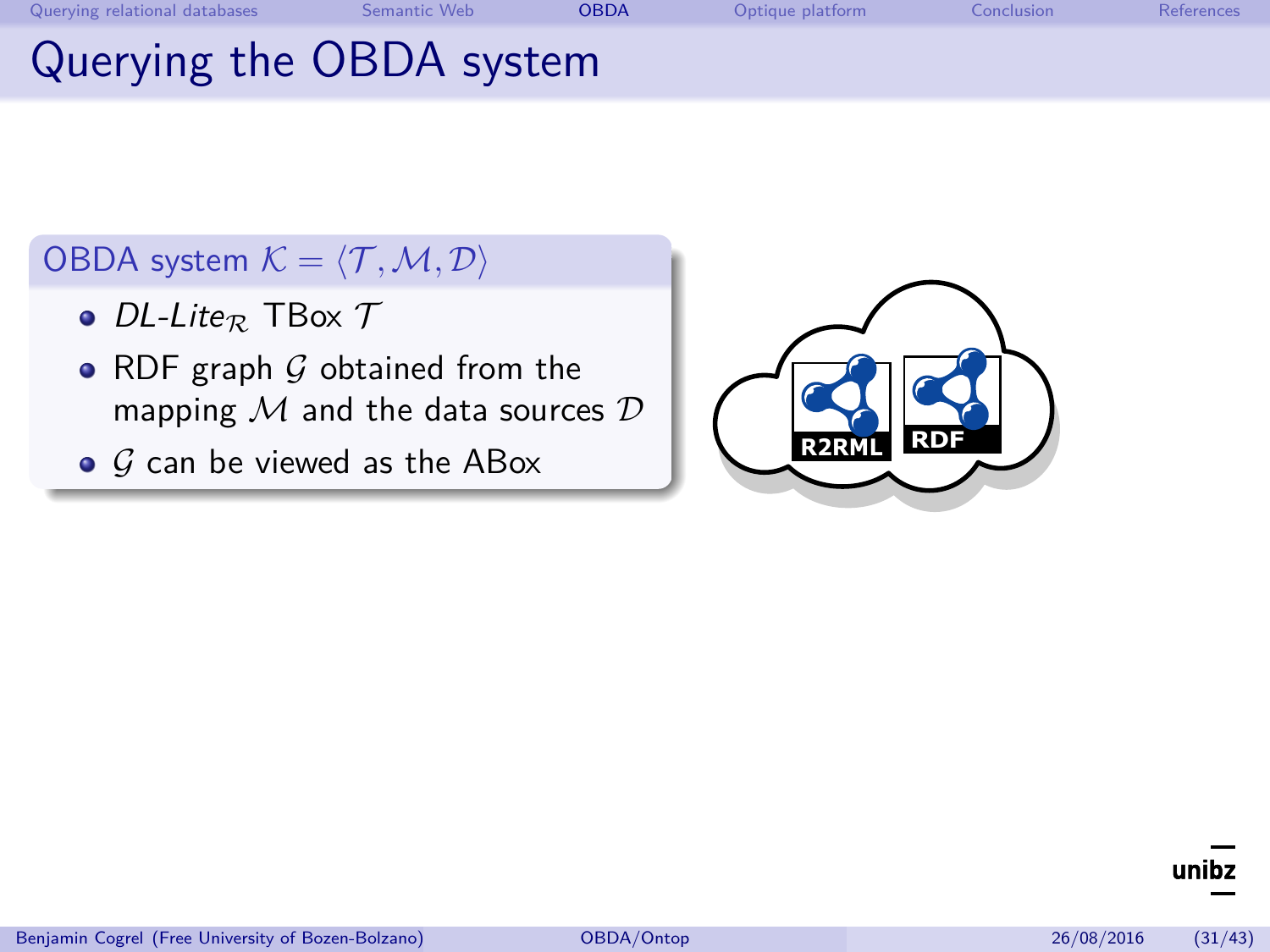| <b>OBDA</b><br>Semantic Web<br>Querying relational databases | Optique platform | Conclusion | References |
|--------------------------------------------------------------|------------------|------------|------------|
|--------------------------------------------------------------|------------------|------------|------------|

# Querying the OBDA system

#### OBDA system  $K = \langle T, M, D \rangle$

- $\bullet$  DL-Lite<sub>R</sub> TBox  $\mathcal T$
- RDF graph  $G$  obtained from the mapping  $M$  and the data sources  $D$
- $\bullet$  G can be viewed as the ABox

#### Query answering

• SPARQL query  $q$  over  $K$ 

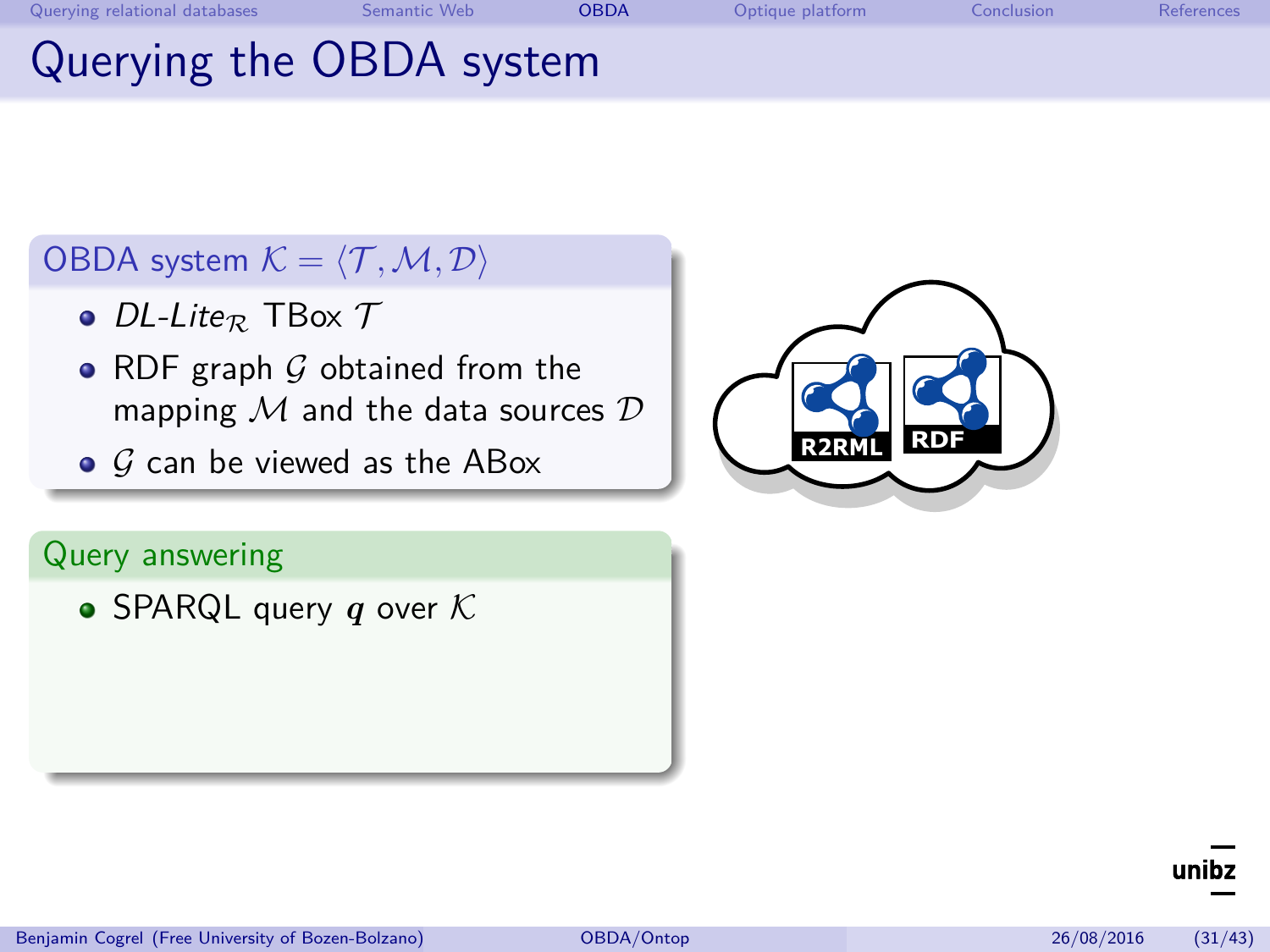# Querying the OBDA system

### OBDA system  $K = \langle T, M, D \rangle$

- $\bullet$  DL-Lite<sub>R</sub> TBox  $\mathcal T$
- RDF graph  $G$  obtained from the mapping  $M$  and the data sources  $D$
- $\bullet$  G can be viewed as the ABox

#### Query answering

• SPARQL query  $q$  over  $K$ 



#### Saturated RDF graph  $G_{sat}$

- Saturation of  $G$  w.r.t.  $T$
- H-complete ABox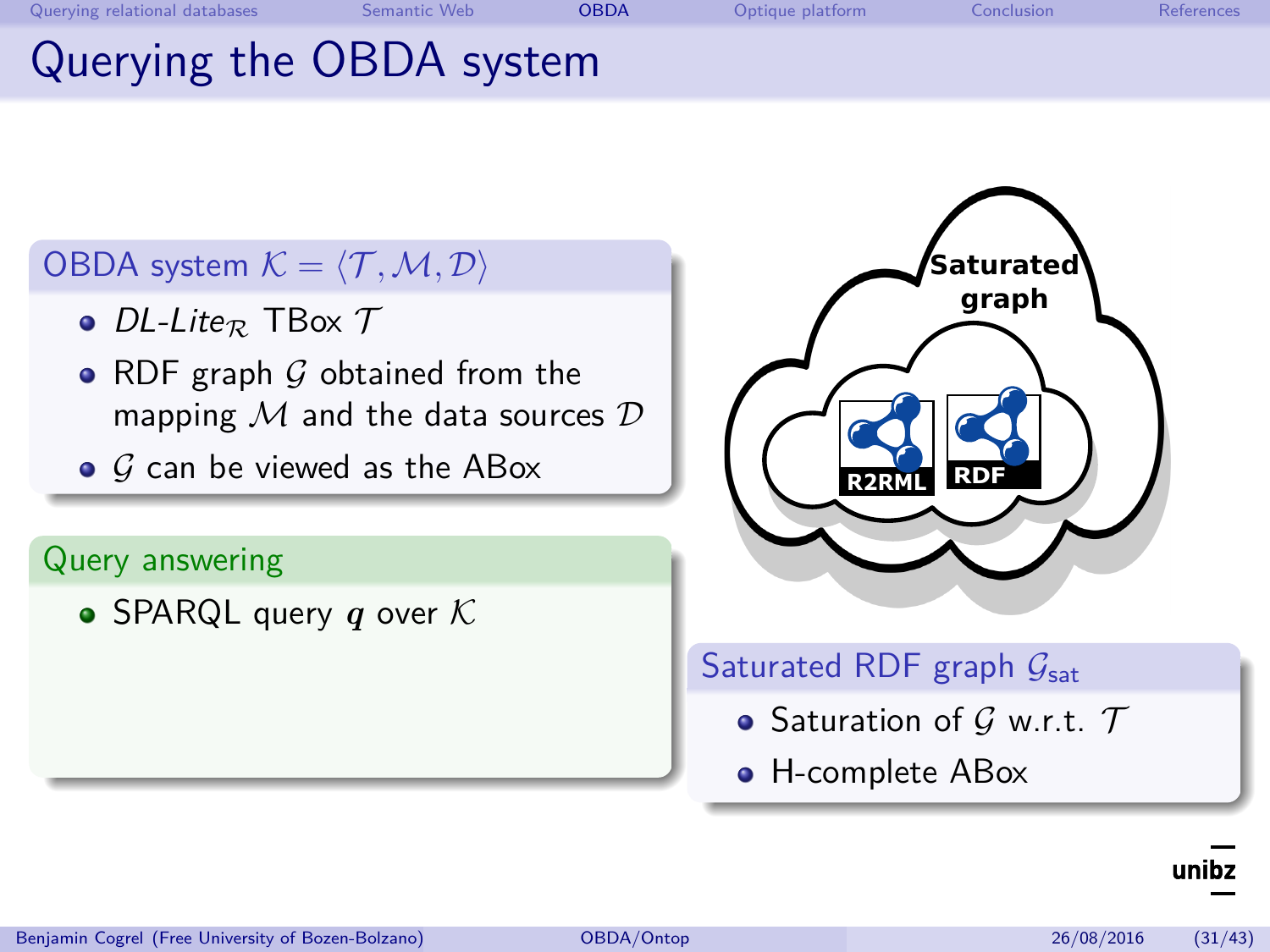# Querying the OBDA system

#### OBDA system  $K = \langle T, M, D \rangle$

- $\bullet$  DL-Lite<sub>R</sub> TBox  $\mathcal T$
- RDF graph  $G$  obtained from the mapping  $M$  and the data sources  $D$
- $\bullet$  G can be viewed as the ABox

#### Query answering

- SPARQL query  $q$  over  $K$
- **If there is no existential restriction** *B*  $⊆ ∃R.C$  in  $T$ , *q* can be directly evaluated over  $G_{\text{sat}}$



#### Saturated RDF graph  $G_{sat}$

- Saturation of  $G$  w.r.t.  $T$
- H-complete ABox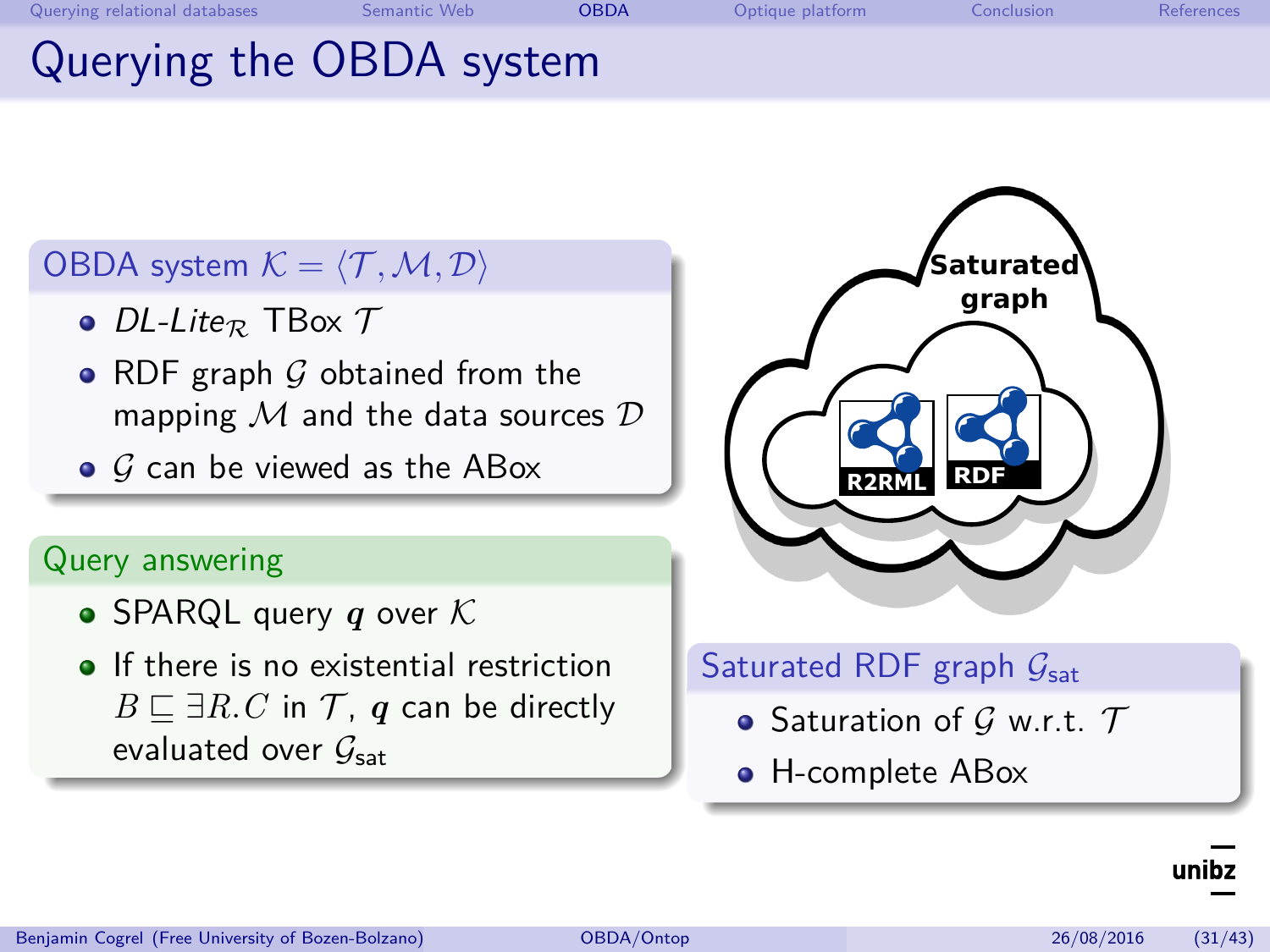# How to handle the RDF graph  $G<sub>sat</sub>$  in practice?

#### By materializing it

- Materialization of  $G$  (ETL)  $+$  saturation
- Large volume
- − Maintenance
- Typical profile: OWL 2 RL

#### By keeping it virtual

- **Query rewriting**
- $+$  No materialization required
	- Saturated mapping  $\mathcal{M}_{sat}$
	- Typical profile: OWL 2 QL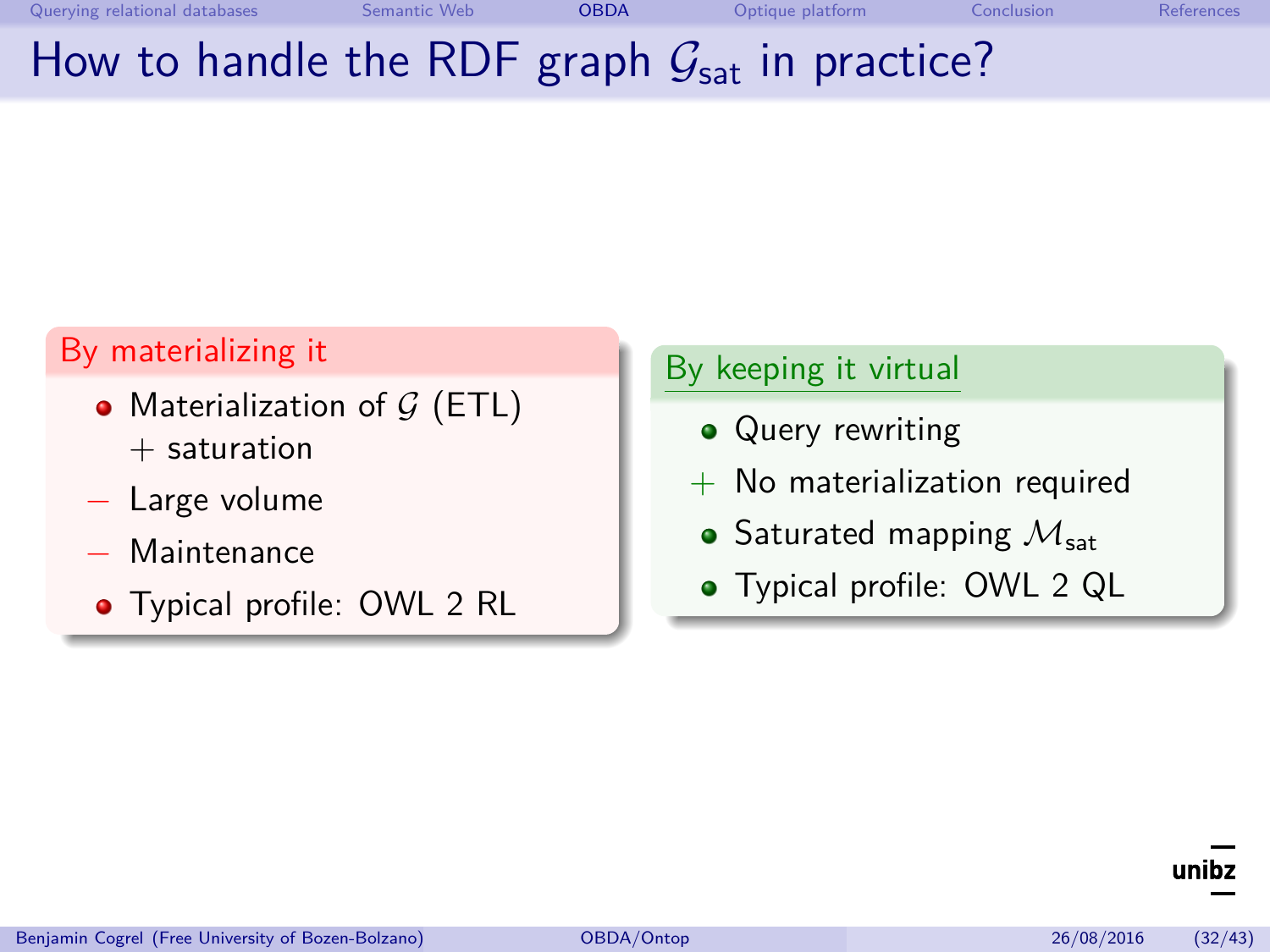| Querying relational databases                                                        | Semantic Web | <b>OBDA</b> | Optique platform | Conclusion | <b>References</b> |
|--------------------------------------------------------------------------------------|--------------|-------------|------------------|------------|-------------------|
| H-complete ABox<br>[Rodriguez-Muro et al., 2013; Kontchakov and Zakharyaschev, 2014] |              |             |                  |            |                   |

H-complete ABox: contains all the inferable ABox assertions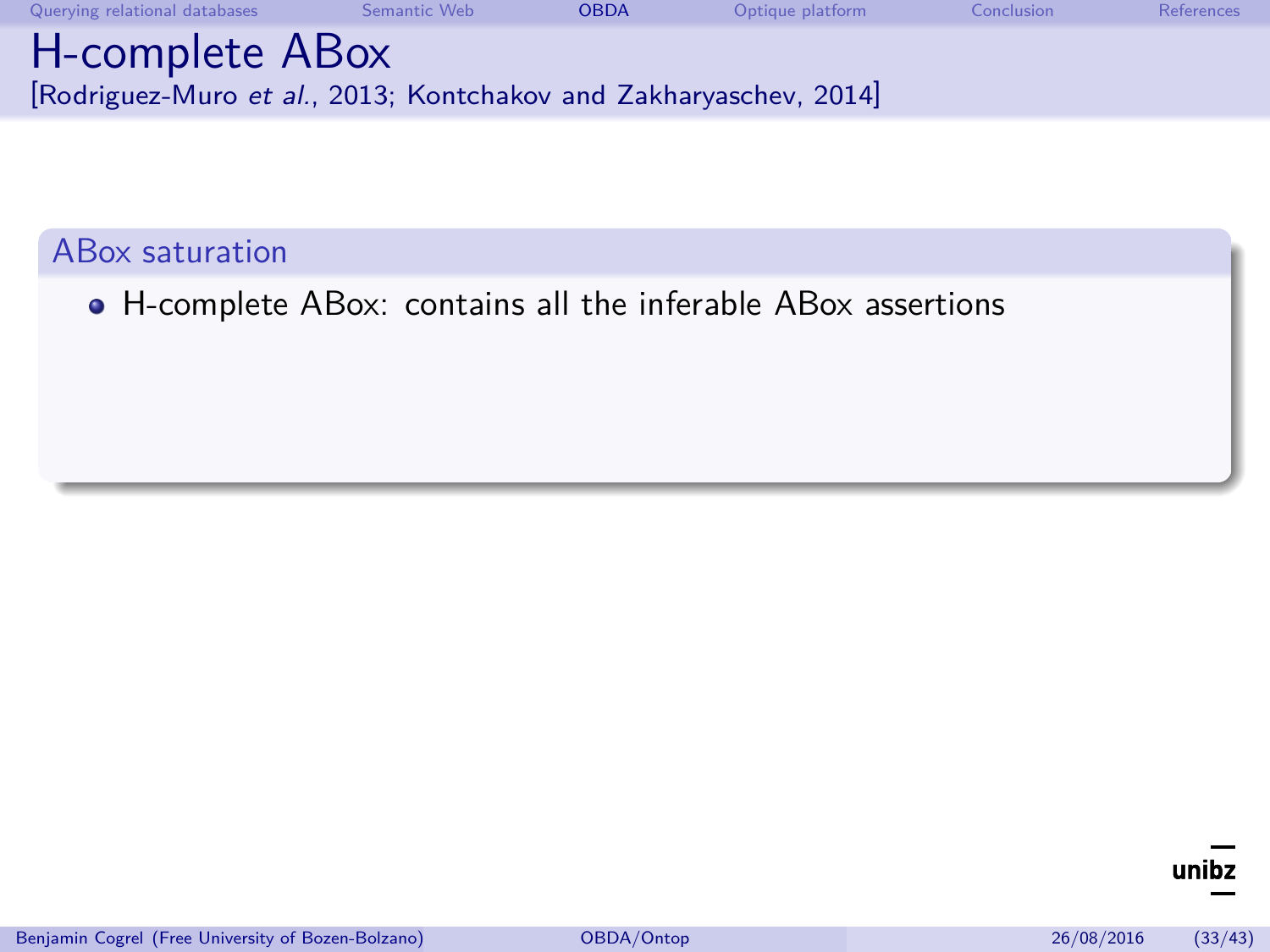| Querying relational databases                                           | Semantic Web | <b>OBDA</b> | Optique platform | Conclusion | References |
|-------------------------------------------------------------------------|--------------|-------------|------------------|------------|------------|
| H-complete ABox                                                         |              |             |                  |            |            |
| $\vert$ Rodriguez-Muro et al., 2013; Kontchakov and Zakharyaschev, 2014 |              |             |                  |            |            |

- H-complete ABox: contains all the inferable ABox assertions
- Let K be a DL-Lite<sub>R</sub> knowledge base, and let K' be the result of saturating  $K$ . For every ABox assertion  $\alpha$ , we have:

 $\mathcal{K} \models \alpha$  iff  $\alpha \in \mathcal{K}'$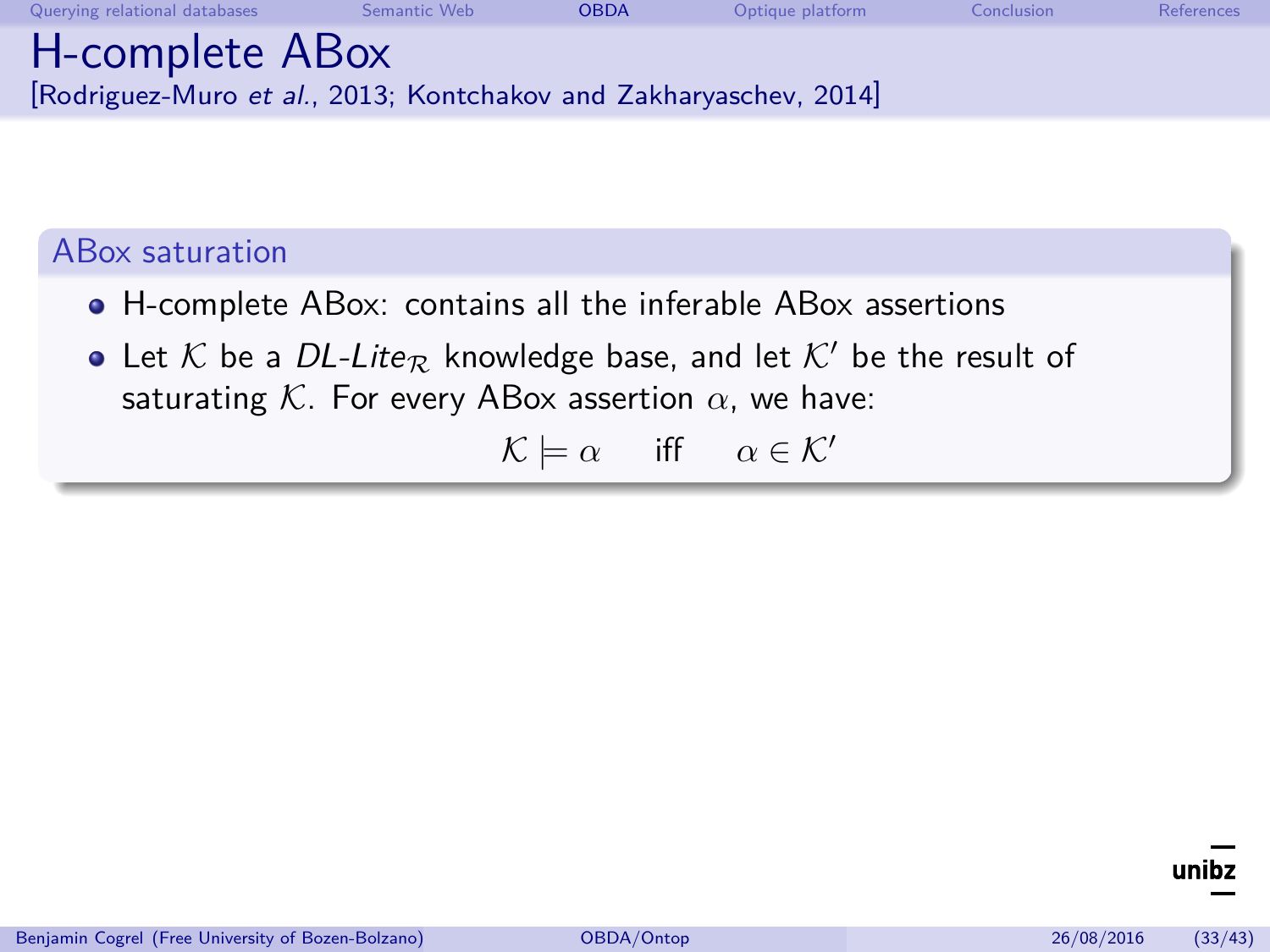| Querying relational databases                                                      | Semantic Web | <b>OBDA</b> | Optique platform | Conclusion | References |
|------------------------------------------------------------------------------------|--------------|-------------|------------------|------------|------------|
| H-complete ABox<br>Rodriguez-Muro et al., 2013; Kontchakov and Zakharyaschev, 2014 |              |             |                  |            |            |

- H-complete ABox: contains all the inferable ABox assertions
- Let K be a DL-Lite<sub>R</sub> knowledge base, and let K' be the result of saturating K. For every ABox assertion  $\alpha$ , we have:

$$
\mathcal{K} \models \alpha \quad \text{ iff } \quad \alpha \in \mathcal{K}'
$$

#### Saturated mapping  $M_{sat}$  (also called T-mapping)

- Composition of the mapping M and the DL-Lite<sub>R</sub> TBox  $T$
- $\bullet$   $\mathcal{M}_{\text{sat}} + \mathcal{D} \rightarrow \mathcal{G}_{\text{sat}}$  (H-complete ABox)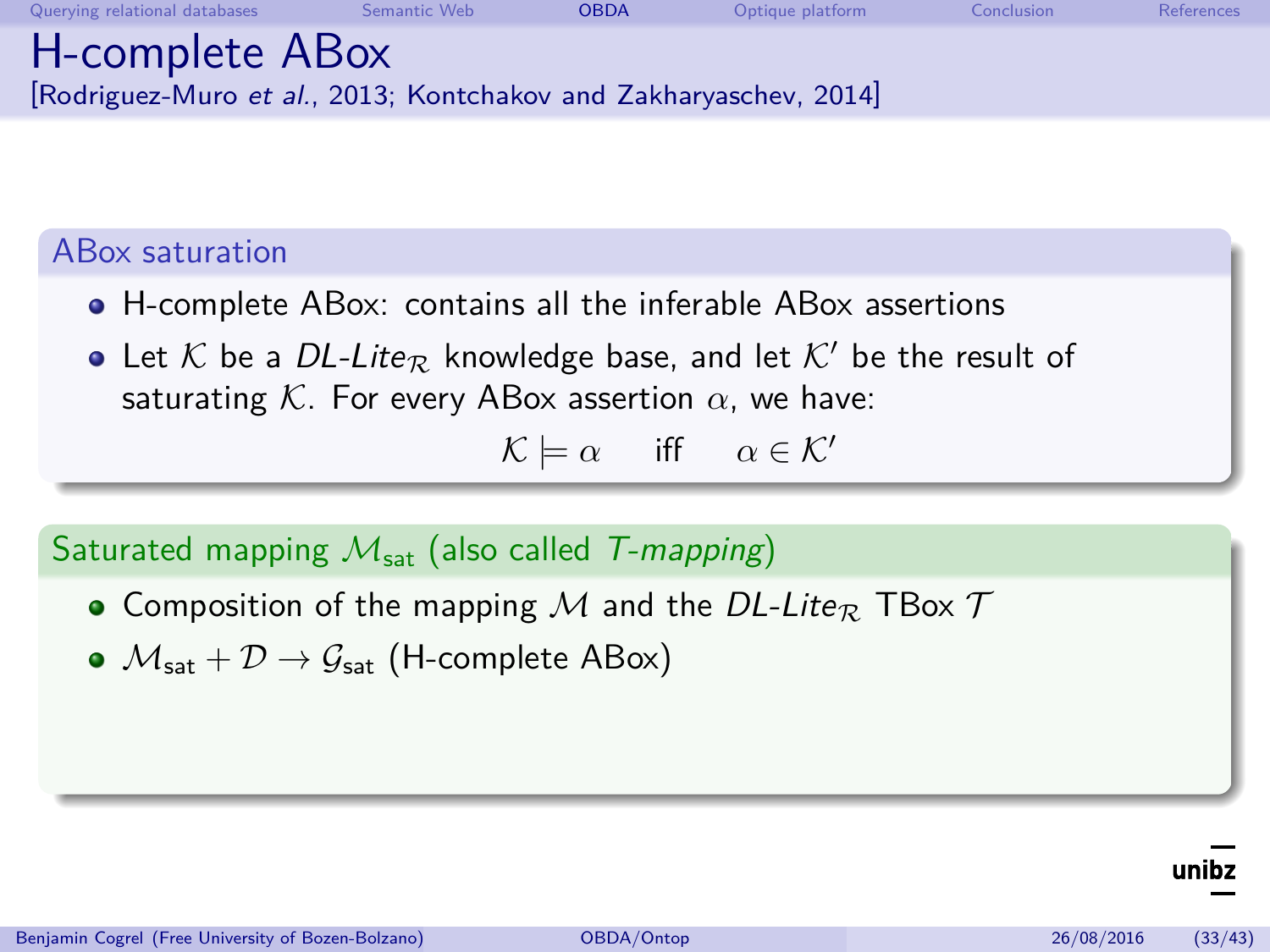| Querying relational databases                                                      | Semantic Web | <b>OBDA</b> | Optique platform | Conclusion | References |
|------------------------------------------------------------------------------------|--------------|-------------|------------------|------------|------------|
| H-complete ABox<br>Rodriguez-Muro et al., 2013; Kontchakov and Zakharyaschev, 2014 |              |             |                  |            |            |

- H-complete ABox: contains all the inferable ABox assertions
- Let K be a DL-Lite<sub>R</sub> knowledge base, and let K' be the result of saturating K. For every ABox assertion  $\alpha$ , we have:

$$
\mathcal{K} \models \alpha \quad \text{ iff } \quad \alpha \in \mathcal{K}'
$$

#### Saturated mapping  $M_{sat}$  (also called T-mapping)

- Composition of the mapping M and the DL-Lite<sub>R</sub> TBox  $T$
- $\bullet$   $\mathcal{M}_{\text{sat}} + \mathcal{D} \rightarrow \mathcal{G}_{\text{sat}}$  (H-complete ABox)
- Independent of the SPARQL query  $q$  (can be pre-computed)
- Can be optimized (query containment)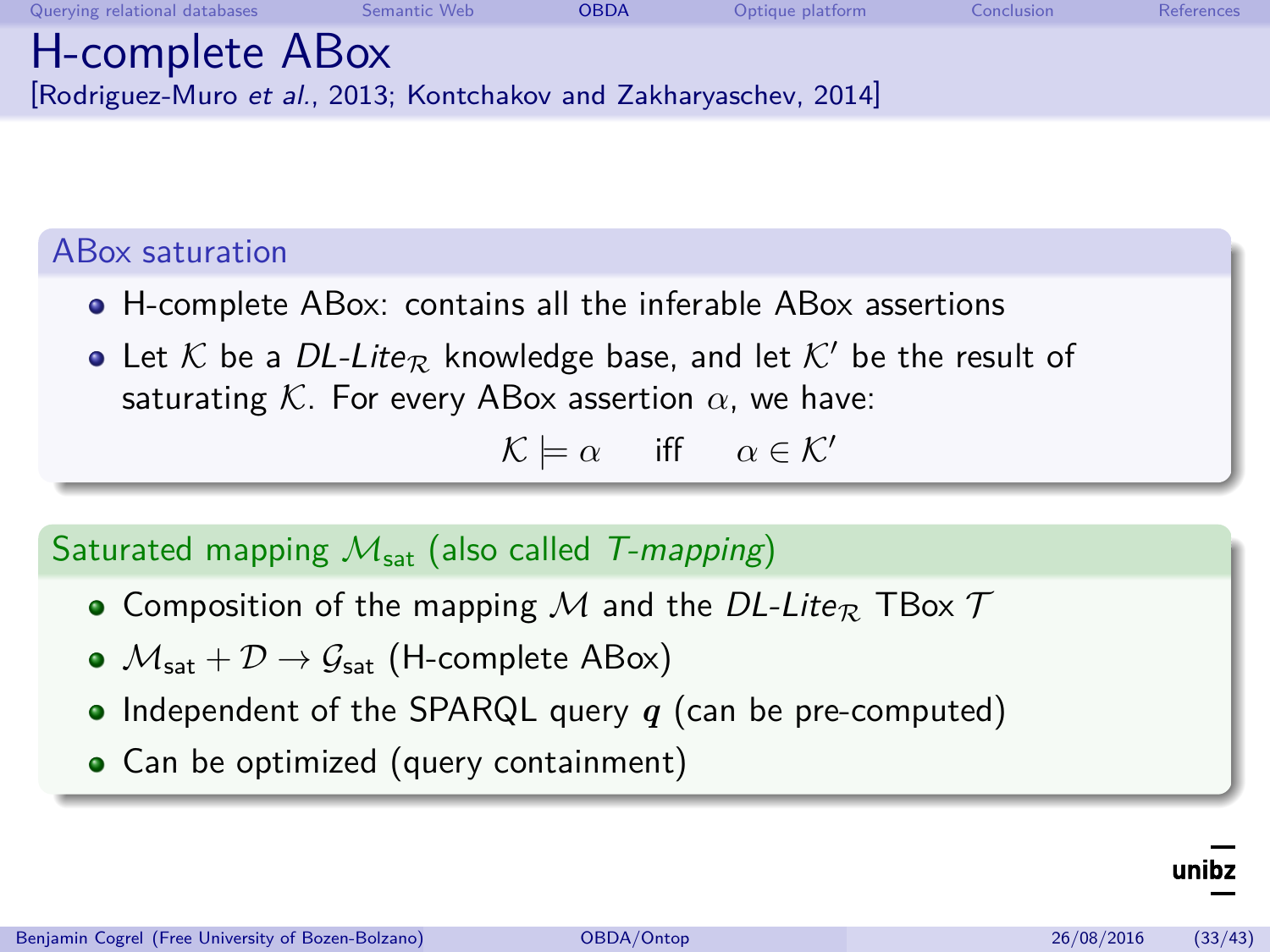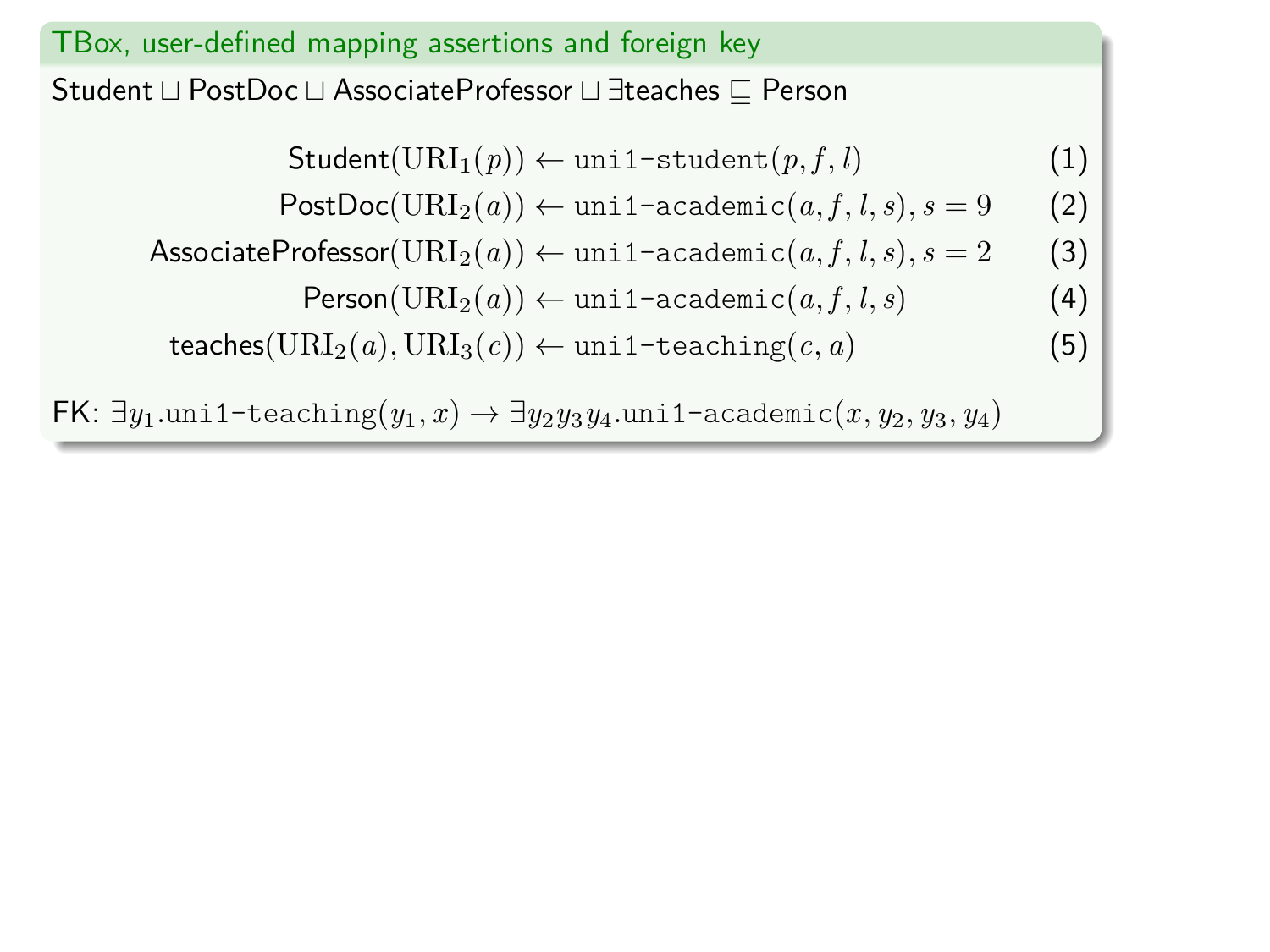TBox, user-defined mapping assertions and foreign key Student ⊔ PostDoc ⊔ AssociateProfessor ⊔ ∃teaches  $\sqsubset$  Person  $Student(URI_1(p)) \leftarrow \text{unit-student}(p, f, l)$  (1)  $PostDoc(URI_2(a)) \leftarrow \text{uni1-academic}(a, f, l, s), s = 9$  (2) AssociateProfessor( $\text{URI}_2(a)$ )  $\leftarrow$  uni1-academic $(a, f, l, s)$ ,  $s = 2$  (3)  $Person(URI_2(a)) \leftarrow \text{uni1-academic}(a, f, l, s)$  (4)  $\text{teaches}(\text{URI}_2(a), \text{URI}_3(c)) \leftarrow \text{unit-teaching}(c, a)$  (5)

FK: ∃*y*1*.*uni1-teaching(*y*1*, x*) → ∃*y*2*y*3*y*4*.*uni1-academic(*x, y*2*, y*3*, y*4)

Non-optimized saturated mapping assertions for Person

 $Person(URI_1(p)) \leftarrow \text{unit1-student}(p, f, l)$  (6)

 $Person(URL_2(a)) \leftarrow \text{uni1-academic}(a, f, l, s), s = 9$  (7)

 $\noindent \text{Person}(\text{URI}_2(a)) \leftarrow \text{uni1-academic}(a, f, l, s), s = 2$  (8)

$$
\mathsf{Person}(\text{URI}_2(a)) \leftarrow \text{uni1-academic}(a, f, l, s) \tag{9}
$$

 $Person(URL_2(a)) \leftarrow \text{unit1-teaching}(c, a)$  (10)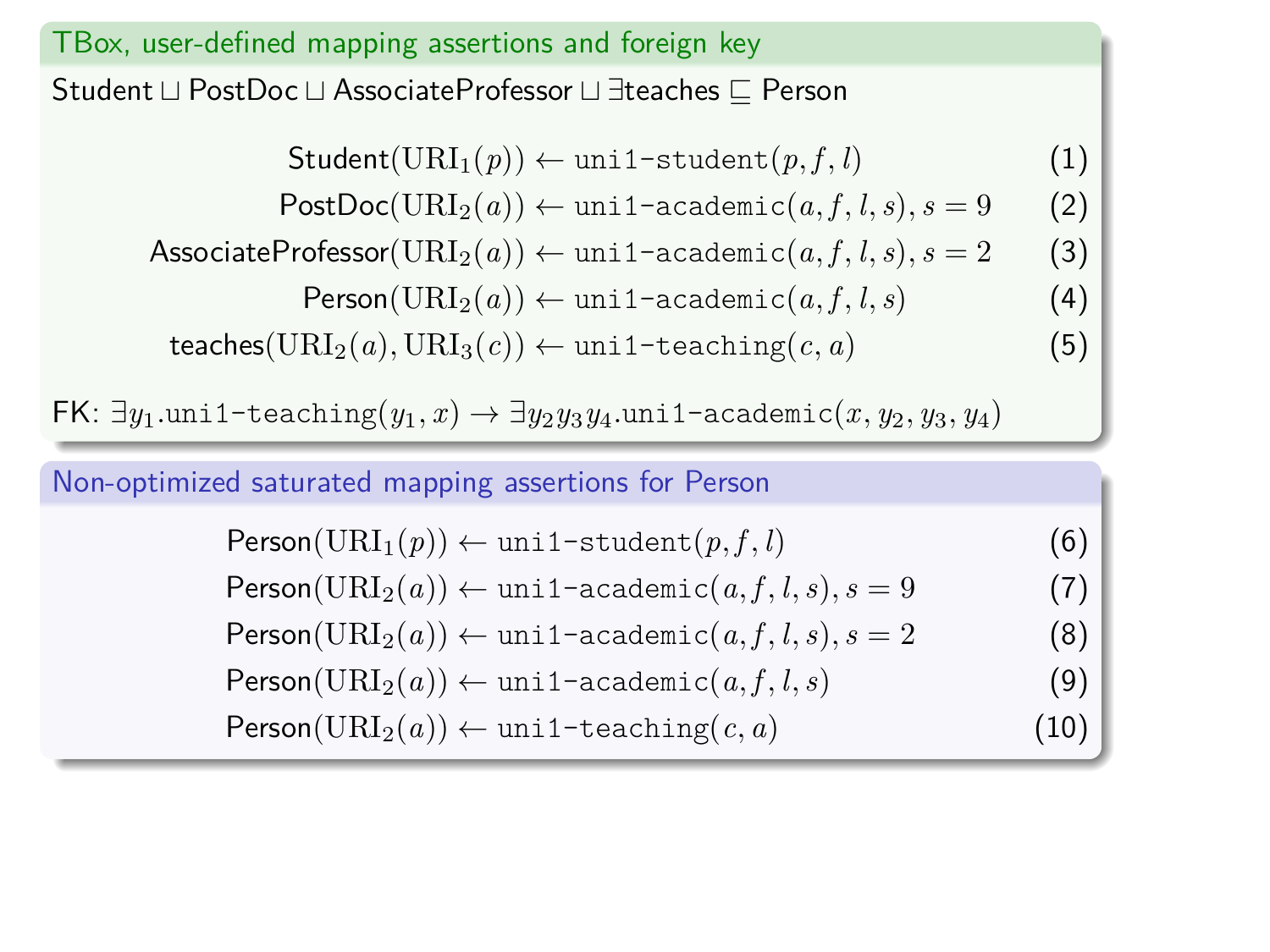TBox, user-defined mapping assertions and foreign key Student ⊔ PostDoc ⊔ AssociateProfessor ⊔ ∃teaches  $\sqsubset$  Person  $Student(URI_1(p)) \leftarrow \text{unit-student}(p, f, l)$  (1)  $PostDoc(URI_2(a)) \leftarrow \text{uni1-academic}(a, f, l, s), s = 9$  (2) AssociateProfessor( $\text{URI}_2(a)$ )  $\leftarrow$  uni1-academic $(a, f, l, s)$ ,  $s = 2$  (3)  $Person(URI_2(a)) \leftarrow \text{uni1-academic}(a, f, l, s)$  (4)  $\text{teaches}(\text{URI}_2(a), \text{URI}_3(c)) \leftarrow \text{unit-teaching}(c, a)$  (5)

FK: ∃*y*1*.*uni1-teaching(*y*1*, x*) → ∃*y*2*y*3*y*4*.*uni1-academic(*x, y*2*, y*3*, y*4)

Non-optimized saturated mapping assertions for Person

 $Person(URI_1(p)) \leftarrow \text{unit1-student}(p, f, l)$  (6)

 $Person(URL_2(a)) \leftarrow \text{uni1-academic}(a, f, l, s), s = 9$  (7)

 $\noindent \text{Person}(\text{URI}_2(a)) \leftarrow \text{uni1-academic}(a, f, l, s), s = 2$  (8)

$$
\mathsf{Person}(\text{URI}_2(a)) \leftarrow \text{uni1-academic}(a, f, l, s) \tag{9}
$$

 $Person(URL_2(a)) \leftarrow \text{unit1-teaching}(c, a)$  (10)

Mapping assertions for Person after optimization (query containment)

| Person(URI <sub>1</sub> $(p)$ ) $\leftarrow$ uni1-student $(p, f, l)$     | (11) |
|---------------------------------------------------------------------------|------|
| Person(URI <sub>2</sub> $(p)$ ) $\leftarrow$ uni1-academic $(p, f, l, s)$ | (12) |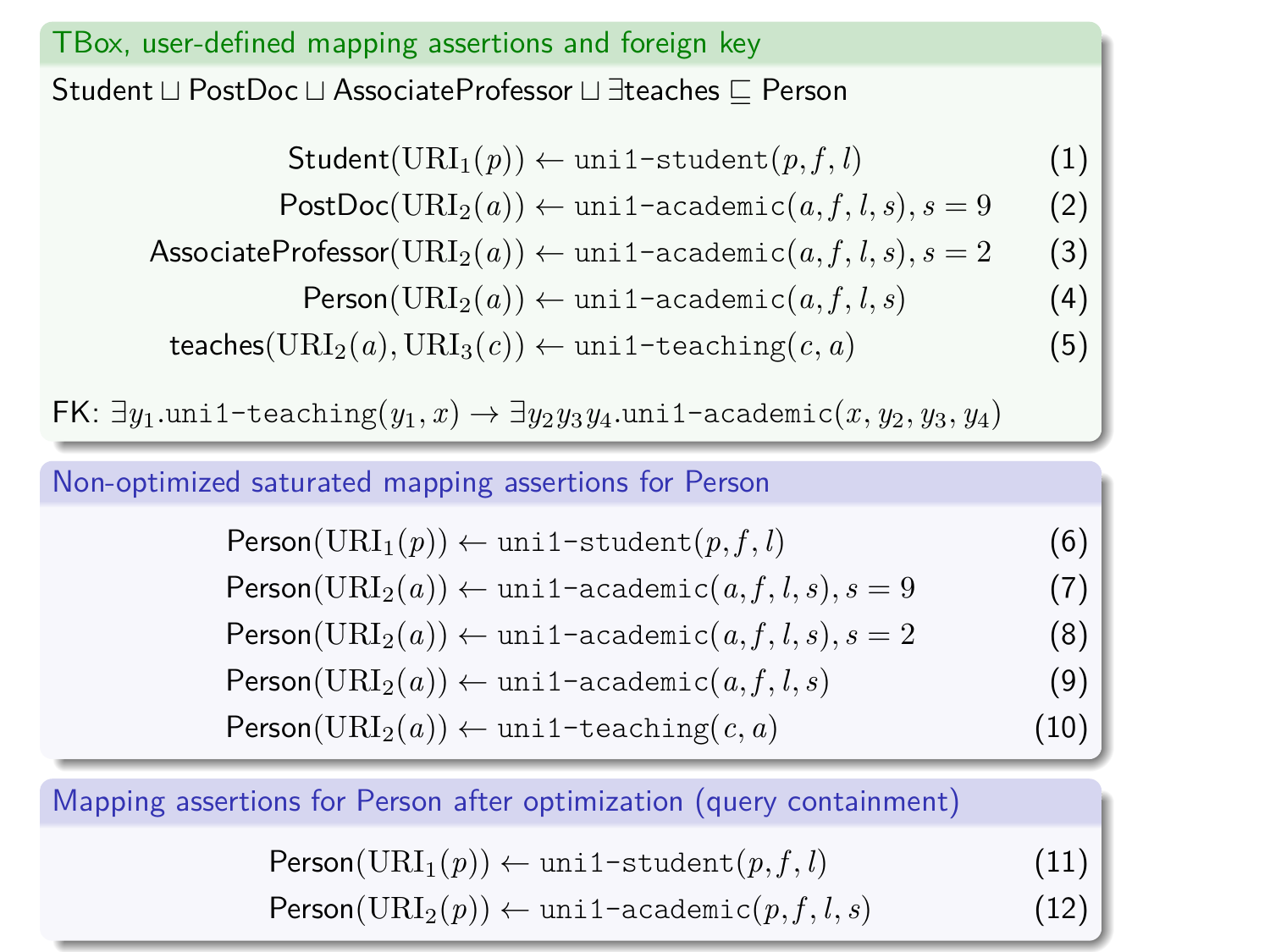<span id="page-56-0"></span>

| Querying relational databases           | Semantic Web | <b>OBDA</b> | Optique platform | Conclusion | References |
|-----------------------------------------|--------------|-------------|------------------|------------|------------|
| Query rewriting<br>Implemented by Ontop |              |             |                  |            |            |

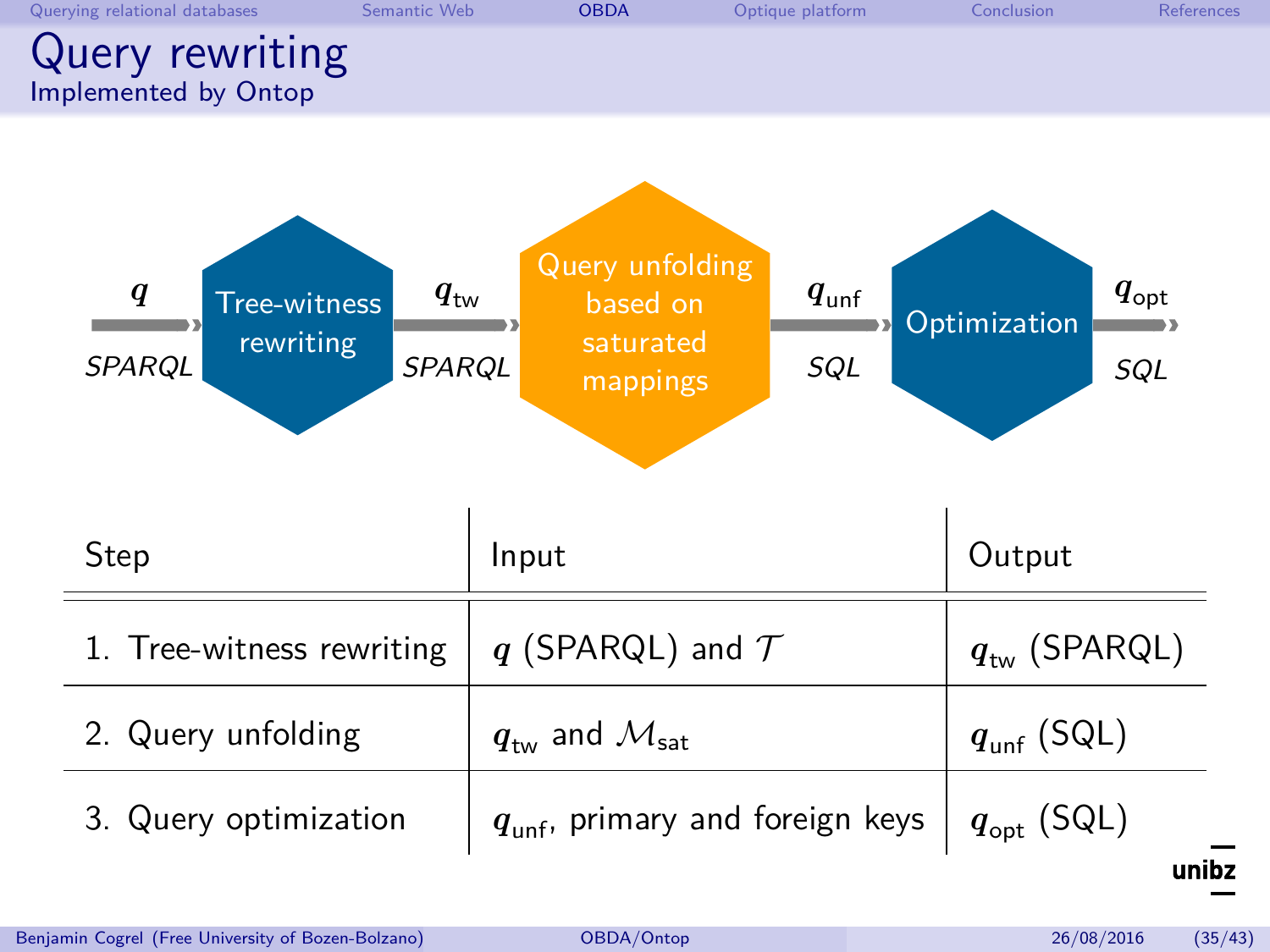#### Saturated mappings

 $firstName(URI<sub>1</sub>(p), f) \leftarrow unit1-student(p, f, l)$  $firstName(URL_2(a), f) \leftarrow unit1 - academic(a, f, l, s)$  $\textsf{lastName}(\text{URI}_1(p), l) \leftarrow \text{unif-student}(p, f, l)$  $lastName(URI_2(a), l) \leftarrow \text{unil-cademic}(a, f, l, s)$  $\text{Teacher}(\text{URI}_2(a)) \leftarrow \text{unit1-academic}(a, f, l, s), s \in [1, 8]$  $Teacher(URL<sub>2</sub>(a)) \leftarrow unit1-teaching(c, a)$ 

#### Query

 $q(x, y, z) \leftarrow$  Teacher $(x)$ *,* firstName $(x, y)$ *,* lastName $(x, z)$ 

 $q_{\text{tw}} = q$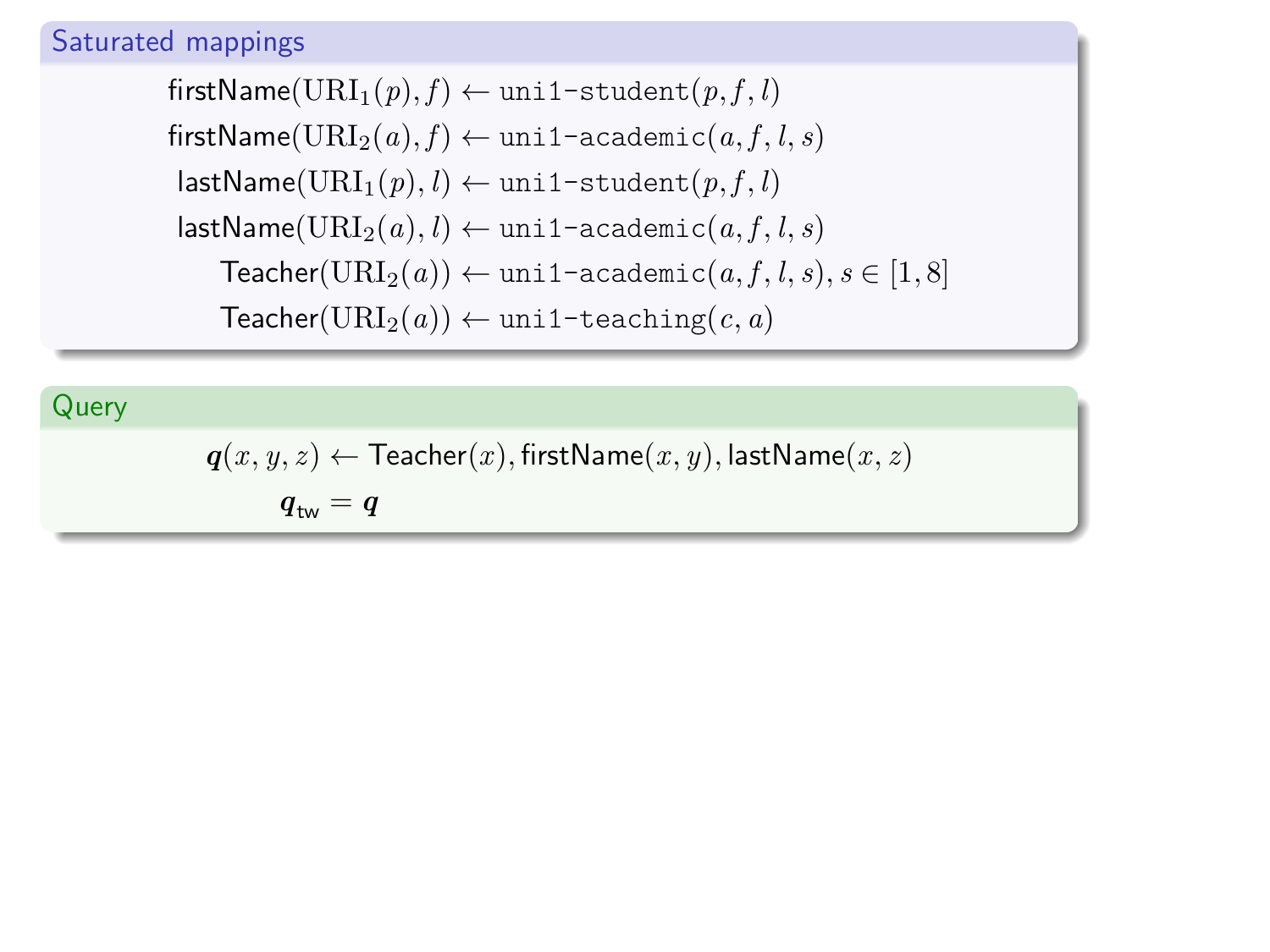#### Saturated mappings

 $firstName(URL_1(p), f) \leftarrow unit1 - student(p, f, l)$  $firstName(URL_2(a), f) \leftarrow unit1 - academic(a, f, l, s)$  $\textsf{lastName}(\text{URI}_1(p), l) \leftarrow \text{unif-student}(p, f, l)$  $lastName(URL_2(a), l) \leftarrow \text{unil-academic}(a, f, l, s)$  $\text{Teacher}(\text{URI}_2(a)) \leftarrow \text{unit1-academic}(a, f, l, s), s \in [1, 8]$  $Teacher(URL<sub>2</sub>(a)) \leftarrow unit1-teaching(c, a)$ 

#### Query

$$
\textit{\textbf{q}}(x,y,z) \leftarrow \text{Teacher}(x), \text{firstName}(x,y), \text{lastName}(x,z)
$$

 $q_{\text{tw}} = q$ 

#### Query unfolding

$$
\begin{aligned} \mathit{q}_{\mathsf{unf}}(x,y,z) &\leftarrow \mathit{q}_{\mathsf{unf1}}(x), \mathit{q}_{\mathsf{unf2}}(x,y), \mathit{q}_{\mathsf{unf3}}(x,z) \\ \mathit{q}_{\mathsf{unf1}}(\mathsf{URL}_2(a)) &\leftarrow \mathsf{uni1}\text{-}\mathsf{academic}\big(a,f,l,s), s \in [1,8] \\ \mathit{q}_{\mathsf{unf1}}(\mathsf{URL}_2(a)) &\leftarrow \mathsf{uni1}\text{-}\mathsf{teaching}\big(c,a) \\ \mathit{q}_{\mathsf{unf2}}(\mathsf{URL}_1(p),f) &\leftarrow \mathsf{uni1}\text{-}\mathsf{student}\big(p,f,l\big) \\ \mathit{q}_{\mathsf{unf2}}(\mathsf{URL}_2(a),f) &\leftarrow \mathsf{uni1}\text{-}\mathsf{academic}\big(a,f,l,s\big) \\ \mathit{q}_{\mathsf{unf3}}(\mathsf{URL}_1(p),l) &\leftarrow \mathsf{uni1}\text{-}\mathsf{student}\big(p,f,l\big) \\ \mathit{q}_{\mathsf{unf3}}(\mathsf{URL}_2(a),l) &\leftarrow \mathsf{uni1}\text{-}\mathsf{academic}\big(a,f,l,s\big) \end{aligned}
$$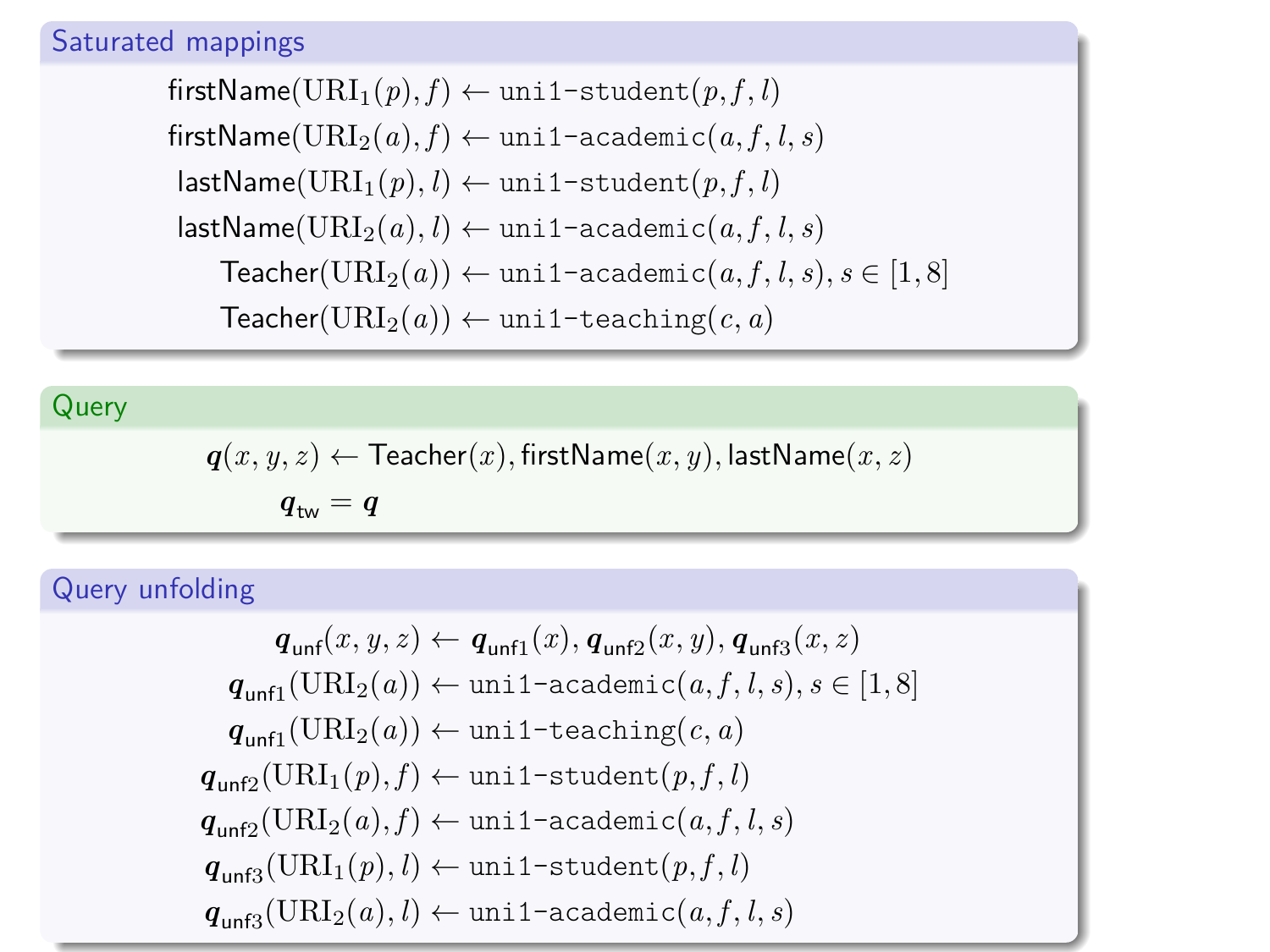#### Query unfolding

$$
\begin{aligned} q_\text{unf}(x,y,z) &\leftarrow q_\text{unf1}(x), q_\text{unf2}(x,y), q_\text{unf3}(x,z) \\ q_\text{unf1}(\text{URL}_2(a)) &\leftarrow \text{uni1-academic}(a,f,l,s), s \in [1,8] \\ q_\text{unf1}(\text{URL}_2(a)) &\leftarrow \text{uni1-teaching}(c,a) \\ q_\text{unf2}(\text{URL}_1(p),f) &\leftarrow \text{uni1-student}(p,f,l) \\ q_\text{unf2}(\text{URL}_2(a),f) &\leftarrow \text{uni1-academic}(a,f,l,s) \\ q_\text{unf3}(\text{URL}_1(p),l) &\leftarrow \text{uni1-student}(p,f,l) \\ q_\text{unf3}(\text{URL}_2(a),l) &\leftarrow \text{uni1-academic}(a,f,l,s) \end{aligned}
$$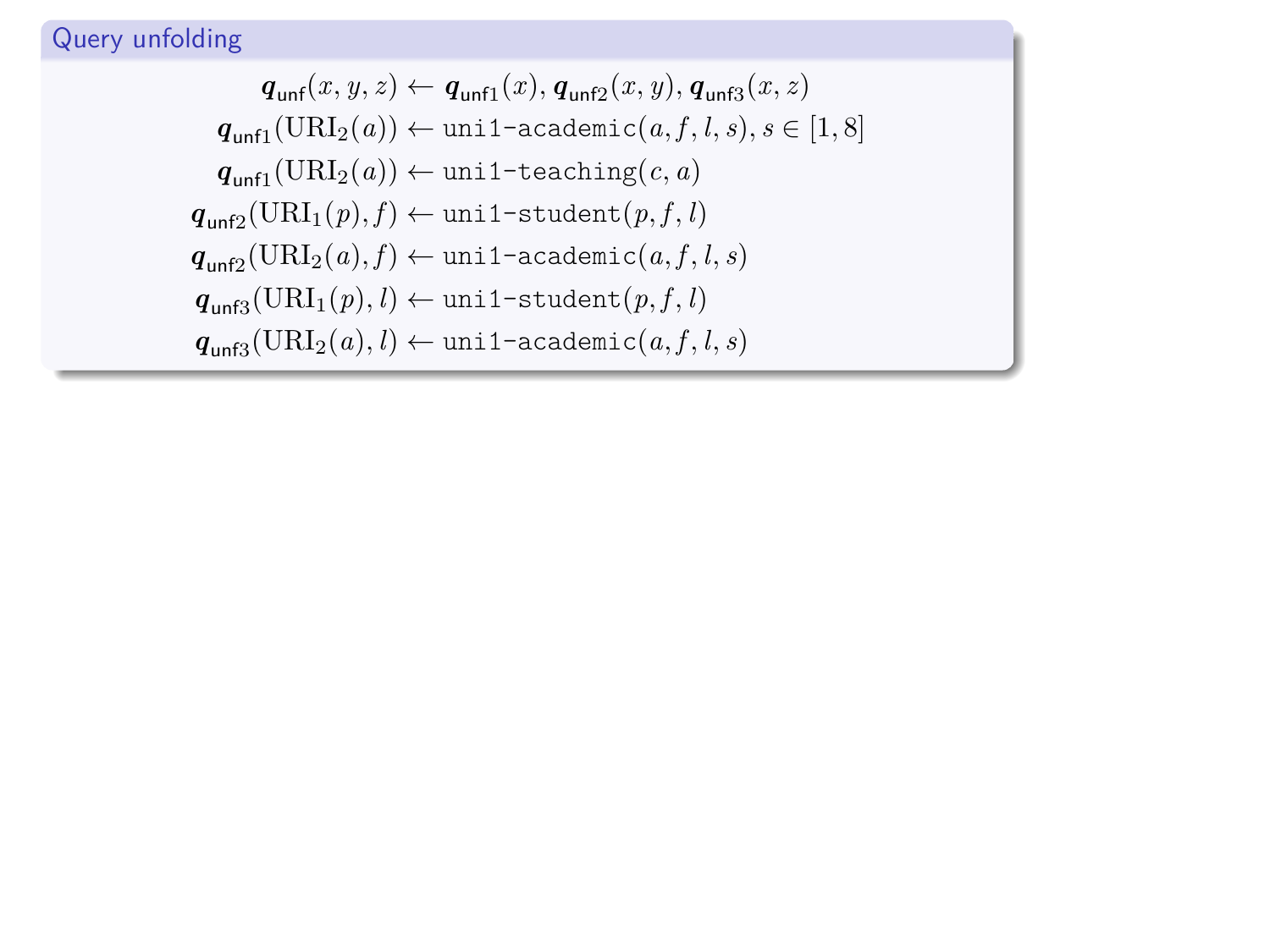#### Query unfolding

$$
\begin{aligned} \mathit{q}_{\mathsf{unf}}(x,y,z) &\leftarrow \mathit{q}_{\mathsf{unf1}}(x), \mathit{q}_{\mathsf{unf2}}(x,y), \mathit{q}_{\mathsf{unf3}}(x,z) \\ \mathit{q}_{\mathsf{unf1}}(\mathit{URL}_2(a)) &\leftarrow \mathsf{uni1-academic}(a,f,l,s), s \in [1,8] \\ \mathit{q}_{\mathsf{unf1}}(\mathit{URL}_2(a)) &\leftarrow \mathsf{uni1-teaching}(c,a) \\ \mathit{q}_{\mathsf{unf2}}(\mathit{URL}_1(p),f) &\leftarrow \mathsf{uni1-student}(p,f,l) \\ \mathit{q}_{\mathsf{unf2}}(\mathit{URL}_2(a),f) &\leftarrow \mathsf{uni1-academic}(a,f,l,s) \\ \mathit{q}_{\mathsf{unf3}}(\mathit{URL}_1(p),l) &\leftarrow \mathsf{uni1-student}(p,f,l) \\ \mathit{q}_{\mathsf{unf3}}(\mathit{URL}_2(a),l) &\leftarrow \mathsf{uni1-academic}(a,f,l,s) \end{aligned}
$$

From join-of-unions to union-of-joins (structural optimization)

$$
q_{\text{lift}}(\text{URL}_2(a), y, z) \leftarrow \text{uni1-academic}(a, f_1, l_1, s_1),
$$
\n
$$
\text{uni1-academic}(a, y, l_2, s_2),
$$
\n
$$
\text{uni1-academic}(a, f_3, z, s_3), s_1 \in [1, 8]
$$
\n
$$
q_{\text{lift}}(\text{URL}_2(a), y, z) \leftarrow \text{uni1-teaching}(c, a),
$$
\n
$$
\text{uni1-academic}(a, y, l_2, s_2),
$$
\n
$$
\text{uni1-academic}(a, f_3, z, s_3)
$$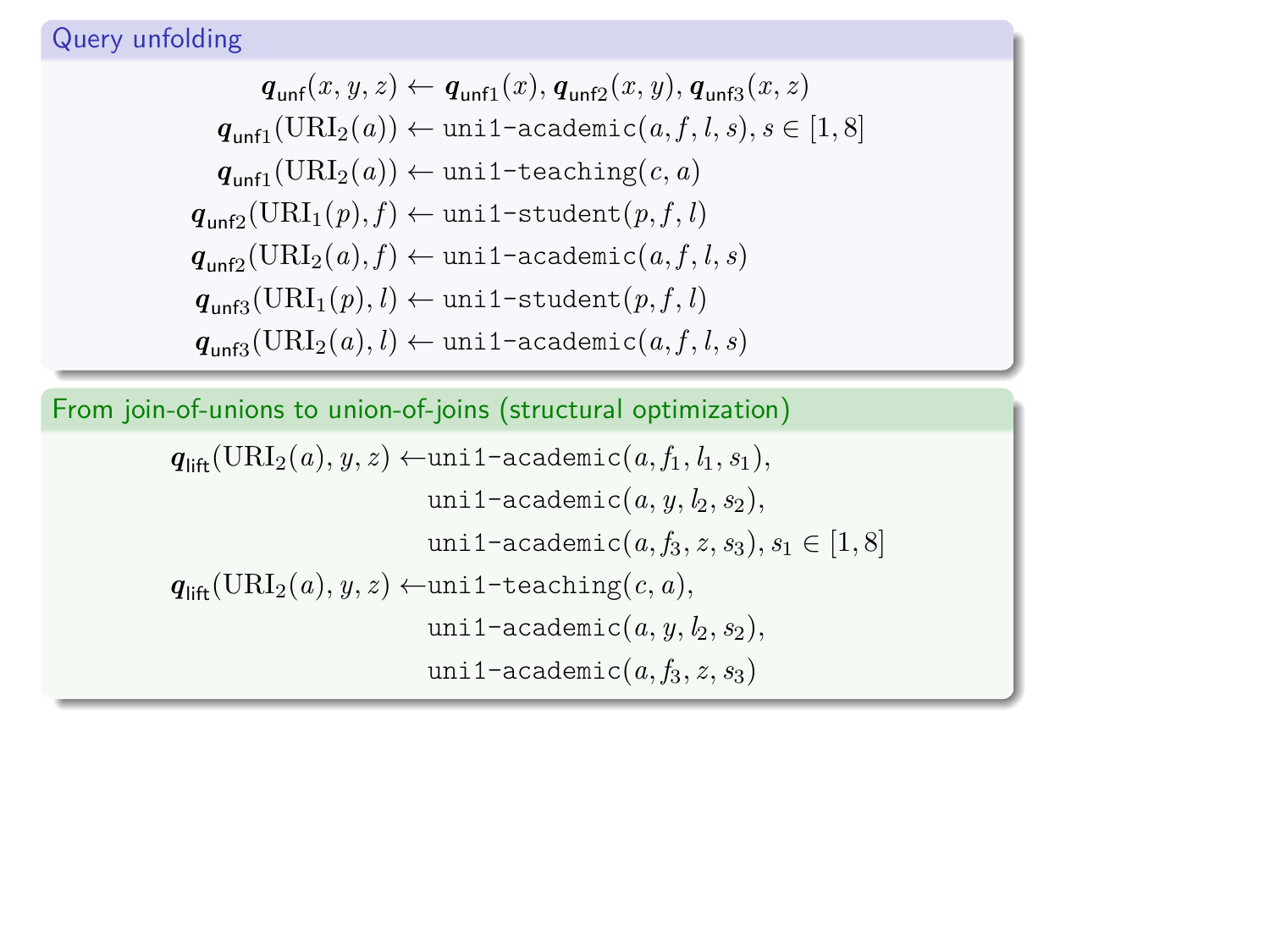$$
\begin{aligned} \mathit{q}_{\text{unfl}}(x,y,z) &\leftarrow \mathit{q}_{\text{unfl}}(x), \mathit{q}_{\text{unfl}}(x,y), \mathit{q}_{\text{unfl}}(x,z) \\ \mathit{q}_{\text{unfl}}(\text{URI}_2(a)) &\leftarrow \text{uni1-academic}(a,f,l,s), s \in [1,8] \\ \mathit{q}_{\text{unfl}}(\text{URI}_2(a)) &\leftarrow \text{uni1-teaching}(c,a) \\ \mathit{q}_{\text{unfl2}}(\text{URI}_1(p),f) &\leftarrow \text{uni1-student}(p,f,l) \\ \mathit{q}_{\text{unfl2}}(\text{URI}_2(a),f) &\leftarrow \text{uni1-academic}(a,f,l,s) \\ \mathit{q}_{\text{unfl3}}(\text{URI}_1(p),l) &\leftarrow \text{uni1-student}(p,f,l) \\ \mathit{q}_{\text{unfl3}}(\text{URI}_2(a),l) &\leftarrow \text{uni1-academic}(a,f,l,s) \end{aligned}
$$

From join-of-unions to union-of-joins (structural optimization)

$$
q_{\text{lift}}(\text{URL}_2(a), y, z) \leftarrow \text{uni1-academic}(a, f_1, l_1, s_1),
$$
  
\n
$$
\text{uni1-academic}(a, y, l_2, s_2),
$$
  
\n
$$
\text{uni1-academic}(a, f_3, z, s_3), s_1 \in [1, 8]
$$
  
\n
$$
q_{\text{lift}}(\text{URL}_2(a), y, z) \leftarrow \text{uni1-teaching}(c, a),
$$
  
\n
$$
\text{uni1-academic}(a, y, l_2, s_2),
$$
  
\n
$$
\text{uni1-academic}(a, f_3, z, s_3)
$$

Self-join elimination (semantic optimization)

PK:  $unif-academic(a, b, c, d) \wedge unif-academic(a, b', c', d')$  $\rightarrow$   $(b = b') \land (c = c') \land (d = d')$  $q_{\text{opt}}(\text{URI}_2(a), y, z)$  ←uni1-academic $(a, y, z, s_1), s_1 \in [1, 8]$  $q_{\text{opt}}(\text{URI}_2(a), y, z) \leftarrow \text{unit1-teaching}(c, a), \text{unit1-academic}(a, y, z, s_2)$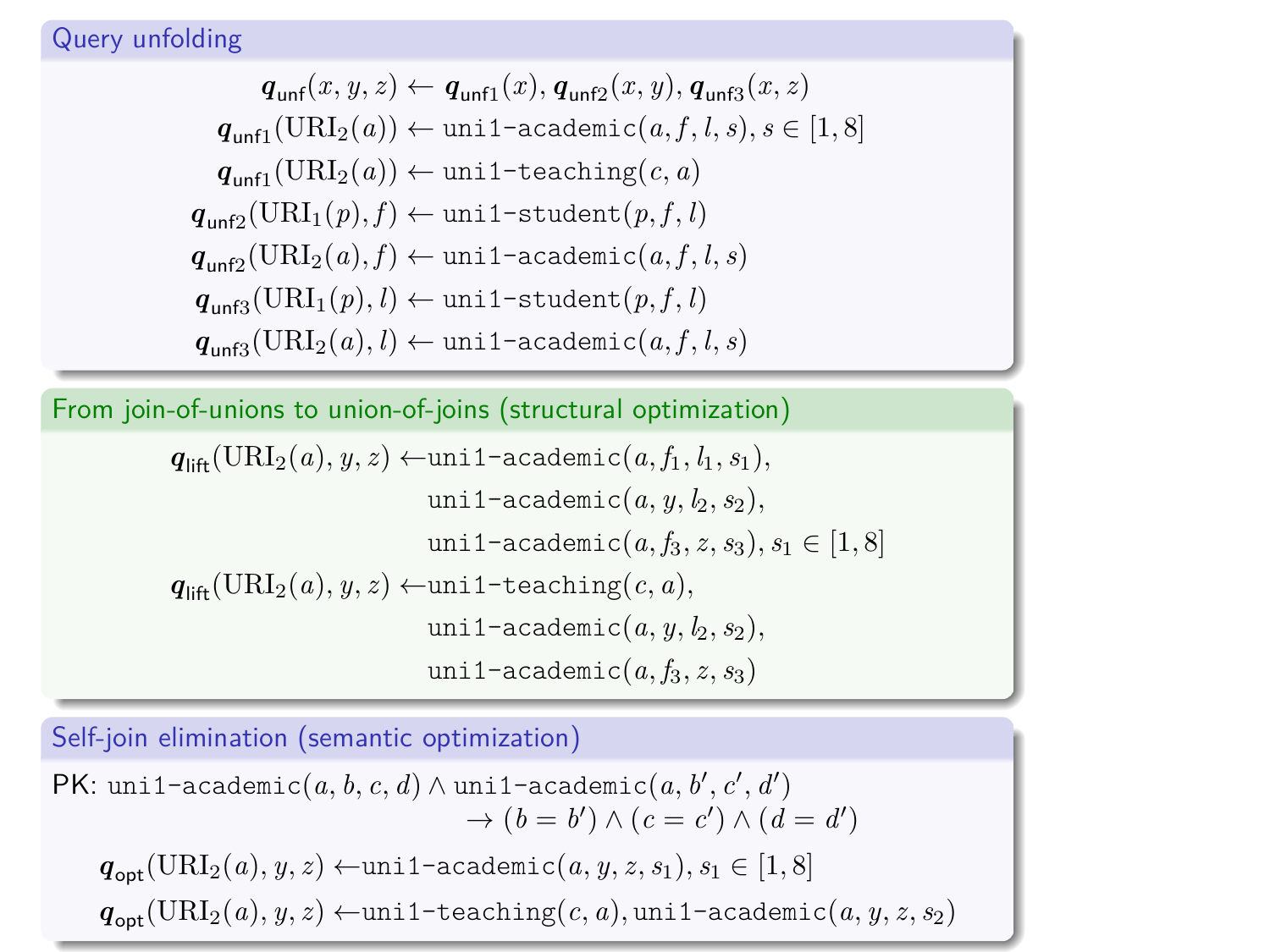<span id="page-62-0"></span>

| Querying relational databases      | Semantic Web | <b>OBDA</b> | Optique platform | Conclusion | References |
|------------------------------------|--------------|-------------|------------------|------------|------------|
| Ontop<br>http://ontop.inf.unibz.it |              |             |                  |            |            |
|                                    |              |             |                  |            |            |

# anto

#### Ontop framework

- Started in 2010
- Open-source *(Apache 2)*
- W3C standard compliant (SPARQL, OWL 2 QL, R2RML)
- **•** Supports all major relational DBs (Oracle, DB2, Postgres, MySQL, etc.) and some virtual DBs (Teiid, Exareme)

#### **Components**

- **o** Java APIs
- · Protégé extension (GUI)
- **Sesame SPARQL endpoint**

#### Integration

- **•** Optique platform
- Stardog 4.0 (virtual graphs)

unipz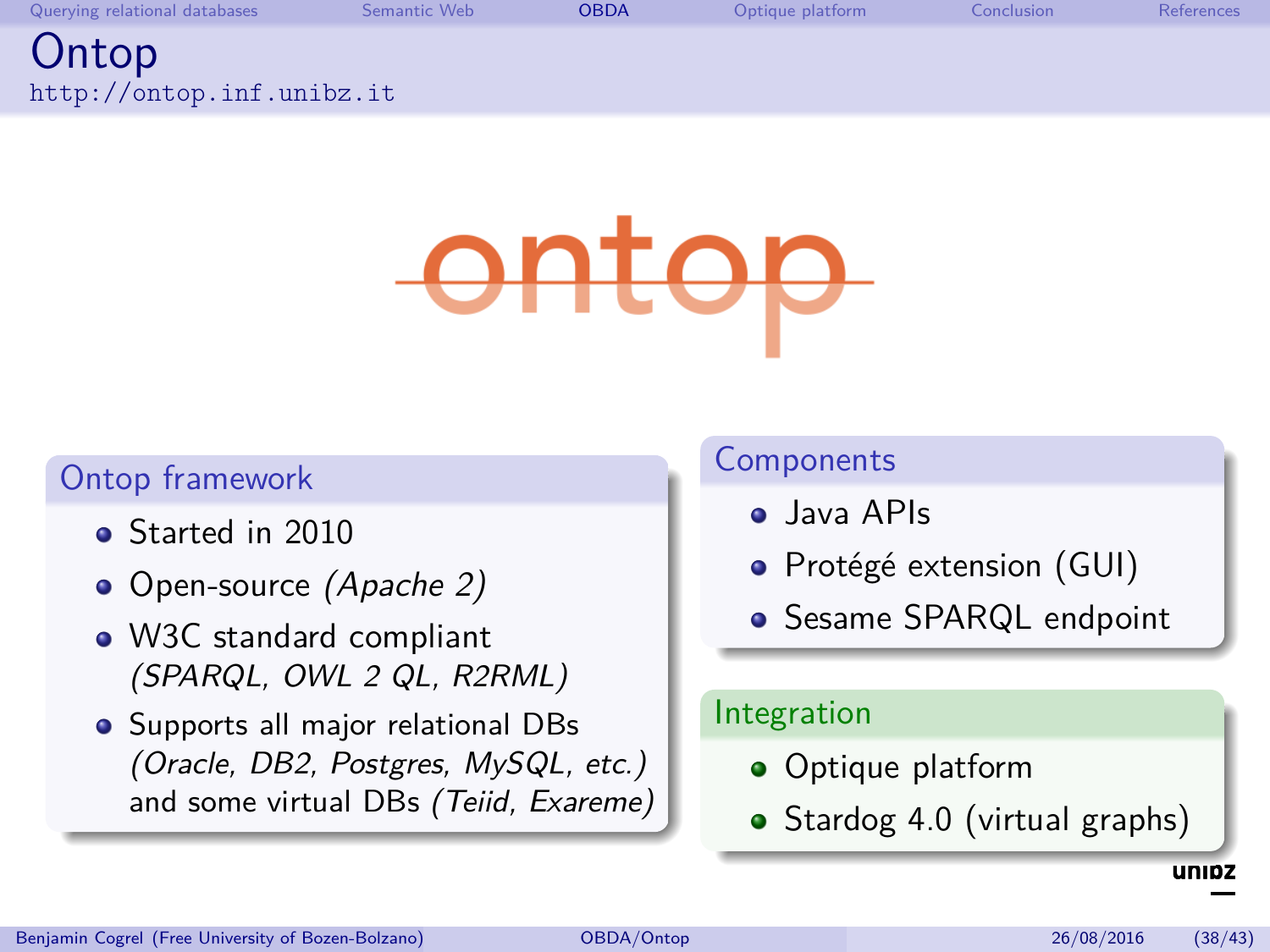<span id="page-63-0"></span>

| Querying relational databases | Semantic Web | <b>OBDA</b> | Optique platform | Conclusion | References |
|-------------------------------|--------------|-------------|------------------|------------|------------|
| Outline                       |              |             |                  |            |            |

- [Querying relational databases](#page-2-0)
- [RDF and other Semantic Web standards](#page-23-0)
- 8 [Ontology-Based Data Access](#page-43-0)
- <sup>4</sup> [Optique platform](#page-63-0)
- **[Conclusion](#page-66-0)**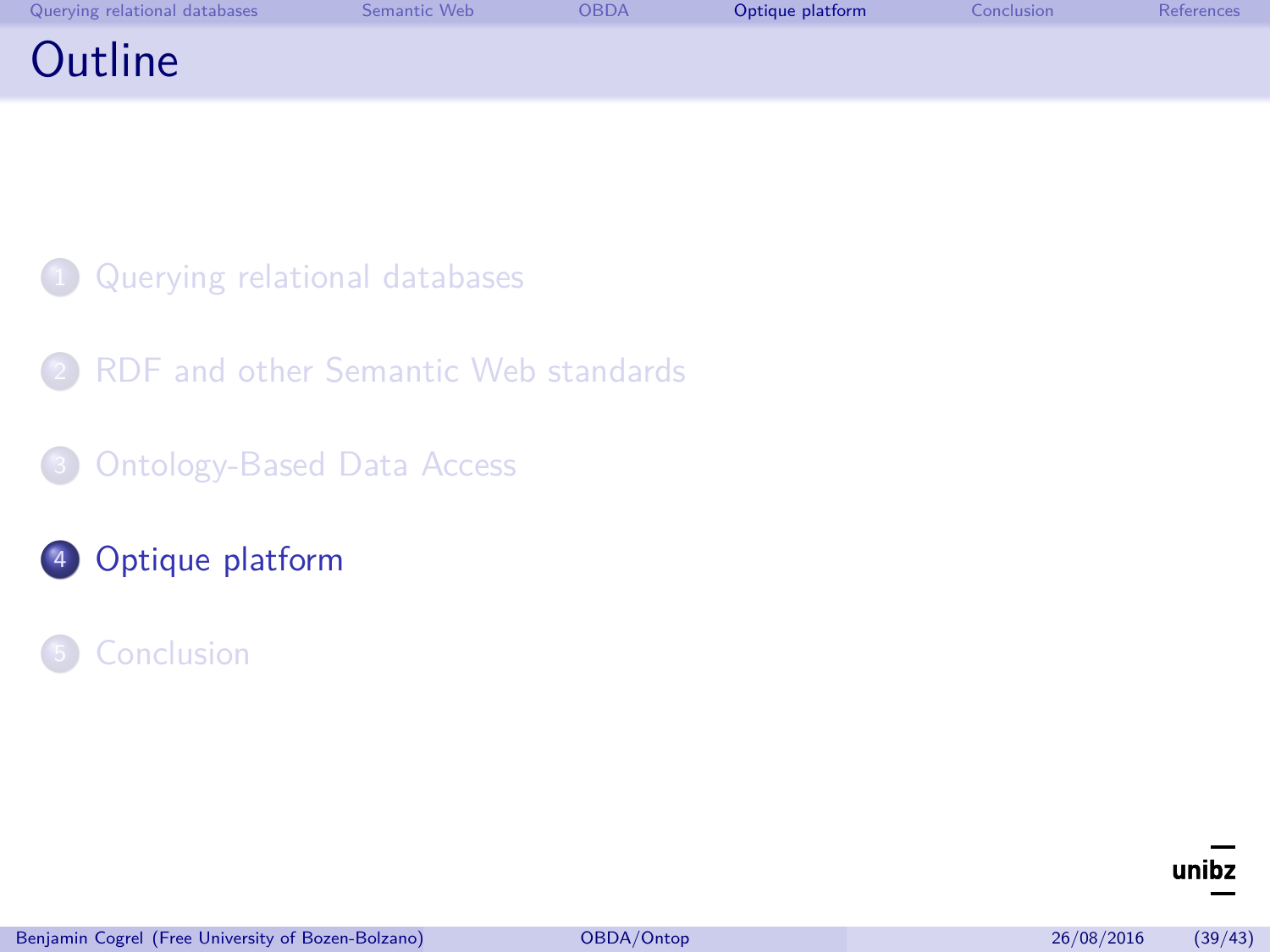| Querying relational databases | Semantic Web | <b>OBDA</b> | Optique platform | Conclusion | References |
|-------------------------------|--------------|-------------|------------------|------------|------------|
| Optique platform              |              |             |                  |            |            |



unibz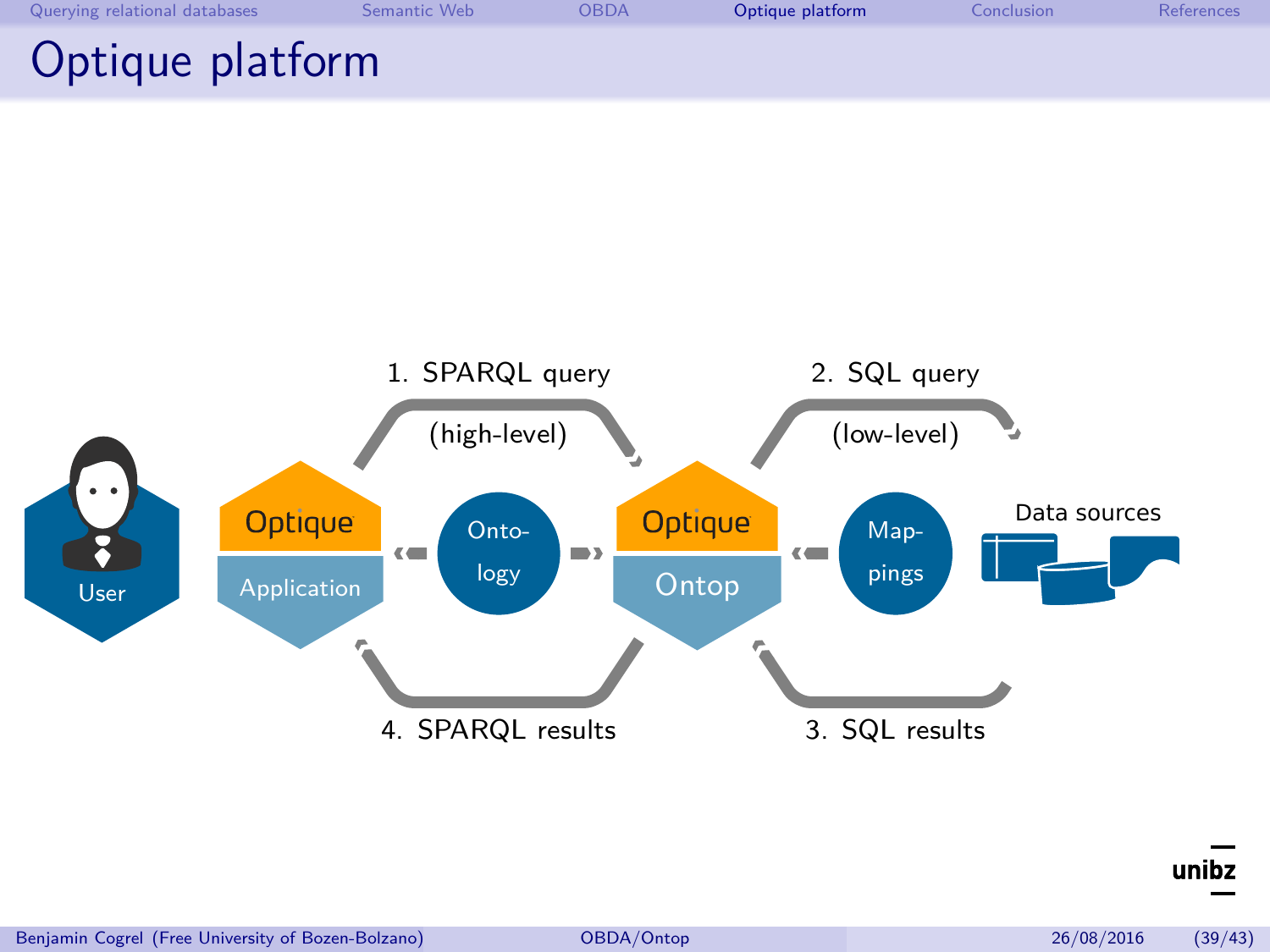## Visual query formulation (Optique VQS)

<http://optique-northwind.fluidops.net> demo/demo

|                                                                                    | (i) optique-northwind.fluidops.net/resource/Vis | $\mathbb{C}^l$             |   | Q Search    |                                    |   |           |                   |                | ☆ 自 → 合 4 ◎ ☆ ※ ◎ ◎ Z □ - ※ |  |
|------------------------------------------------------------------------------------|-------------------------------------------------|----------------------------|---|-------------|------------------------------------|---|-----------|-------------------|----------------|-----------------------------|--|
|                                                                                    |                                                 |                            |   |             |                                    |   |           | <b>Supplier</b>   |                |                             |  |
|                                                                                    |                                                 |                            |   |             |                                    |   |           |                   |                |                             |  |
|                                                                                    |                                                 |                            |   |             |                                    |   |           |                   |                |                             |  |
|                                                                                    |                                                 |                            |   |             |                                    |   |           |                   |                |                             |  |
|                                                                                    |                                                 |                            |   |             |                                    |   |           |                   |                |                             |  |
| Products supplied by a<br>Japanese company<br>Please provide a<br>description here |                                                 | Product<br>Product name(o) |   |             | <b>Supplier</b><br>Company name(o) |   |           |                   |                | Location<br>Country(o)      |  |
|                                                                                    |                                                 |                            |   |             |                                    |   |           |                   |                |                             |  |
|                                                                                    |                                                 |                            | 鸳 | supplied by |                                    | 語 |           | located in        |                |                             |  |
|                                                                                    |                                                 |                            |   |             |                                    |   |           |                   |                |                             |  |
|                                                                                    |                                                 |                            |   |             |                                    |   |           |                   |                |                             |  |
| <b>Delete Node</b>                                                                 | $\odot$<br><b>C</b> Redo<br>Undo                |                            |   |             | New Query                          |   | $\circ$   | <b>Save Query</b> |                | Stored Queries              |  |
|                                                                                    |                                                 | <b>Supplier</b>            |   |             |                                    |   |           |                   |                |                             |  |
| Search                                                                             |                                                 |                            |   |             |                                    |   |           |                   | Search         |                             |  |
|                                                                                    | <b>Product</b>                                  |                            |   |             |                                    |   |           |                   |                |                             |  |
| <b>Installation</b>                                                                | A product this supplier supplies.               |                            |   |             |                                    |   | $\bullet$ |                   | <b>R</b> Phone |                             |  |
| $\odot$                                                                            | Location                                        |                            |   |             |                                    |   | $\bullet$ |                   |                |                             |  |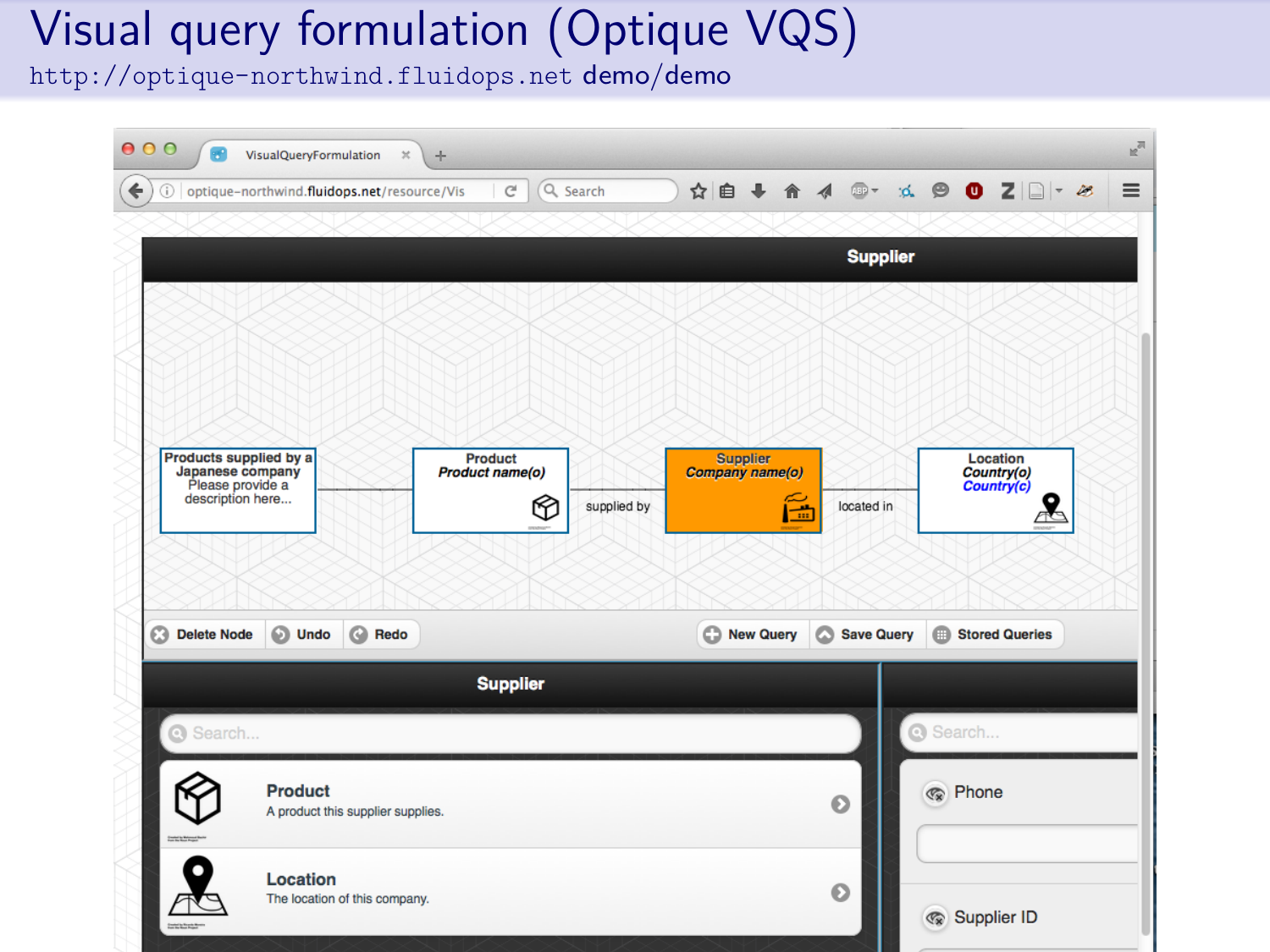<span id="page-66-0"></span>

| Querying relational databases | Semantic Web | <b>OBDA</b> | Optique platform | Conclusion | References |
|-------------------------------|--------------|-------------|------------------|------------|------------|
| Outline                       |              |             |                  |            |            |

- [Querying relational databases](#page-2-0)
- [RDF and other Semantic Web standards](#page-23-0)
- <sup>3</sup> [Ontology-Based Data Access](#page-43-0)
- [Optique platform](#page-63-0)
- <sup>5</sup> [Conclusion](#page-66-0)

#### unibz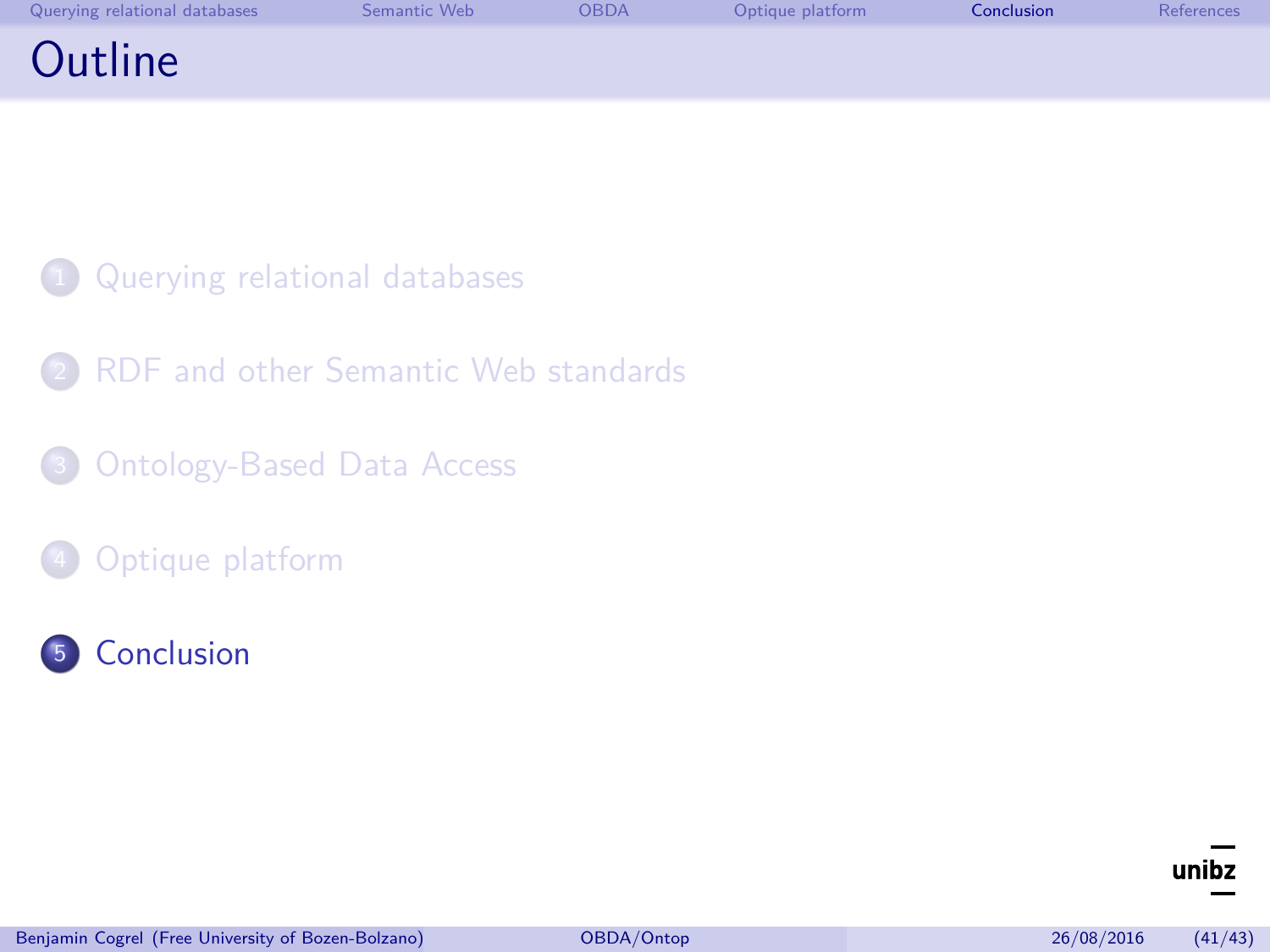| Querying relational databases | Semantic Web | OBDA | Optique platform | Conclusion | References |
|-------------------------------|--------------|------|------------------|------------|------------|
| Conclusion                    |              |      |                  |            |            |

#### Main message: we need high-level access to data

- **1** SQL queries over tables can be difficult to write manually (low-level)
- <sup>2</sup> OBDA is a powerful solution for high-level data access
- <sup>3</sup> Ontop is an open-source OBDA framework

#### Recent work and WIP

- **Beyond OWL 2 QL**
- MongoDB (non-relational)
- owl:sameAs partial support
- SPARQL aggregation
- **Better SPARQL OPTIONAL**
- **SPARQL MINUS**

#### Links

- Github : ontop/ontop
- ontop4obda@googlegroups.com
- Twitter : @ontop4obda
- <http://ontop.inf.unibz.it>
- <http://optique-project.eu>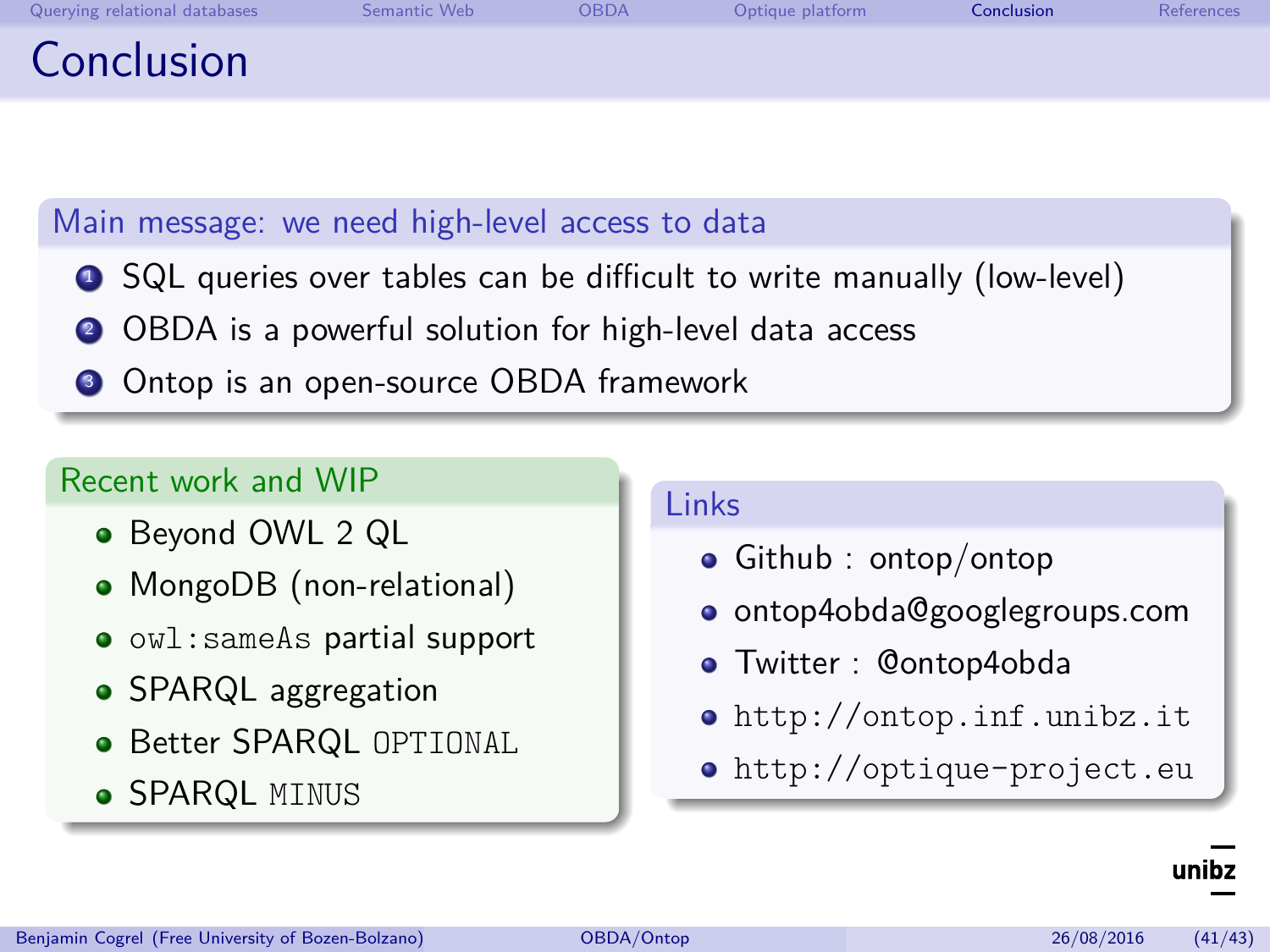| Querying relational databases | Semantic Web | OBDA | Optique platform | Conclusion | References |
|-------------------------------|--------------|------|------------------|------------|------------|
| Ontop team                    |              |      |                  |            |            |

- **•** Diego Calvanese
- Guohui Xiao
- Roman Kontchakov (Birkbeck, London)
- **•** Flena Botoeva
- **•** Julien Corman
- Sarah Komla-Ebri
- Elem Güzel Kalayci
- Ugur Dönmez
- Davide Lanti  $\bullet$
- Dag Hovland (Oslo)
- Mariano Rodriguez-Muro (now at IBM Research, NY)
- Martin Rezk (now at Rakuten, Tokyo)
- Me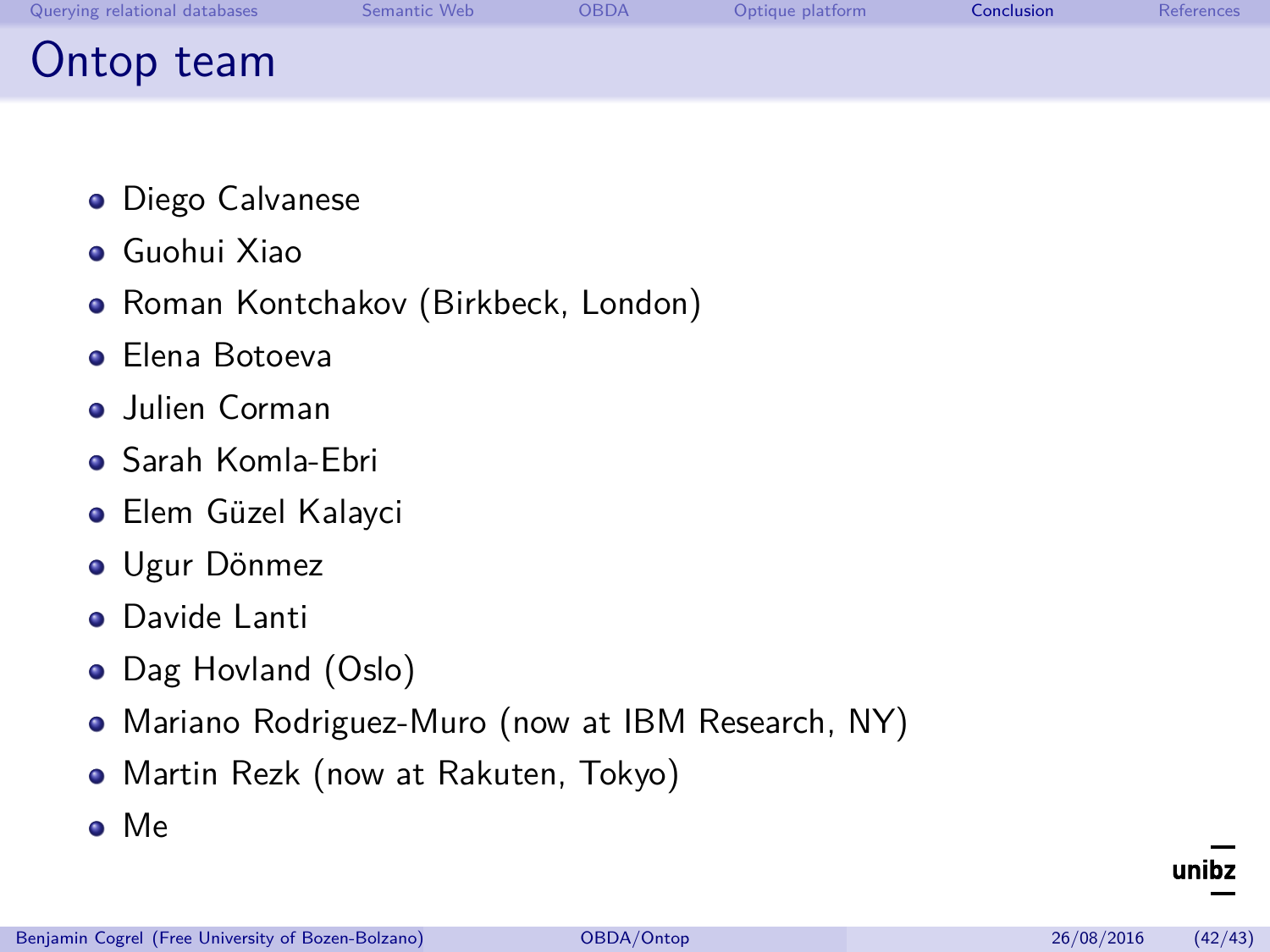#### Journal paper [\[Calvanese](#page-70-1) et al., 2016a]

**Ontop: Answering SPARQL Queries over Relational Databases.** Diego Calvanese, Benjamin Cogrel, Sarah Komla-Ebri, Roman Kontchakov, Davide Lanti, Martin Rezk, Mariano Rodriguez-Muro, and Guohui Xiao. Semantic Web Journal. 2016 [http://www.semantic-web-journal.net/content/](http://www.semantic-web-journal.net/content/ontop-answering-sparql-queries-over-relational-databases-1) [ontop-answering-sparql-queries-over-relational-databases-1](http://www.semantic-web-journal.net/content/ontop-answering-sparql-queries-over-relational-databases-1)

#### **Tutorial**

<https://github.com/ontop/ontop-examples/tree/master/swj-2015>

#### University example

<https://github.com/ontop/ontop-examples/tree/master/university>

EPNET SPARQL endpoint Calvanese et al., 2016b

<http://136.243.8.213/epnet-pleiades-edh/>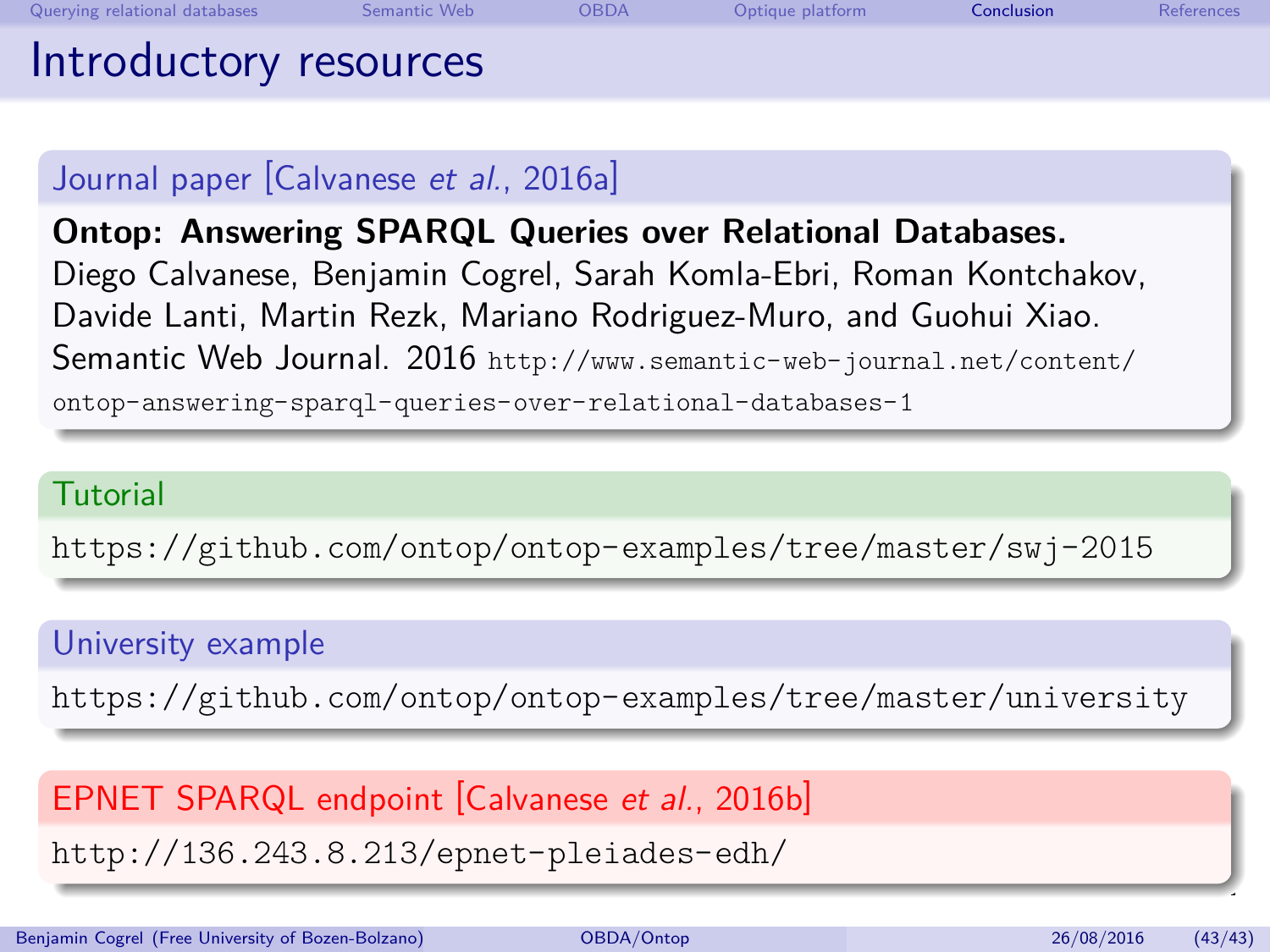<span id="page-70-0"></span>

| Querying relational databases | Semantic Web | <b>OBDA</b> | Optique platform | Conclusion | References |
|-------------------------------|--------------|-------------|------------------|------------|------------|
| References (cont.)            |              |             |                  |            |            |

[Botoeva et al., 2016a] Elena Botoeva, Diego Calvanese, Benjamin Cogrel, Martin Rezk, and Guohui Xiao.

OBDA beyond relational DBs: A study for MongoDB.

In International workshop on Description Logic, 2016.

[Botoeva et al., 2016b] Elena Botoeva, Diego Calvanese, Valerio Santarelli, Domenico F. Savo, Alessandro Solimando, and Guohui Xiao.

Beyond OWL 2 QL in OBDA: Rewritings and approximations. In Proc. of the 30th AAAI Conf. on Artificial Intelligence (AAAI), 2016.

[Calvanese et al., 2015] Diego Calvanese, Martin Giese, Dag Hovland, and Martin Rezk. Ontology-based integration of cross-linked datasets.

In Proc. of ISWC, volume 9366 of LNCS, pages 199–216. Springer, 2015.

<span id="page-70-1"></span>[Calvanese et al., 2016a] Diego Calvanese, Benjamin Cogrel, Sarah Komla-Ebri, Roman Kontchakov, Davide Lanti, Martin Rezk, Mariano Rodriguez-Muro, and Guohui Xiao. Ontop: Answering SPARQL queries over relational databases. Semantic Web J., 2016. DOI: [10.3233/SW-160217.](https://dx.doi.org/10.3233/SW-160217)